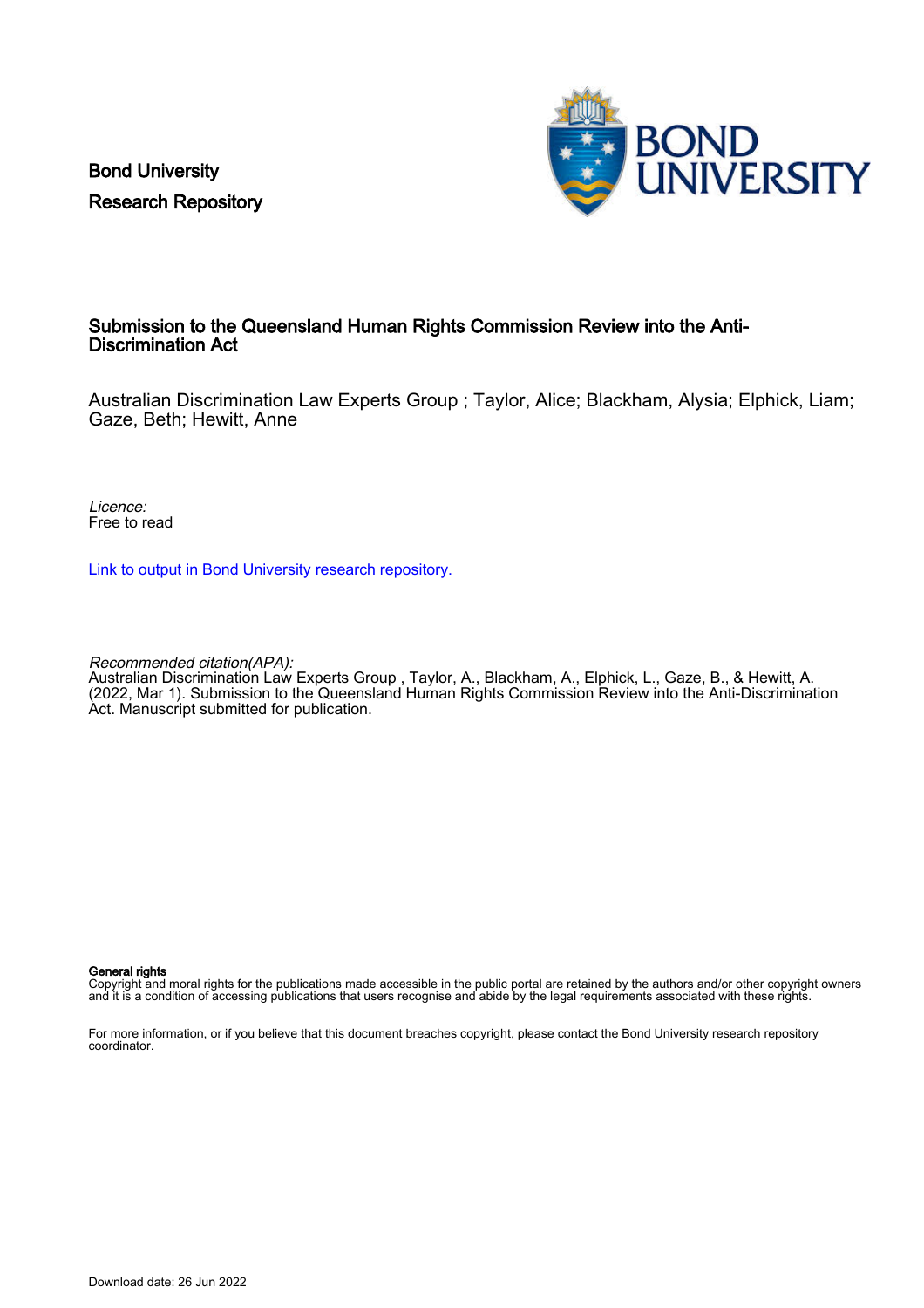

**Submission of the Australian Discrimination Law Experts Group**

to the

# **Queensland Human Rights Commission**

**Review of Queensland's Anti-Discrimination Act**

1 March 2022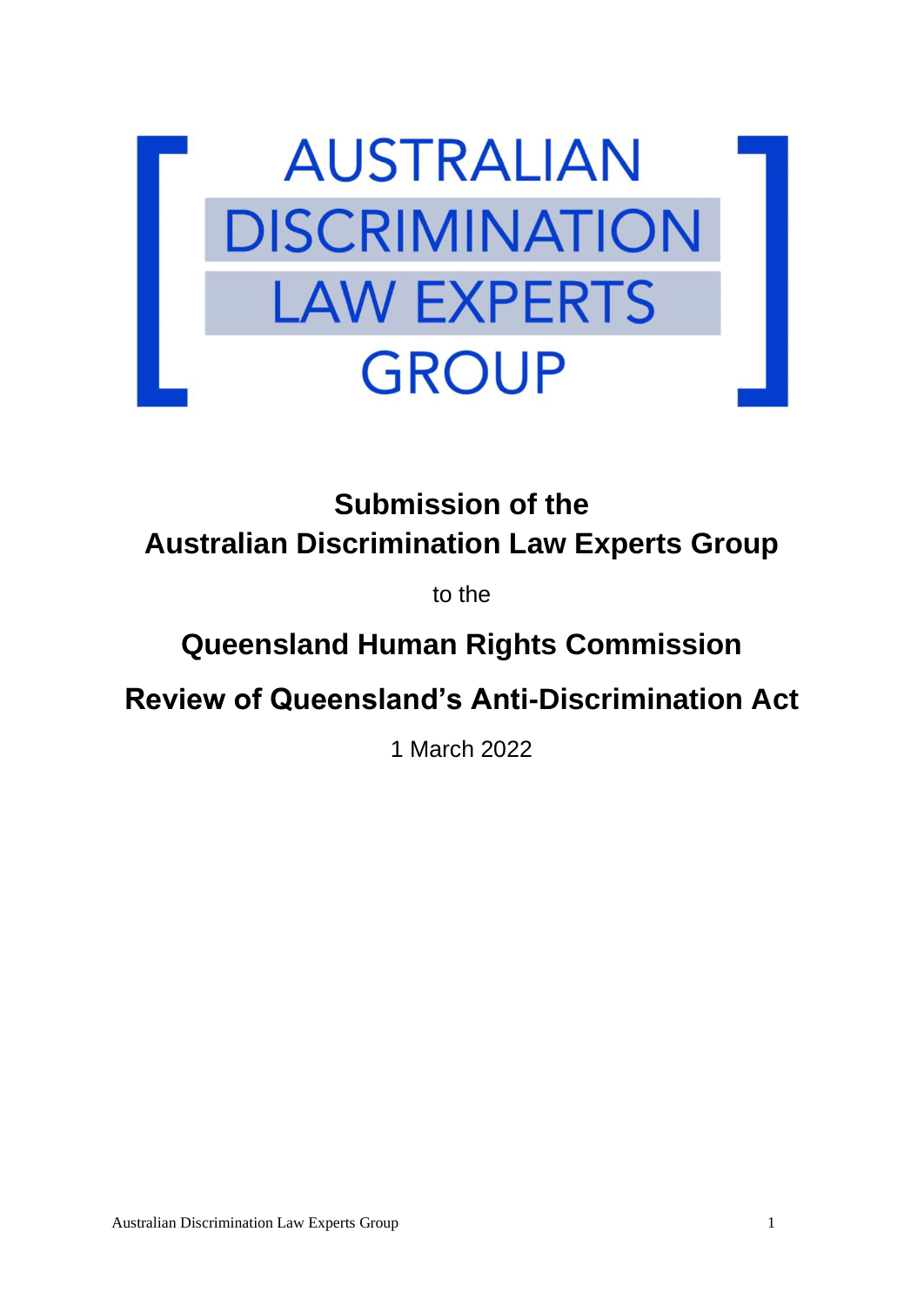## **TABLE OF CONTENTS**

| 1.  |  |  |
|-----|--|--|
| 2.  |  |  |
| 3.  |  |  |
| 4.  |  |  |
| 5.  |  |  |
| 6.  |  |  |
| 7.  |  |  |
| 8.  |  |  |
| 9.  |  |  |
| 10. |  |  |
| 11. |  |  |
| 12. |  |  |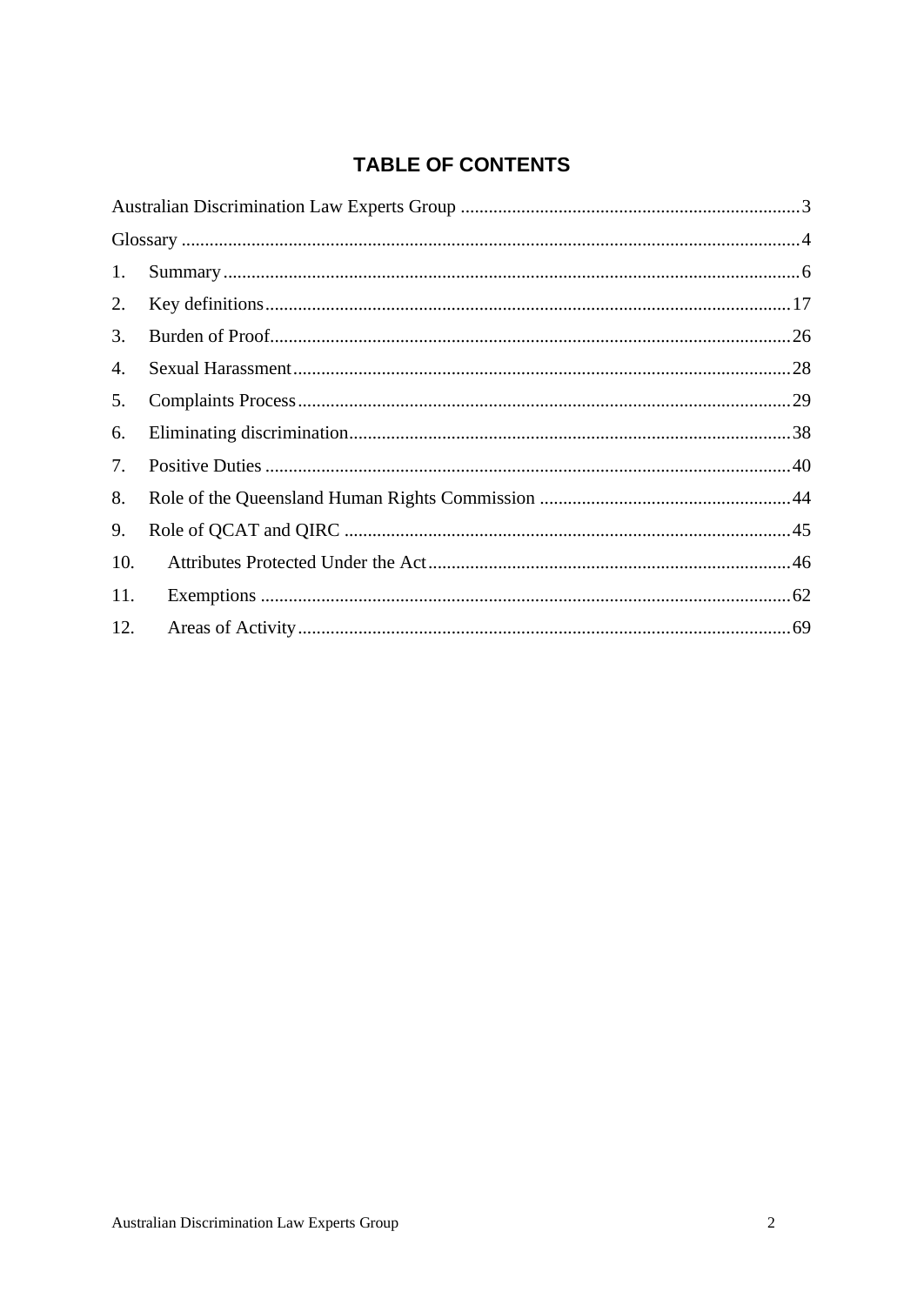#### **Australian Discrimination Law Experts Group**

<span id="page-3-0"></span>This submission is made on behalf of the undersigned members of the Australian Discrimination Law Experts Group ('ADLEG'), a group of legal academics with significant experience and expertise in discrimination and equality law and policy.

This submission focuses on key questions raised in the [discussion paper](https://www.qhrc.qld.gov.au/law-reform/have-your-say/discussion-paper) released November 2021 by the Queensland Human Rights Commission for the Review of the Queensland [Anti-](https://www.legislation.qld.gov.au/view/html/inforce/current/act-1991-085)[Discrimination Act 1991](https://www.legislation.qld.gov.au/view/html/inforce/current/act-1991-085) ('the Qld ADA').

We are happy to answer any questions about the submission or other related issues, or to provide further information on any of the areas covered. Please let us know if we can be of further assistance in this inquiry, by contacting Alice Taylor at **altaylor@bond.edu.au.** 

This submission may be published.

#### **This submission was coordinated and authored by:**

Dr Alice Taylor, Bond University

#### **Written contributions were provided by:**

Robin Banks, University of Tasmania

A/Prof Alysia Blackham, University of Melbourne

Liam Elphick, Monash University

Prof Beth Gaze, University of Melbourne

A/Prof Anne Hewitt, University of Adelaide

#### **This submission is endorsed by:**

Robin Banks, University of Tasmania

A/Prof Alysia Blackham, University of Melbourne

Liam Elphick, Monash University

Prof Beth Gaze, University of Melbourne

A/Prof Anne Hewitt, University of Adelaide

Dr Bill Swannie, Victoria University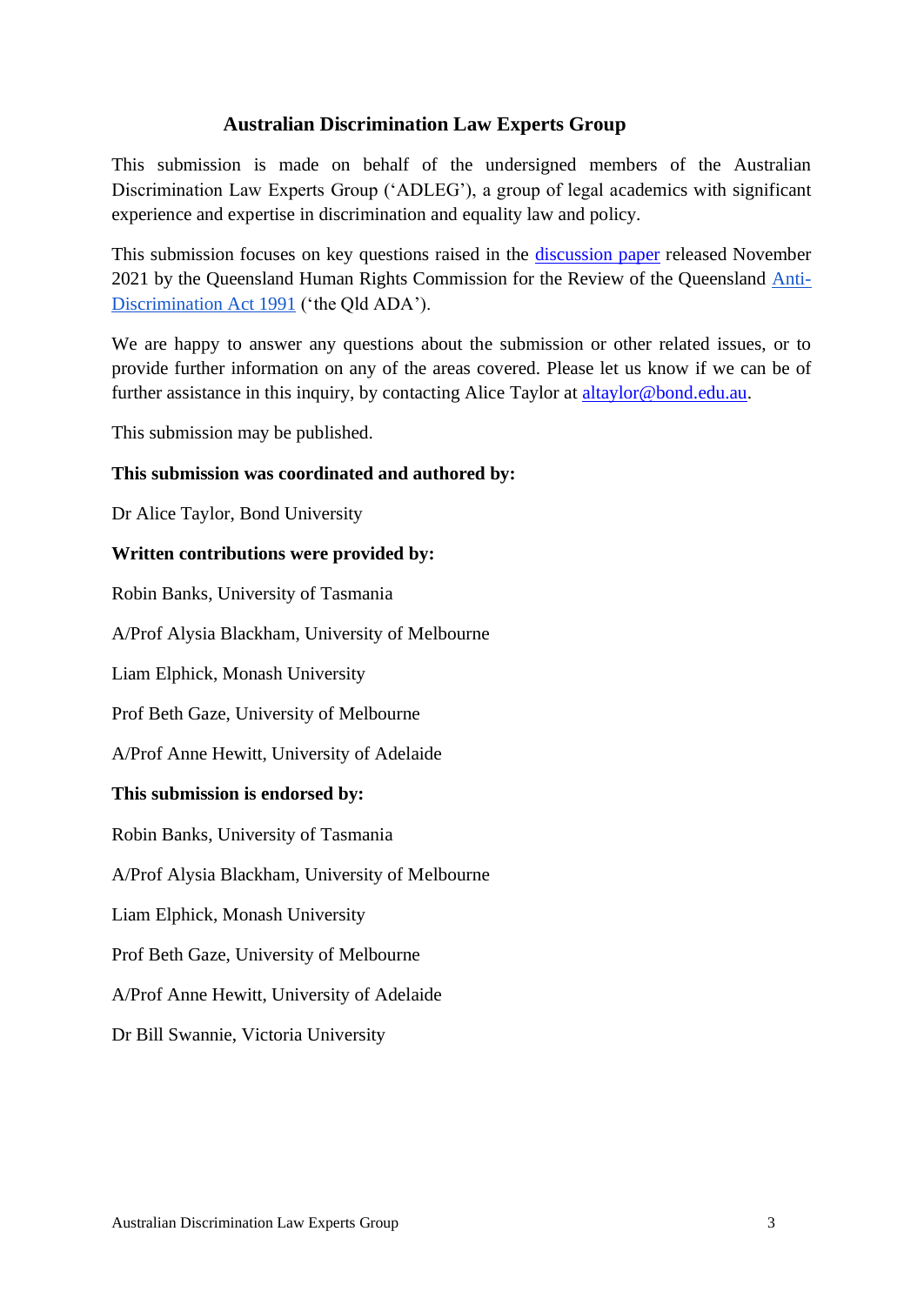#### **Glossary**

#### <span id="page-4-0"></span>*Federal and state laws*

| <b>RDA</b>            | <i>Racial Discrimination Act 1975 (Cth)</i>                                    |
|-----------------------|--------------------------------------------------------------------------------|
| <b>SDA</b>            | Sex Discrimination Act 1984 (Cth)                                              |
| <b>AHRCA</b>          | Australian Human Rights Commission Act 1986 (Cth)                              |
| <b>DDA</b>            | Disability Discrimination Act 1992 (Cth)                                       |
| Age DA                | Age Discrimination Act 2004 (Cth)                                              |
| <b>FWA</b>            | Fair Work Act 2009 (Cth)                                                       |
| 2021 SDA Amending Act | Sex Discrimination and Fair Work (Respect at Work)<br>Amendment Act 2021 (Cth) |
| DA (ACT)              | Discrimination Act 1991 (ACT)                                                  |
| HRA (ACT)             | Human Rights Act 2004 (ACT)                                                    |
| ADA (NT)              | Anti-Discrimination Act 1992 (NT)                                              |
| Qld ADA               | Anti-Discrimination Act 1991 (Qld)                                             |
| ADA (Tas)             | Anti-Discrimination Act 1998 (Tas)                                             |
| EOA 2010 (Vic)        | <i>Equal Opportunity Act 2010 (Vic)</i>                                        |
| EOA 1995 (Vic)        | <i>Equal Opportunity Act 1995 (Vic)</i>                                        |
| EOA 1984 (SA)         | Equal Opportunity Act 1984 (SA)                                                |

#### *International laws*

| <b>ICCPR</b>  | International Covenant on Civil and Political Rights                                        |
|---------------|---------------------------------------------------------------------------------------------|
| <b>ICESCR</b> | International Covenant on Economic, Social and Cultural<br>Rights                           |
| <b>CERD</b>   | International Convention on the Elimination of All Forms of<br><b>Racial Discrimination</b> |
| <b>CEDAW</b>  | Convention on the Elimination of All Forms of<br>Discrimination against Women               |
| <b>CRC</b>    | Convention on the Rights of the Child                                                       |
| <b>CRPD</b>   | Convention on the Rights of Persons with Disabilities                                       |
| $ILO$ No 111  | Discrimination (Employment and Occupation) Convention                                       |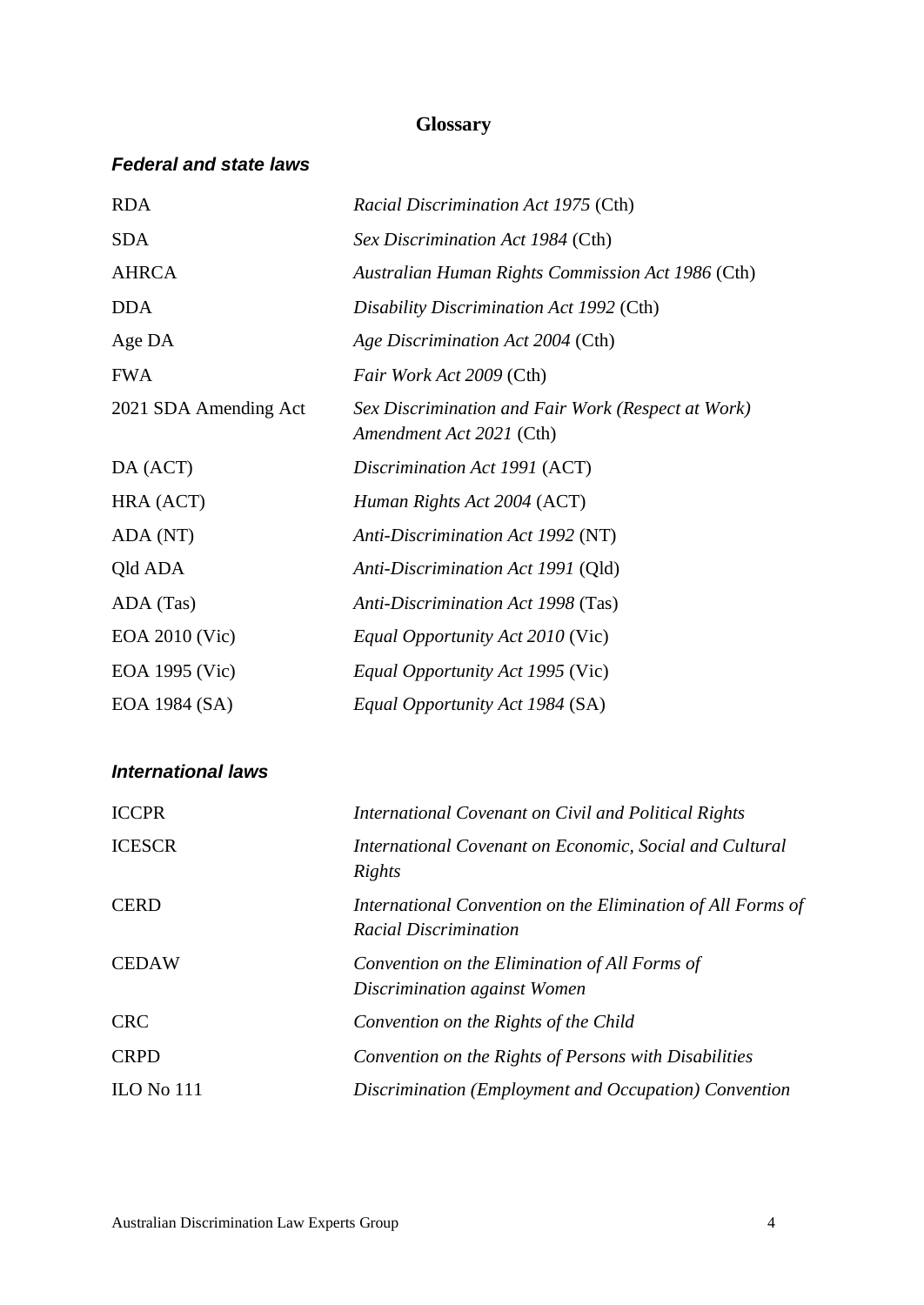# *Organisations*

| <b>AHRC</b>                        | <b>Australian Human Rights Commission</b>                                                           |
|------------------------------------|-----------------------------------------------------------------------------------------------------|
| <b>Disability Royal Commission</b> | Royal Commission into Violence, Abuse, Neglect and<br><b>Exploitation of People with Disability</b> |
| <b>ILO</b>                         | <b>International Labour Organization</b>                                                            |
| <b>QCAT</b>                        | Queensland Civil and Administrative Tribunal                                                        |
| QHRC                               | <b>Queensland Human Rights Commission</b>                                                           |
| QIRC                               | <b>Queensland Industrial Relations Commission</b>                                                   |
| <b>VCAT</b>                        | Victorian Civil and Administrative Tribunal                                                         |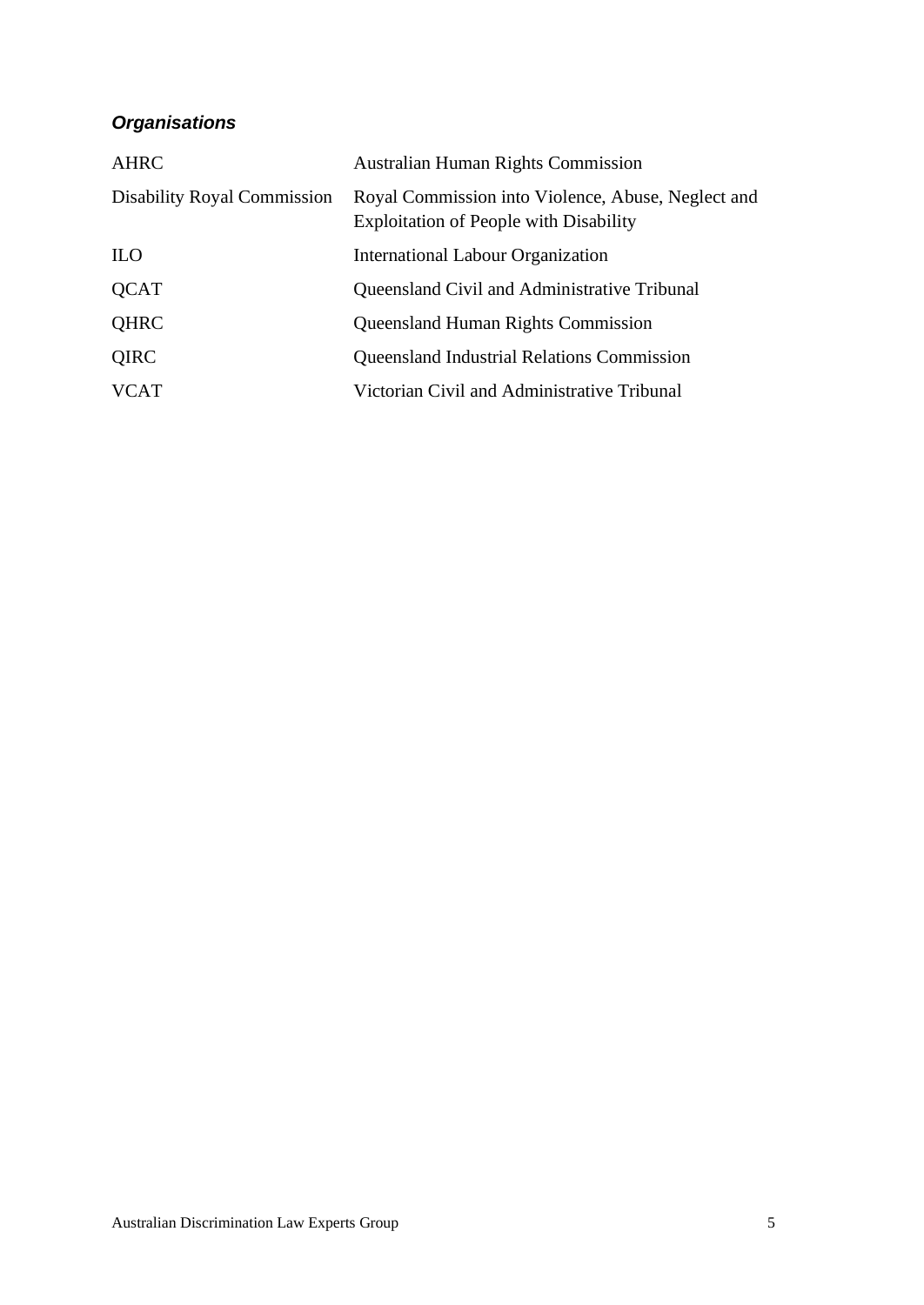#### **1. Summary**

<span id="page-6-0"></span>This submission is made in response to the Queensland Human Rights Commission's ('QHRC') *Review of Queensland's Anti-Discrimination Act: Discussion Paper* ('the Discussion Paper') in relation to the QHRC's review into the *Anti-Discrimination Act 1991*  (Qld) ('Qld ADA'). As set out in further detail below, our recommendations are as follows:

#### *Key Definitions*

1. ADLEG recommends that a single definition of discrimination that is inclusive of both direct and indirect discrimination should be adopted to provide greater clarity in the legislation.

ADLEG recommends the following legislative approach to be adopted:

#### **Meaning of discrimination**

- (1) For this Act, discrimination occurs when a person:
	- (a) discriminates either directly or indirectly, or both, against someone else; or
	- (b) engages is sexual harassment or harassment on any other ground.
- (2) For this section, a person directly discriminates against someone else if the person treats, or proposes to treat, another person unfavourably because the other person has one or more protected attributes, imputed attributes, characteristics of the attribute or attributes, or characteristics imputed to the attribute or attributes.
- (3) For direct discrimination to take place, it is not necessary
	- (a) that the prescribed attribute be the sole or dominant ground for the unfavourable treatment; or
	- (b) that the person who discriminates regards the treatment as unfavourable; or
	- (c) that the person who discriminates has any particular motive in discriminating.
- (4) For this section, a person indirectly discriminates against someone else if the person imposes, or proposes to impose, a rule, condition, requirement or practice that has, or is likely to have, the effect of disadvantaging the other person because the other person has one or more protected attributes or characteristics of an attribute or attributes.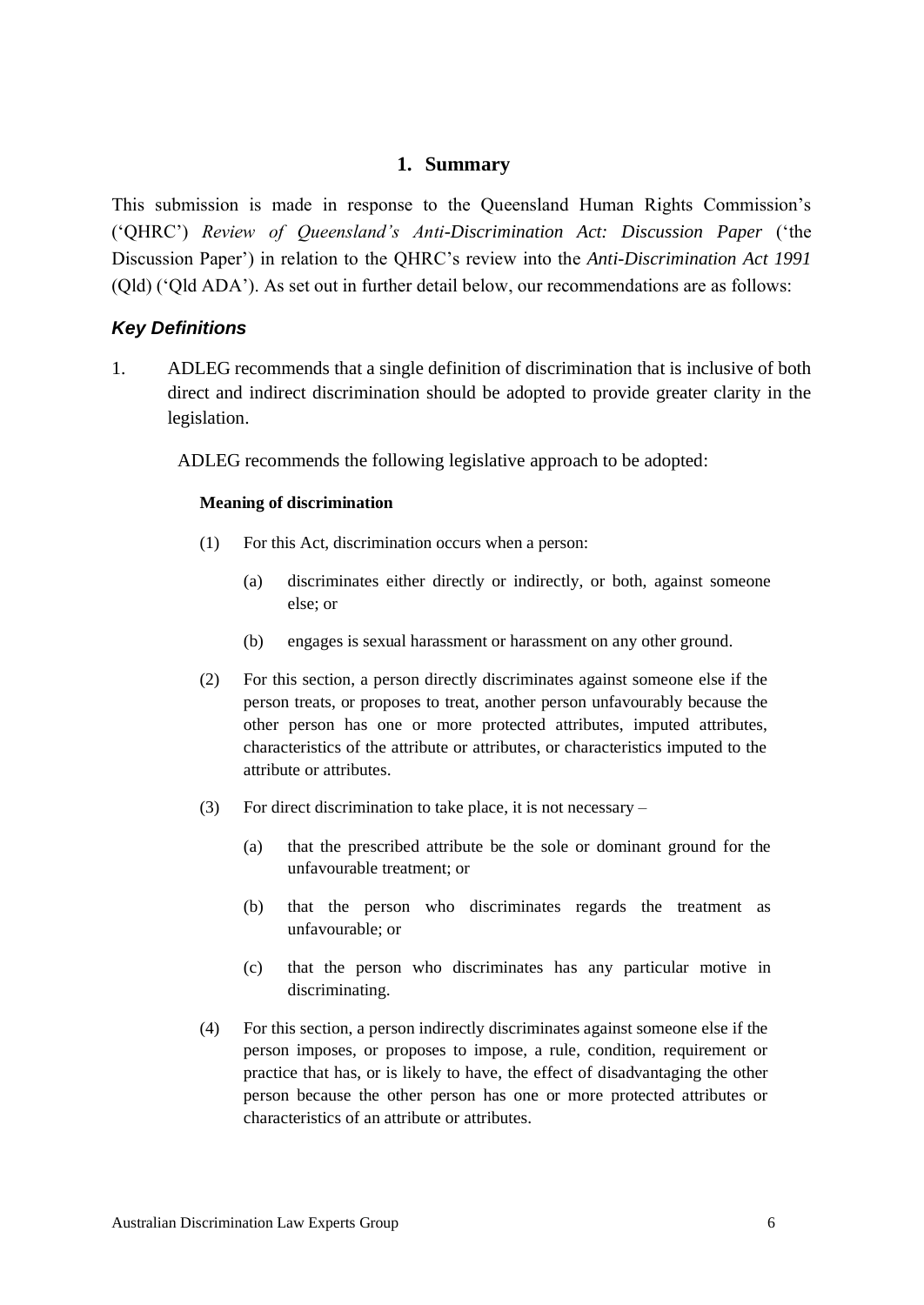- (5) For indirect discrimination to take place, it is not necessary that the person who discriminates is aware that the condition, requirement or practice disadvantages the group of people.
- (6) A condition or requirement does not give rise to indirect discrimination if it is reasonable in the circumstances.
- (7) The person who imposes, or proposes to impose, the requirement, condition or practice has the burden of proving that the requirement, condition or practice is reasonable.
- (8) In deciding whether a condition or requirement is reasonable in the circumstances, the matters to be taken into account include—
	- (a) the nature and extent of any disadvantage that results from imposing the condition or requirement; and
	- (b) the feasibility of overcoming or mitigating the disadvantage; and
	- (c) whether the disadvantage is disproportionate to the result sought by the person who imposes, or proposes to impose, the condition or requirement.
- 2. ADLEG recommends the inclusion of a positive obligation to make reasonable adjustments for persons with impairments. ADLEG recommends that the following stand-alone positive duty be incorporated into the Qld ADA:

#### **Discrimination by failing to provide reasonable adjustments**

- (1) For the purpose of this Act, a person (the discriminator) discriminates against another person (the aggrieved person) on the ground of an impairment of the aggrieved person if:
	- (a) because of the impairment, the aggrieved person requires adjustments; and
	- (b) the discriminator does not make, or proposes not to make, reasonable adjustments for the person.

For the avoidance of doubt, it is not necessary for there to be a causal connection between the failure or proposal not to make reasonable adjustments and the impairment of the aggrieved person.

- (2) For the purpose of this Act, an adjustment to be made by a person is a reasonable adjustment, unless making the adjustment would impose an unjustifiable hardship on the person.
- 3. ADLEG recommends that further consideration be given to including a positive duty of accommodation on the basis of all attributes captured by the Qld ADA. Such a provision would be modelled on s 24 of the ADA (NT):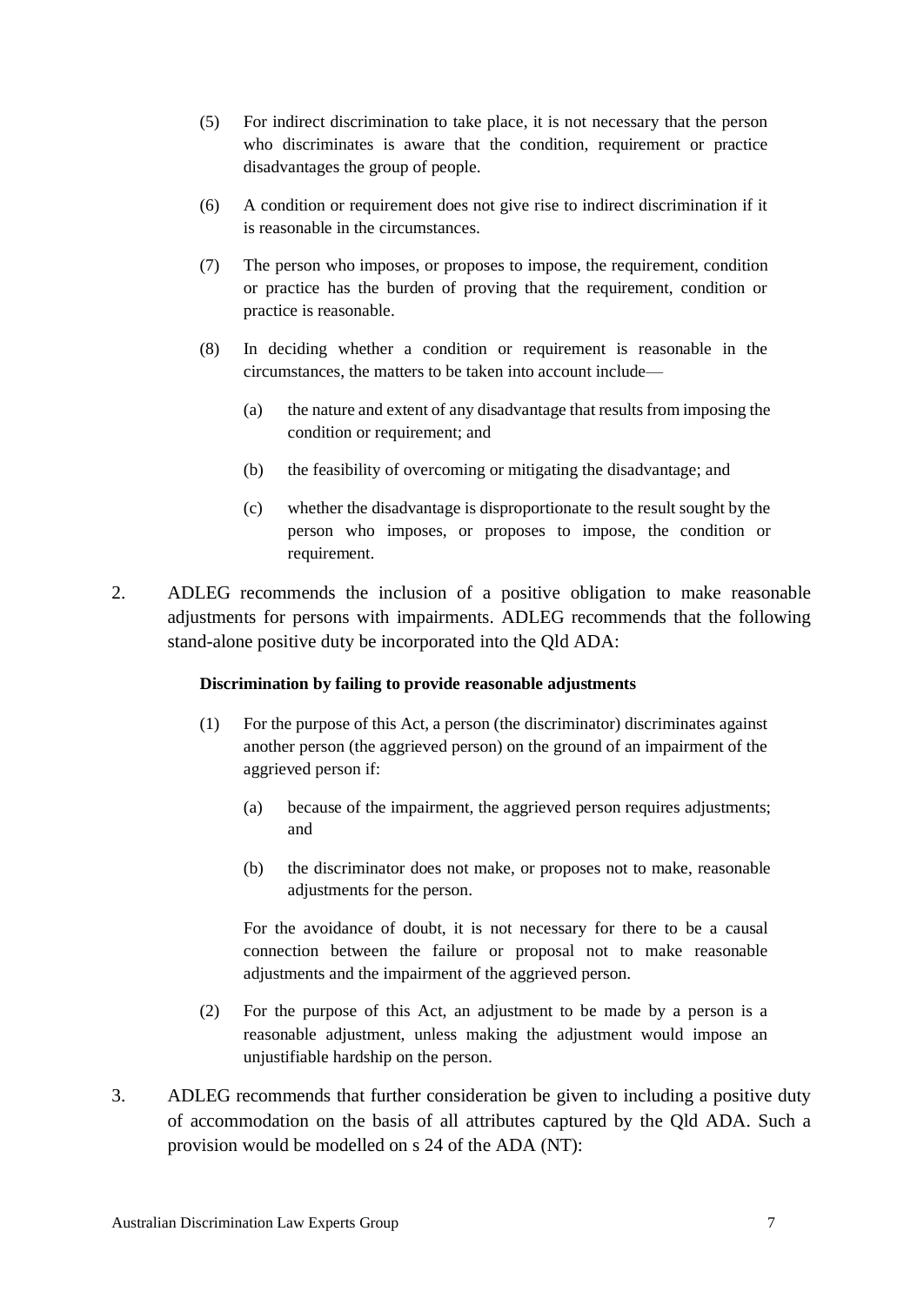#### **Failure to accommodate need arising as a result of an attribute**

- (1) In addition to the obligations under section Z [Discrimination by failing to provide reasonable adjustments for people with impairments], for the purposes of the Act a person (the discriminator) discriminates against another person (the aggrieved person) on the ground of an attribute if:
	- (a) because of the attribute, the aggrieved person requires adjustments; and
	- (b) the discriminator does not make, or proposes not to make, reasonable adjustments for the person.

For the avoidance of doubt, it is not necessary for there to be a causal connection between the failure or proposal not to make reasonable adjustments and the attribute of the aggrieved person.

- (2) For the purposes of subsection (1):
	- (a) a failure or refusal to accommodate a special need of another person includes making inadequate or inappropriate provision to accommodate the special need; and
	- (b) a failure to accommodate a special need takes place when a person acts in a way which unreasonably fails to provide for the special need of another person if that other person has the special need because of an attribute.
- (3) Whether a person has unreasonably failed to provide for the special need of another person depends on all the relevant circumstances of the case including, but not limited to:
	- (a) the nature of the special need; and
	- (b) the cost of accommodating the special need and the number of people who would benefit or be disadvantaged; and
	- (c) the financial circumstances of the person; and
	- (d) the disruption that accommodating the special need may cause;
	- (e) the nature of any benefit or detriment to all persons concerned; and
	- (f) the important public purpose of eliminating discrimination.

#### *Burden of Proof*

4. ADLEG recommends that the Qld ADA adopt the rebuttable presumption modelled on section 136 of the *Equality Act 2010* (UK).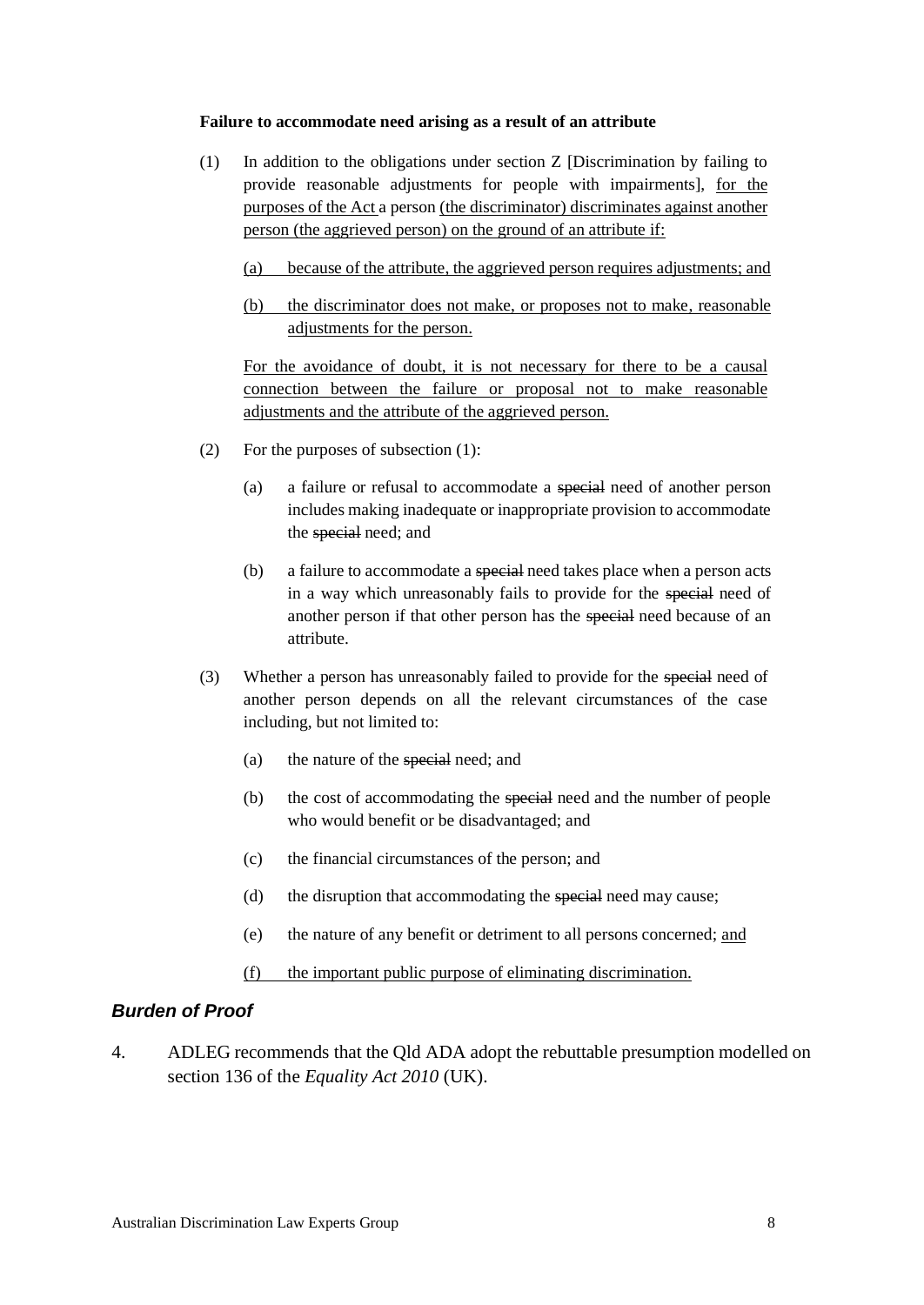#### *Sexual Harassment*

5. ADLEG recommends that the further contravention of 'sex-based' harassment be introduced and should be applied to all areas of activity under the Act.

#### *Complaints Process*

- 6. ADLEG recommends that Queensland adopt a modified form of the process found in the *Equal Opportunity Act 2010* (Vic).
- 7. ADLEG recommends that existing provisions of the Qld ADA be reviewed to ensure the QHRC has sufficient scope in its communications with parties to a complaint to avoid setting up an adversarial context that interferes with the conciliation of complaints.
- 8. ADLEG recommends that the Qld ADA specifically permit complaints to be made other than in writing and that the QHRC be resourced to ensure authorised translation of complaints from community language (whether or not in writing) into written English, and access to qualified interpreting services.
- 9. ADLEG recommends that the Qld ADA require the QHRC to take reasonable steps to provide assistance similar to the requirement in section 46P(4) of the *Australian Human Rights Commission Act 1986* (Cth).
- 10. ADLEG recommends that the Qld ADA be amended to remove any legislative barriers to early dispute resolution, including removing the language of 'accept or reject' found in section 141, and time frames for responses, etc.
- 11. ADLEG recommends that the Qld ADA require notification to a complainant that their complaint is not covered by the Act to set out the reasons for this decision.
- 12. ADLEG recommends that factors affecting legal capacity should be able to be considered by the Commissioner in determining whether or not a complaint can be accepted beyond the statutory time limits. The Qld ADA should also expressly permit complaints to be made by people under the age of 18 years.
- 13. ADLEG recommends that the Qld ADA permits the complainant to elect to proceed either by way of complaint to the QHRC or direct to QCAT or QIRC. The Qld ADA should provide that where the complainant as elected to proceed to QHRC, if their complaint is not resolved through dispute resolution, they are permitted to proceed to QCAT. The Qld ADA should ensure that the QHRC has the following powers:
	- 1. to determine whether or not a full investigation of the issues raised in a complaint is necessary; and
	- 2. if so, to undertake such an investigation; and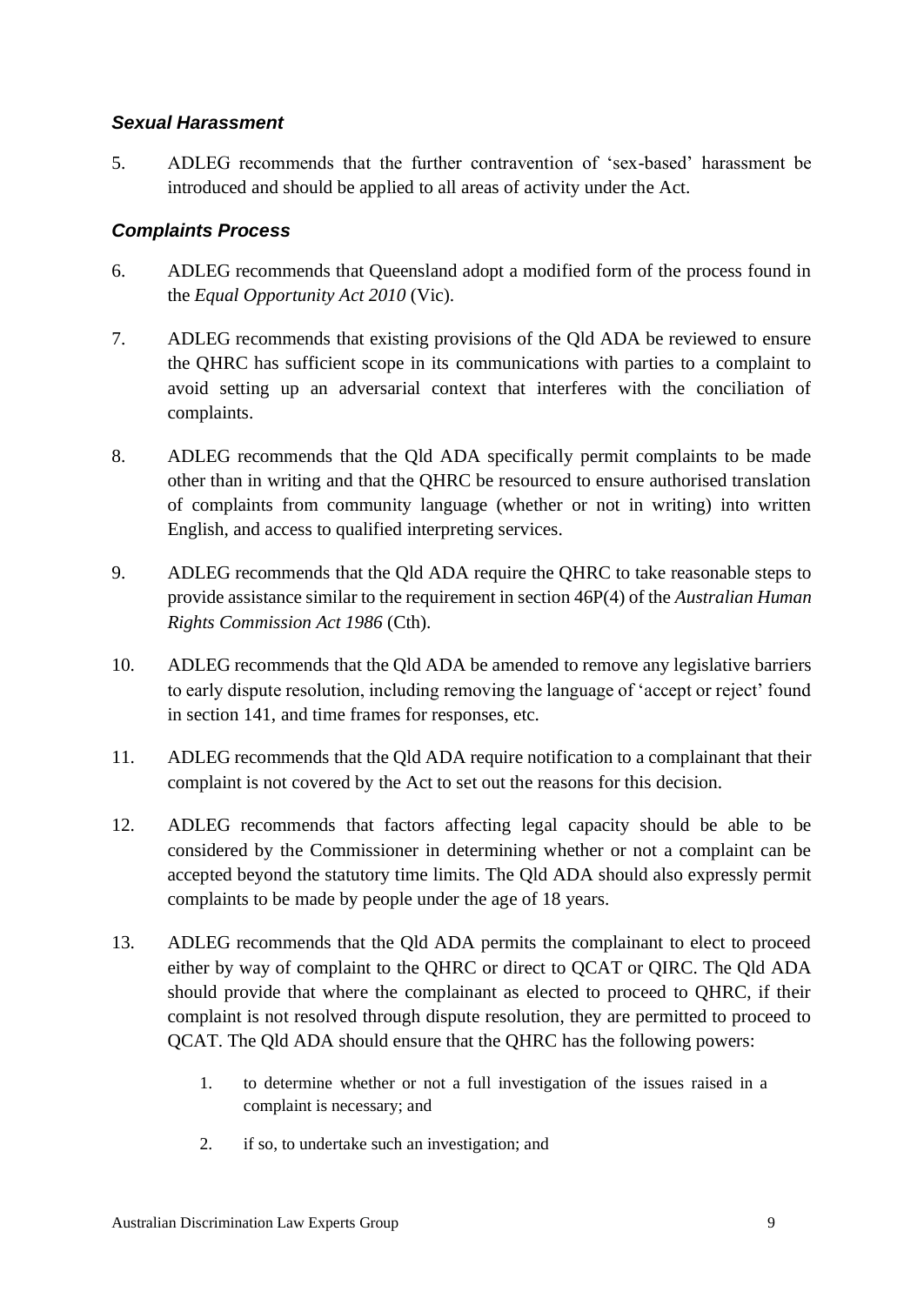- 3. compel production of information, etc, in the course of any investigation.
- 14. The QHRC should be resourced to undertake investigations of complaints.
- 15. ADLEG recommends that the time-frame for making complaints be increased to 3 years in line with what is available for personal injury claims.
- 16. ALDEG recommends that the Qld ADA adopts a more flexible approach to time limits and the QHRC should be able to accept out of time claims without 'good cause'.
- 17. ADLEG recommends that decisions of the Commission to decline or not accept a complaint that is made 'out of time' be reviewable by QCAT rather than the Supreme Court of Queensland at first instance.
- 18. ADLEG recommends that the representative complaints provisions be simplified to ensure that a representative complaint can be made either by a member of the class of people similarly affected or by an organisation on behalf of members of that class. If there are concerns about the binding nature of the QHRC's decision in this regard, it could be made subject to the right of review by the Tribunal at the time of the decision.
- 19. ADLEG recommends that the decision by the QHRC to deal with a complaint as a representative complaint should not be subject to change by the Tribunal other than through a review at the time of the decision.
- 20. ADLEG recommends that organisations including trade unions should be able to make a complaint on behalf of an affected person about discrimination.
- 21. ADLEG recommends that representative complaints should be able to proceed to tribunal.
- 22. The additional requirements for prisoners to make complaints should be removed.
- 23. ADLEG recommends the adoption of comprehensive data management systems by Australian statutory equality agencies including the QHRC.

#### *Eliminating Discrimination*

24. ADLEG proposes the following objects and interpretation clause be added to the Qld ADA:

#### **Objects**

The objects of this Act are —

(a) to eliminate discrimination, attribute-based harassment, including sexual harassment, and victimisation, to the greatest possible extent;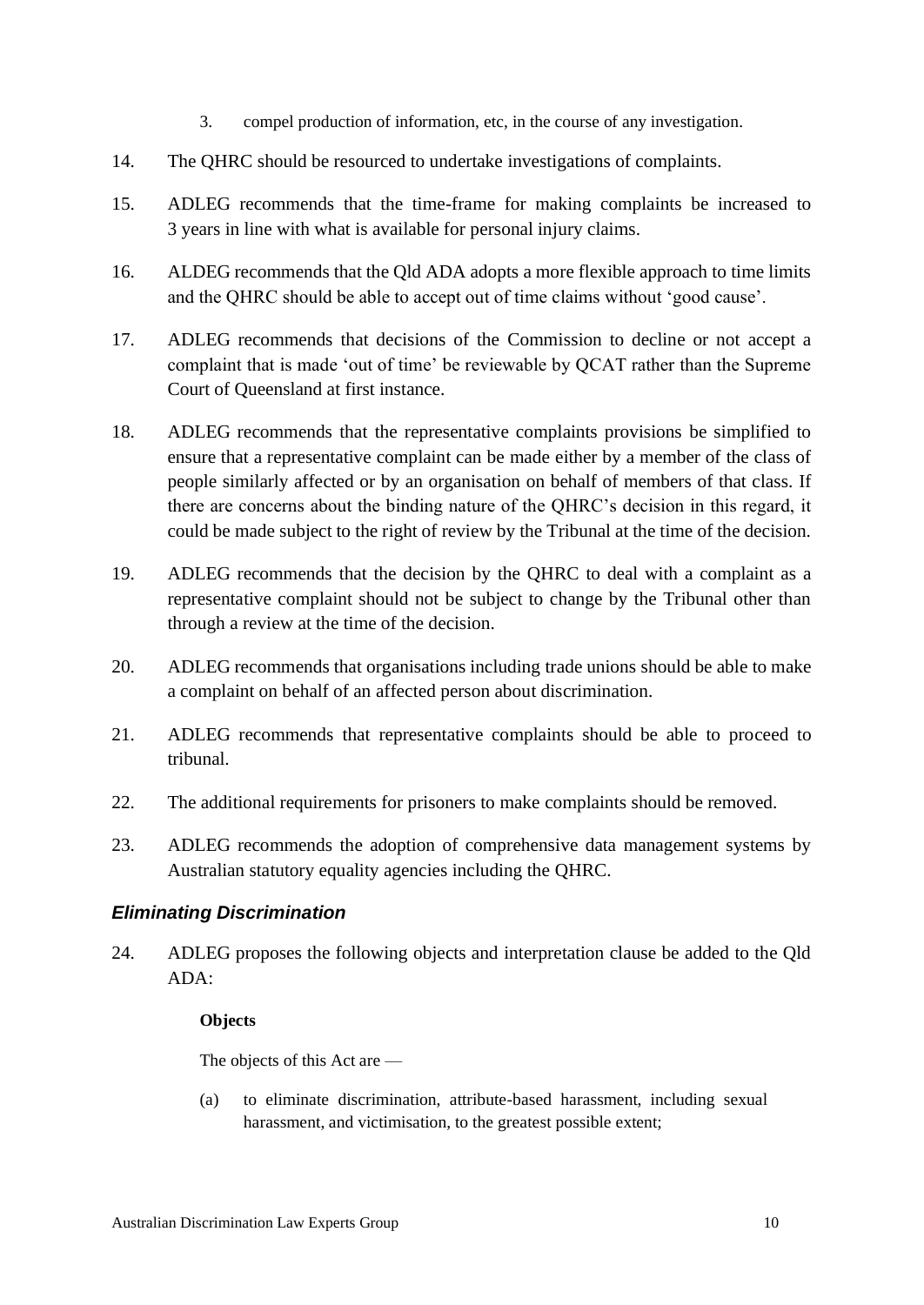- (b) to promote and protect the right to equality set out in international human rights law, including:
	- (i) the right to enjoy a person's human rights without distinction or discrimination of any kind; and
	- (ii) the right to the equal protection of the law without discrimination; and
	- (iii) the right to equal and effective protection against discrimination on any ground; and
- (c) to encourage the identification and elimination of systemic causes of discrimination, attribute-based harassment, including sexual harassment, and victimisation;
- (d) to promote and facilitate the progressive realisation of equality, as far as reasonably practicable, by recognising that—
	- (i) discrimination can cause social and economic disadvantage and that access to opportunities is not equitably distributed throughout society;
	- (ii) equal application of a rule can have unequal results or outcomes;
	- (iii) the achievement of substantive equality may require the making of reasonable adjustments and reasonable accommodation and the taking of special measures;
- (e) to recognise that all forms of behaviour resulting from prejudice and stereotyping undermine the right to equality and damage social cohesion.

#### **Interpretation**

This Act must be interpreted in a way that is beneficial to a person who has a protected attribute, to the extent it is possible to do so consistently with—

- (a) the objects of this Act; and
- (b) human rights under international human rights law.
- 25. ADLEG recommends that the list of international instruments that the Qld ADA refers to should be updated for accuracy.
- 26. ADLEG supports the approach taken in the EOA 2010 (Vic) to 'special measures' noting the need to ensure that the measures are supported by members of the affected group.

#### *Positive Duties*

27. ADLEG recommends that positive duties be adopted across all attributes.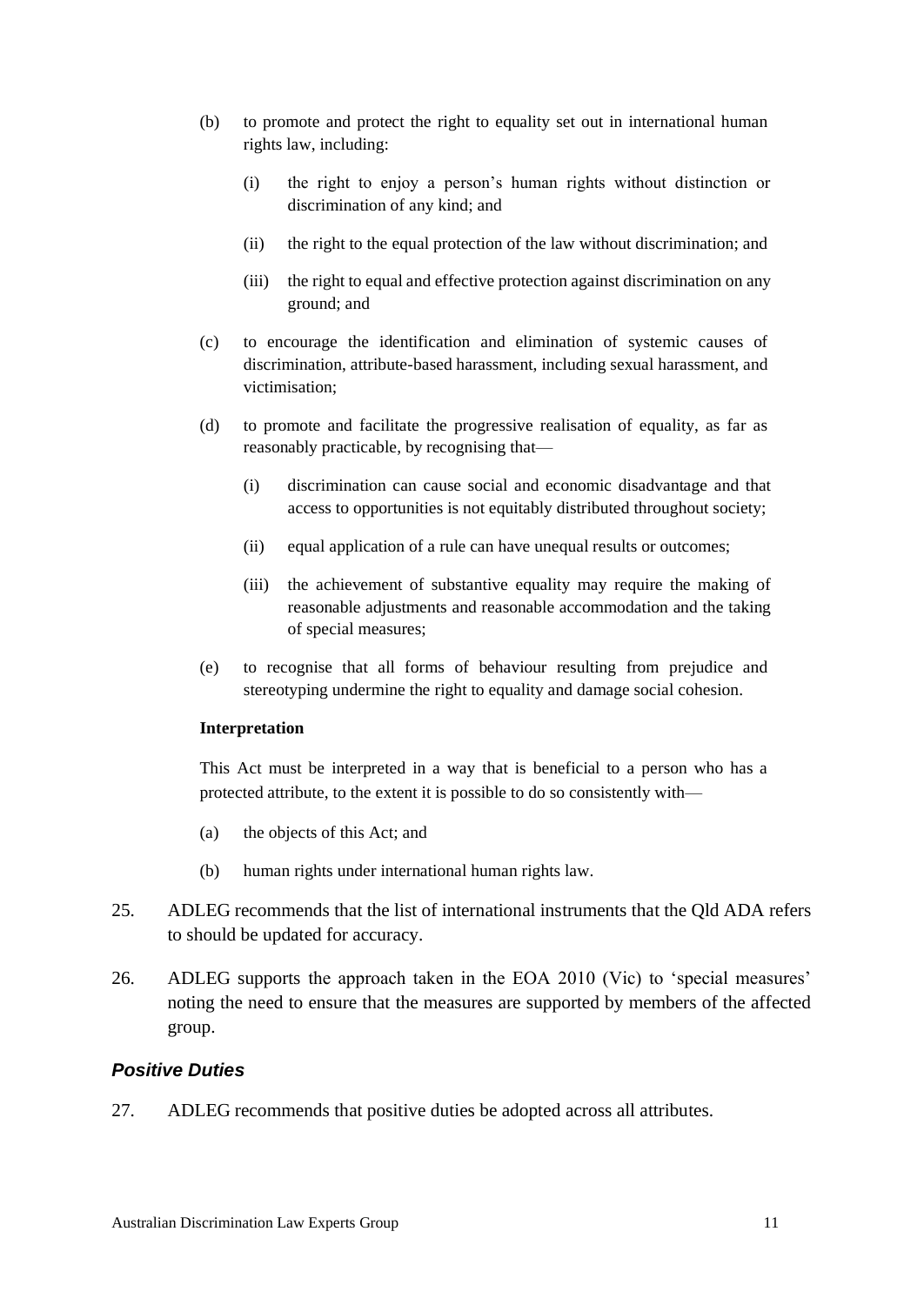- 28. ADLEG recommends that the Qld ADA embed a requirement on all private and public organisations to publish on a specified timetable standardised, comparable and disaggregated information regarding fulfilment of positive duties through specific equality practices, across all protected grounds. This should require organisations to draw on intersectional data in developing goals and assessing progress.
- 29. ADLEG recommends that the positive duty should apply in respect to all grounds, areas, prohibitions and entities that currently hold obligations under the Qld ADA.
- 30. ADLEG recommends that Qld adopt a positive duty similar to that in the *Gender Equality Act 2020* (Vic), but which applies to all grounds.

#### *Role of the Queensland Human Rights Commission*

- 31. ADLEG recommends that the QHRC be given the power to enforce the Qld ADA by initiating complaints on behalf of individuals and groups.
- 32. ADLEG recommends that the QHRC be given the power to seek the imposition of preventative or corrective orders and civil penalties on non-compliant organisations (in addition to seeking remedies for the individual/s).
- 33. ADLEG recommends QHRC be empowered to work with respondents to resolve matters using enforceable undertakings.
- 34. ADLEG recommends that the QHRC receive additional resources so that it can perform the compliance and enforcement functions effectively.

#### *Role of QCAT and QIRC*

- 35. ADLEG recommends that decision making in discrimination cases should be undertaken by specialists with relevant expertise in both discrimination law and the experience of discrimination and prejudice in impacted communities.
- 36. ADLEG recommends that the tribunals be required to publish all decisions made in respect of matters under the ADA.

#### *Attributes Protected Under the Act*

- 37. ADLEG recommends that the protections in the ADA be reformed to include a reliance on assistance animals as defined by the DDA.
- 38. ADLEG recommends that the Qld ADA adopt the definition of gender identity which appears in the *Equal Opportunity Act 2010* (Vic):
	- a. a person's gender-related identity, which may or may not correspond with their designated sex at birth, and includes the personal sense of the body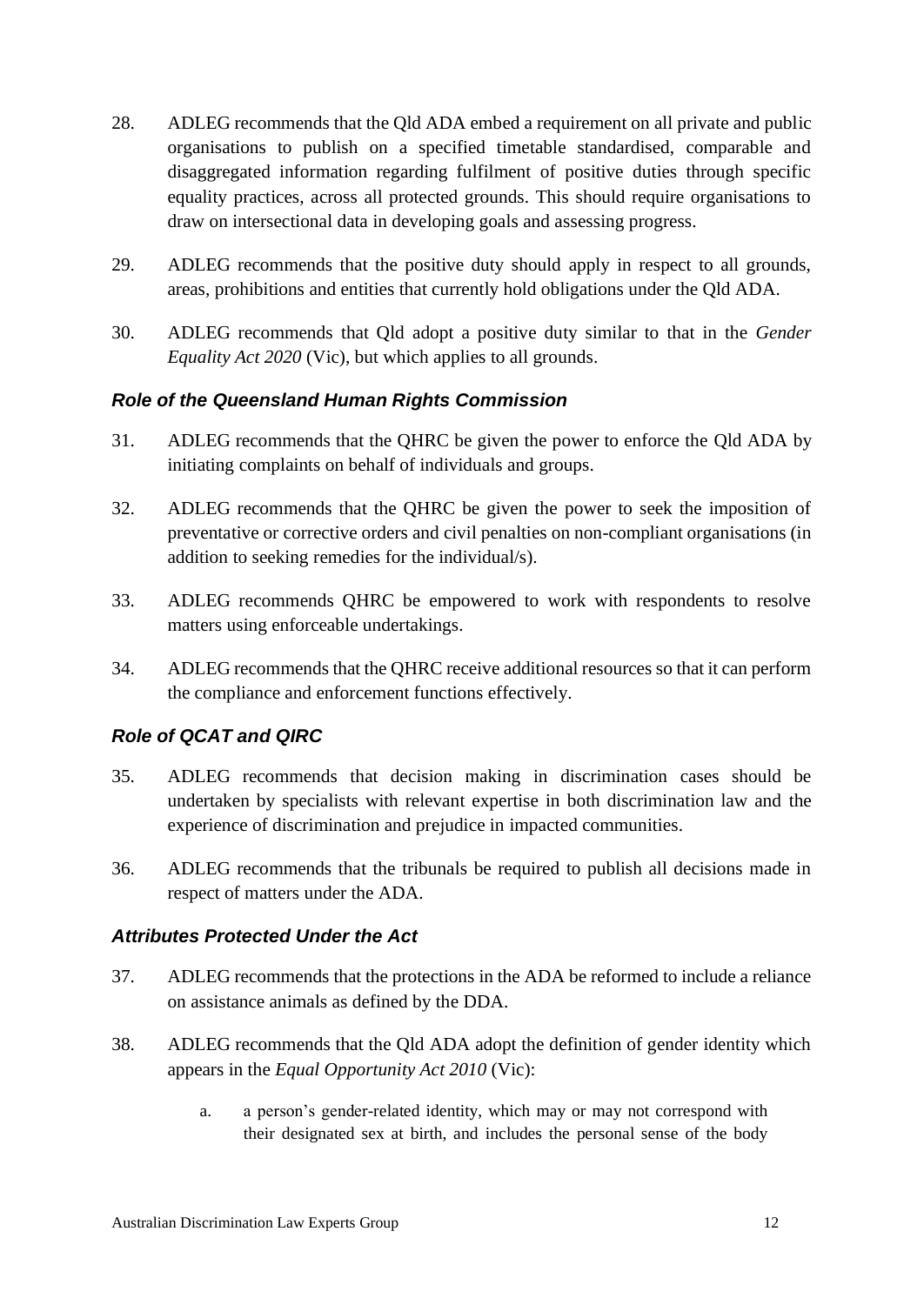(whether this involves medical intervention or not) and other expressions of gender, including dress, speech, mannerisms, names and personal reference.

- 39. ADLEG recommends that the name of 'sexuality' should be amended to refer to sexual orientation and the Qld ADA should be amended to adopt the definition in the *Equal Opportunity Act 2010* (Vic) which is as follows:
	- a. a person's emotional, affectional and sexual attraction to, or intimate or sexual relations with, persons of a different gender or the same gender or more than one gender

ADLEG notes that this is the same definition that appears in the *Public Health Act 2005* (Qld) in section 213E.

- 40. ADLEG recommends that the attribute of 'lawful sexual activity' remains in the Qld ADA but that the attribute should be undefined.
- 41. ADLEG recommends that the attribute of 'criminal record' be added to the Qld ADA. This should be based upon the definition of irrelevant criminal record in the *Anti-Discrimination Act 1998* (Tas) ('ADA (Tas)') but with amendment:

*criminal record*, in relation to a person, means a record relating to arrest, interrogation or criminal proceedings where –

- (a) further action was not taken in relation to the arrest, interrogation or charge of the person; or
- (b) a charge has not been laid; or
- (c) the charge was dismissed; or
- (d) the prosecution was withdrawn; or
- (e) the person was discharged, whether or not on conviction; or
- (f) the person was found not guilty; or
- (g) the person's conviction was quashed or set aside or is a spent conviction for the purposes of the *Criminal Law (Rehabilitation of Offenders) Act 1986*; or
- (h) the person was granted a pardon; or
- (i). the circumstances relating to the offence for which the person was convicted are not directly relevant to the situation in which the discrimination arises; or
- (j) the person's charge or conviction was expunged under the *Criminal Law (Historical Homosexual Convictions Expungement) Act 2017*

and includes: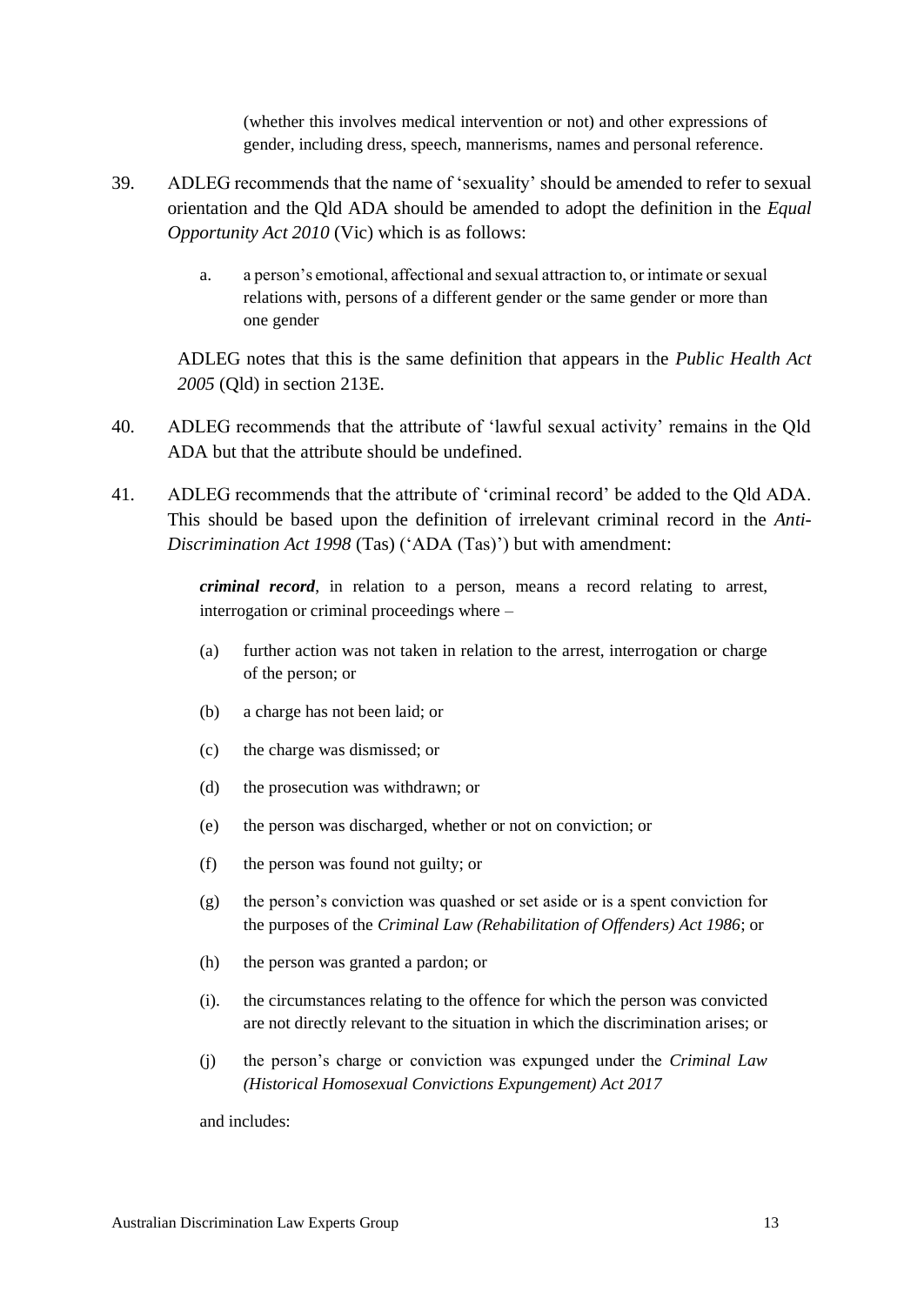- (k) the imputation of a record relating to arrest, interrogation or criminal proceedings of any sort;
- (l) a record relating to arrest, interrogation, criminal proceedings or criminal conviction of an associate of the person.
- 42. ADLEG also supports the inclusion of protection against discrimination on the ground of medical record in the Qld ADA.
- 43. ADLEG supports the inclusion of protection against discrimination on the ground of immigration status within the protection provided on the ground of race.
- 44. ADLEG supports the inclusion of physical features as a ground in the Qld ADA.
- 45. ADLEG supports the inclusion of the attribute of sex characteristics with the following definition:

*sex characteristics* means a person's physical features relating to sex, and includes:

- (a) the person's genitalia and other sexual and reproductive parts of the person's anatomy; and
- (b) the person's chromosomes; and
- (c) the person's hormones; and
- (d) secondary features emerging as a result of puberty.
- 46. ADLEG recommends that being subject to domestic or family violence be included as an attribute
- 47. ADLEG recommends that the attribute of accommodation status be included in the Qld ADA with the following definition:

#### *accommodation status* includes being—

- (a) a tenant, including a tenant within the meaning of the *Residential Tenancies and Rooming Accommodation Act 2008*; and
- (b) in receipt of, or waiting to receive, financial or housing assistance from the Housing Authority under *Housing Act 2003*; and
- (c) homeless or without stable housing.
- 48. ADLEG recommends that the attribute of 'social origin' be included in the Qld ADA.

#### *Exemptions*

49. ADLEG recommends that the term 'defences' be used throughout the Qld ADA rather than 'exemptions'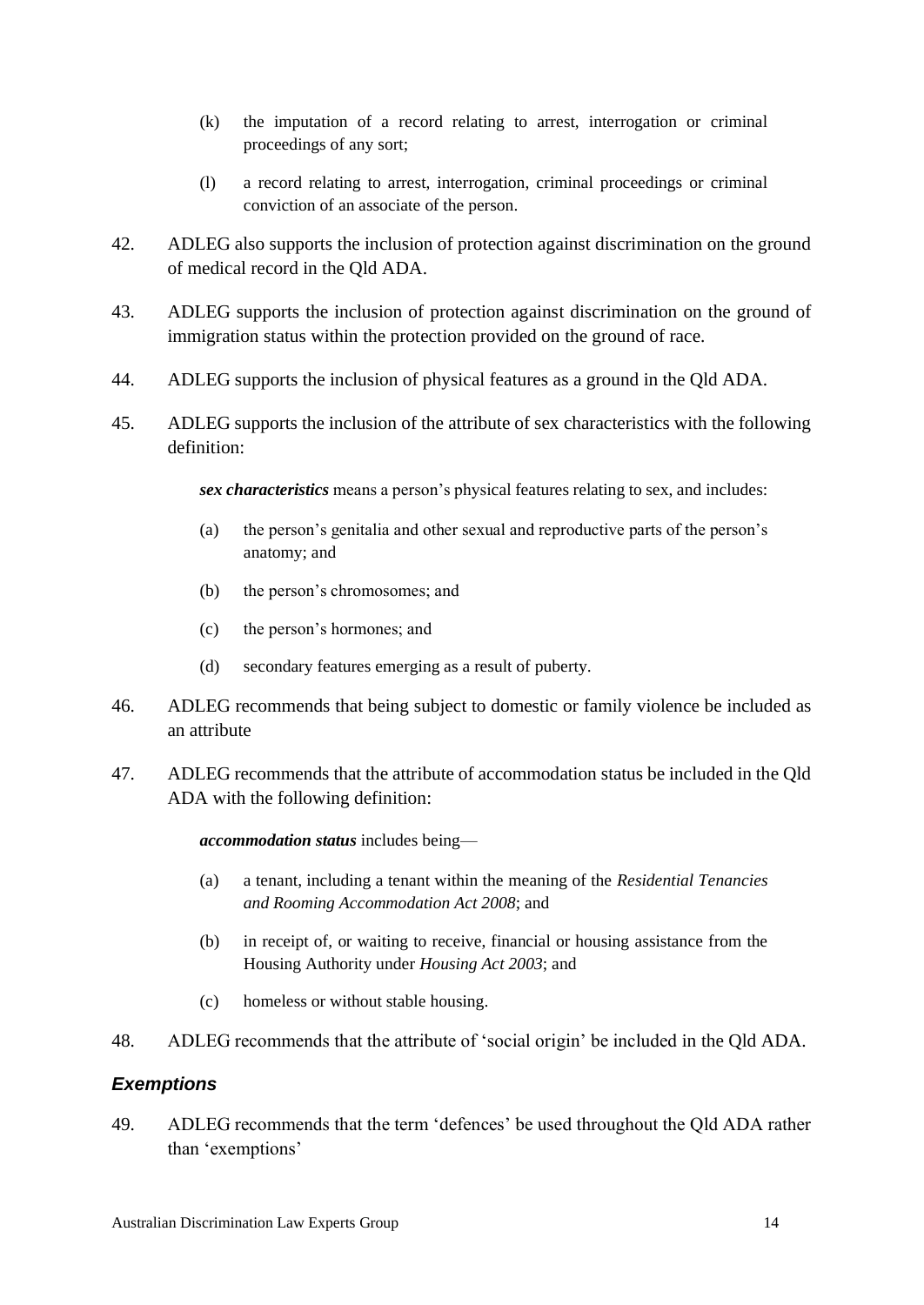- 50. ADLEG recommends that a provision be added to the Qld ADA which clarifies that the person relying on the defence must prove it on the balance of probabilities.
- 51. ADLEG recommends that the religious exemptions in the Qld ADA be further limited in accordance with the recent amendments to the *Equal Opportunity Act 2010* (Vic) and be in the following terms:
	- require that conduct be reasonable and proportionate in order to be permitted under religious body and religious educational authority exemptions;
	- require that discrimination only be permitted on the ground of religious belief or activity of the employee or service user under religious body and religious educational authority exemptions, and not on the basis of any other attributes;
	- require that employment discrimination only be permitted under religious body and religious educational authority defences where conformity with the doctrines, beliefs or principles of the religious body's religion is an inherent requirement of the role and the person cannot meet those genuine occupational requirements because of the person's religious belief or activity.
- 52. ADLEG recommends that the 'work with children' exemption be repealed.
- 53. ADLEG recommends that the Qld ADA should apply to the provision of assisted reproductive technology services.
- 54. ADLEG recommends that the sex worker accommodation exemption should be repealed.
- 55. ADLEG recommends that the modifications to the Qld ADA contained in Part 12A of the *Corrective Services Act 2006* (Qld) be removed.
- 56. ADLEG recommends that the exemption on the basis of citizenship and visa status is removed.
- 57. ADLEG recommends that the Qld ADA exemptions for superannuation and insurance be limited to circumstances in which the discrimination is based on actuarial or statistical data from a reliable source and on which it is reasonable to rely, and the discrimination should be shown to be reasonable having regard to that data and any other factors.
- 58. ADLEG recommends that guidance be included in the provision or as a note to the provision on what actuarial and statistical data can be used.
- 59. ADLEG recommends that the Qld ADA provision go further in requiring the providers of insurance and superannuation to provide consumers with the data on which decisions about them are based and a meaningful explanation of that data.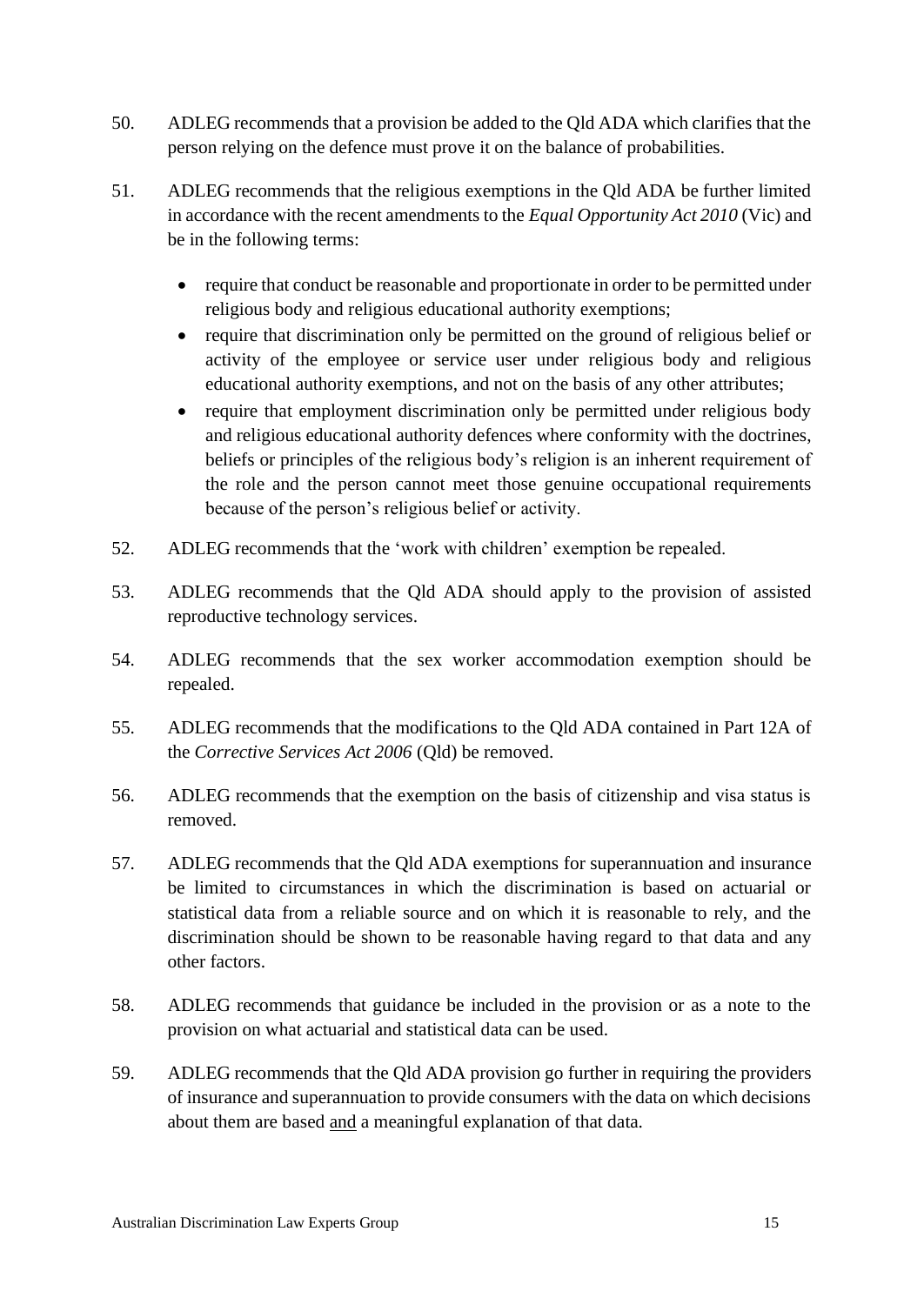#### *Areas of Activity*

- 60. ADLEG recommends that the areas of activity in which discrimination is prohibited in the Qld ADA be listed in a single provision and expressly include coverage of any activity that is not in private.
- 61. ADLEG recommends that there be express prohibition against discrimination and other related conduct 'by or against a person in connection with an area of activity' however defined in the Qld ADA.
- 62. ADLEG recommends that goods and services should be defined as inclusive of all providers of goods and services, whether for a fee or not and whether for profit or not.
- 63. ADLEG recommends that the Qld ADA be amended to ensure that clubs, whether for profit or otherwise, and whether incorporated or otherwise, are obliged to comply with the act in all regards.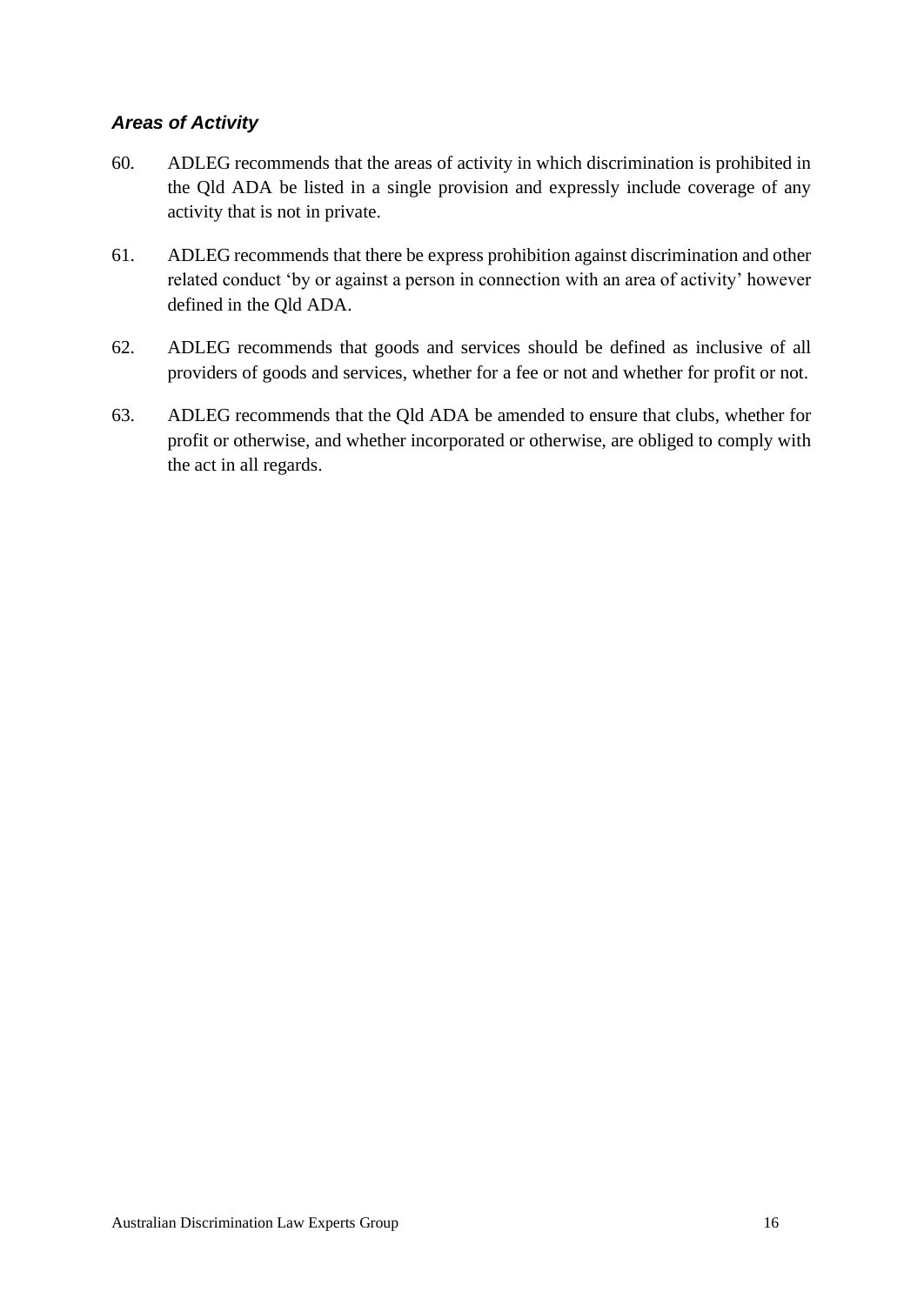### **2. Key definitions**

<span id="page-17-0"></span>The following section responds together to all of the following questions asked about definitions of discrimination including the specific questions about direct and indirect discrimination.

*Q1 Should the Act clarify that direct and indirect discrimination are not mutually exclusive?* 

*Q2 Should the test for direct discrimination remain unchanged, or should the 'unfavourable treatment' approach be adopted? Alternatively, is there a different approach that should be adopted? If so, what are the benefits of that approach?* 

*Q3 Should the test for indirect discrimination remain unchanged, or should the 'disadvantage' approach be adopted? Alternatively, is there a different approach that should be adopted? If so, what are the benefits of that approach?*

*Q4 Do you support a unified test for both direct and indirect discrimination? Why or why not?* 

A single definition of discrimination that is inclusive of both direct and indirect discrimination provides a more accessible legislative form. The approach taken in the ACT provides clarity and clearly encompasses the concepts of both direct and indirect discrimination.

The definition of unlawful discrimination in the Act should be a streamlined statement that abandons reliance on a comparator and avoids a mutually exclusive distinction between direct and indirect discrimination.

Unlawful discrimination in Australia is currently defined in two ways, as 'direct' and 'indirect' discrimination. This distinction is conceptually difficult for parties to complaints and sometimes for decision makers. Difficulty in determining which type of discrimination is applicable in a particular matter has led to complainants pleading both types, which adds unnecessarily to the complexity of complaints. Nor does the definition of indirect discrimination adequately cover systemic discrimination.<sup>1</sup>

The distinction between direct and indirect discrimination has shown itself not to be workable. It is a costly and time-consuming technical barrier to an inquiry into what actually happened. We recommend that the definition be streamlined to express the general underlying idea of discrimination and make clear that the concepts can overlap and are not mutually exclusive. The direct/indirect distinction does not appear in the *Racial Discrimination Act 1975* (Cth)

<sup>1</sup> Julian Gardner, *An Equal Opportunity Act for a Fairer Victoria: Equal Opportunity Review Final Report* (2008, Department of Justice, Victoria) 11–12.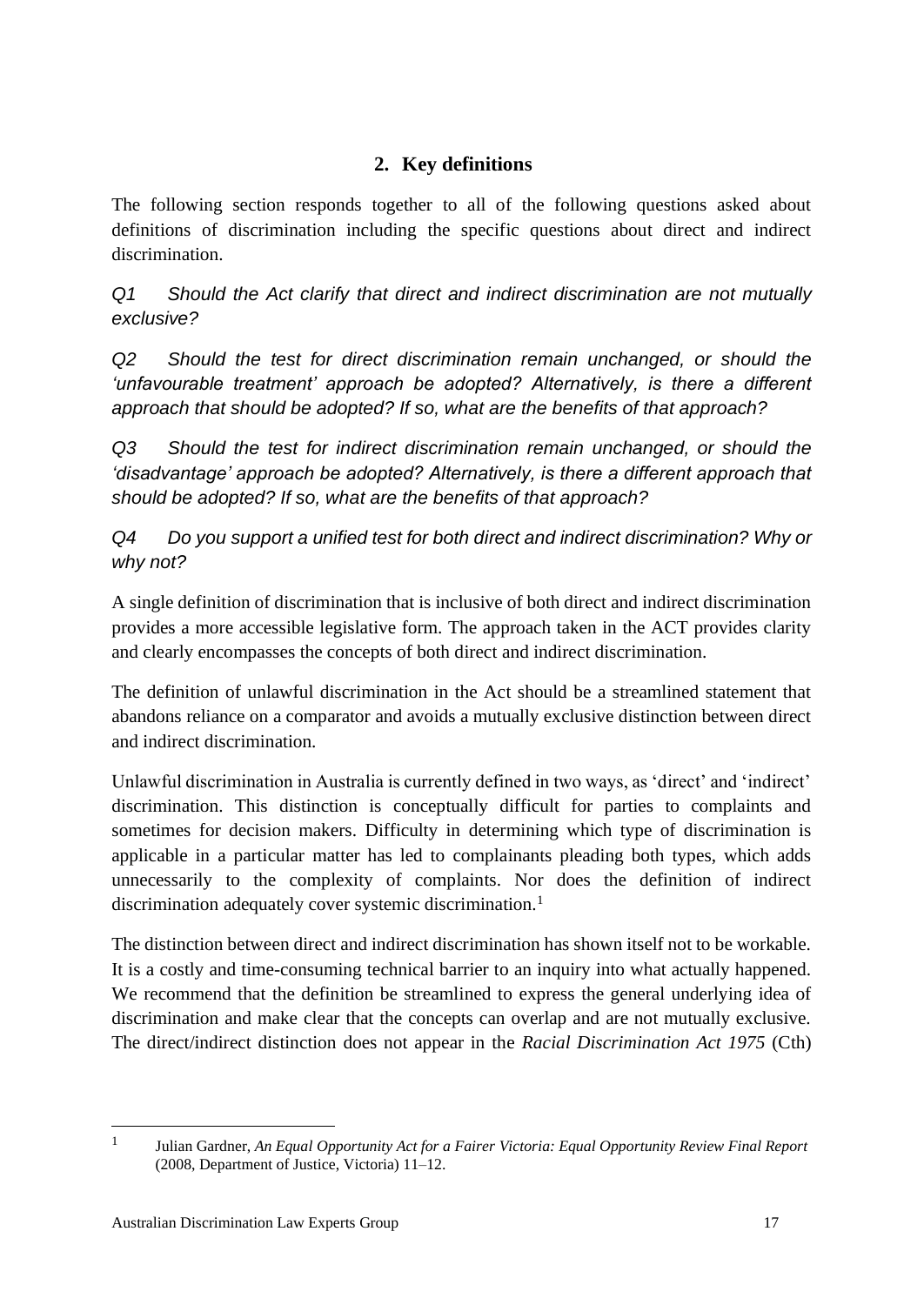$({'RDA'})$ ,<sup>2</sup> and we recommend that an approach similar to that of the RDA should be applied more broadly; the RDA definition, based on the *International Convention on the Elimination of All Forms of Racial Discrimination*, 3 follows the international law approach and provides a model that already exists in Australian legislation.

A single definition will ease the regulatory burden and will assist understanding and compliance. As well as making compliance easier, a single definition of discrimination will more closely align the Qld ADA with internationally recognised definitions of discrimination, better fulfilling our international human rights treaty obligations. Such an approach is similar to section 9(1) of the RDA and reflects the current approach in Canada, New Zealand and the USA, which makes no formal definitional distinction between direct and indirect discrimination.

Accordingly, ADLEG notes the following definition, based on the International Labour Organization *Discrimination (Employment and Occupation) Convention*<sup>4</sup> ('ILO No 111') (which appears in section 3(1) of the *Australian Human Rights Commission Act 1986* (Cth) ('AHRCA')) and the *Convention on the Elimination of All Forms of Discrimination against Women* ('CEDAW'), while in its terms clearly encompassing, in an inclusive approach, what has been known as direct and indirect discrimination:<sup>5</sup>

#### <span id="page-18-1"></span><span id="page-18-0"></span>*Discrimination* includes:

- (a) any distinction, exclusion, preference, restriction or condition that is made on the basis of a protected attribute which has the purpose or effect of, and
- (b) any condition, requirement or practice that has or may have the effect of, impairing or nullifying the recognition, enjoyment or exercise, on an equal footing, of equality of opportunity or treatment.

Recognition in this definition of the discriminatory effect of requirements and conditions reflects the wording of section 5(2) of the *Sex Discrimination Act 1984* (Cth) ('SDA').

<sup>2</sup> Although a definition of indirect discrimination was added to the *Racial Discrimination Act 1975* (Cth) ('RDA') in s 9(1A), the definition of discrimination in s 9 is not in its terms confined to direct discrimination.

<sup>3</sup> *International Convention on the Elimination of All Forms of Racial Discrimination*, opened for signature 7 March 1966, 660 UNTS 1, Australian Treaty Series 1975 No 40 (entered into force 4 January 1969, entered into force for Australia 30 October 1975 except Article 14 which entered into force for Australia 28 January 1993) ('CERD')

<sup>4</sup> *Discrimination (Employment and Occupation) Convention, opened for signature 25 June 1958, 362 UNTS 31, Australian Treaty Series 1974 No 12 (entered into force 15 June 1960, entered into force for Australia 15 June 1974) ('ILO No 111') (entered into force for Australia 15 June 1974).*

<sup>5</sup> *Convention on the Elimination of All Forms of Discrimination against Women*, opened for signature 18 December 1979, 1249 UNTS 1, Australian Treaty Series 1983 No 9 (entered into force 3 September 1981, entered into force for Australia 27 August 1983) ('CEDAW'). See also *British Columbia (Public Service Employee Relations Commission) v BCGSEU* [1999] 3 SCR 3 (known as *Meiorin*, after the applicant).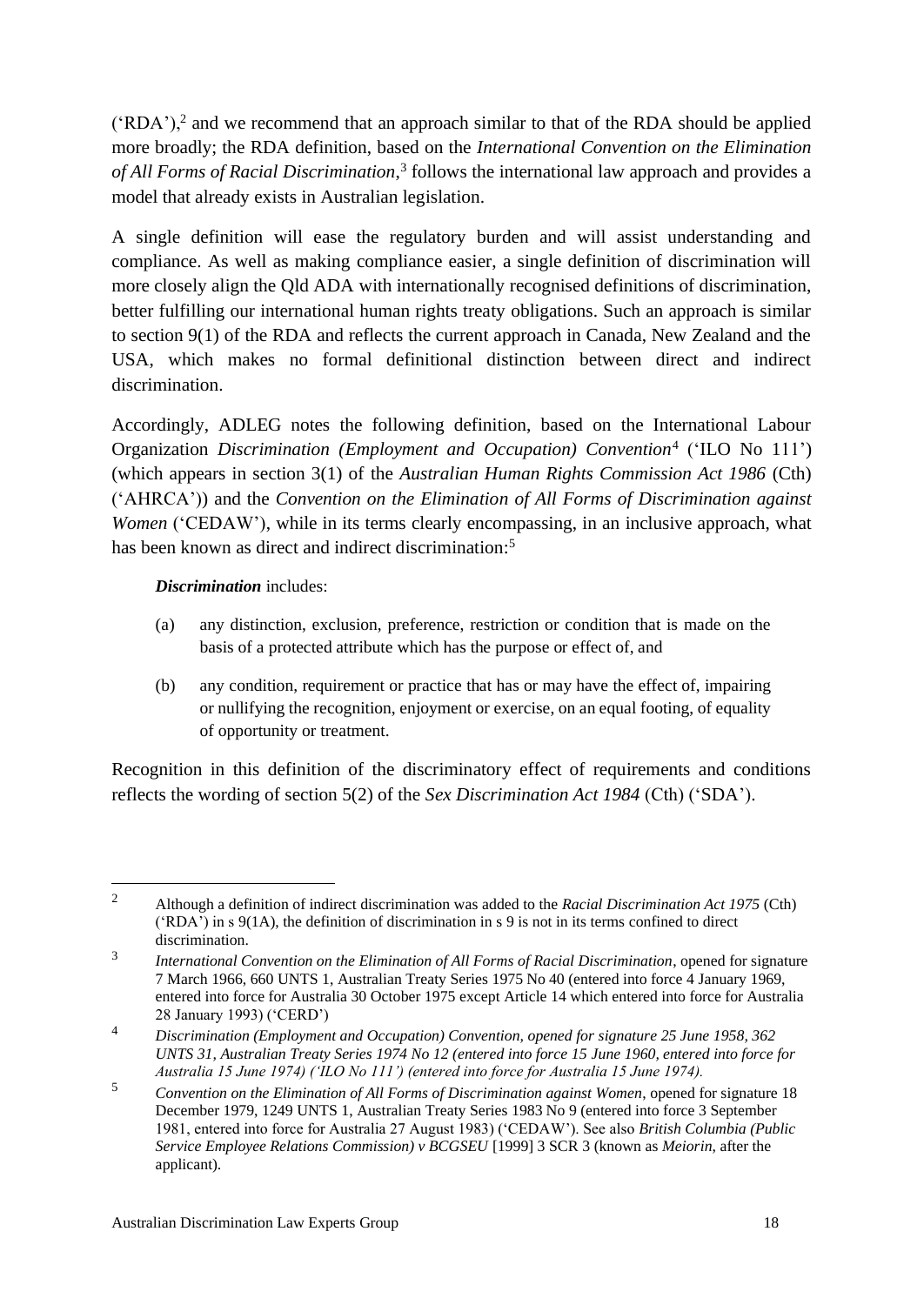The Qld ADA should provide that discrimination occurs when what is done has more than one 'purpose or effect' (see section 10 of the *Disability Discrimination Act 1992* (Cth) ('DDA'), provided that the discriminatory purpose or effect is substantial. For consistency with current case law, it should also make clear that the respondent's intention or awareness of the discriminatory purpose or effect is not an element of the action.

Proposed definition and test

#### **Meaning of discrimination**

- (1) For this Act, discrimination occurs when a person:
	- (a) discriminates either directly or indirectly, or both, against someone else; or
	- (b) engages is sexual harassment or harassment on any other ground.
- (2) For this section, a person directly discriminates against someone else if the person treats, or proposes to treat, another person unfavourably because the other person has one or more protected attributes, imputed attributes, characteristics of the attribute or attributes, or characteristics imputed to the attribute or attributes.
- (3) For direct discrimination to take place, it is not necessary
	- (a) that the prescribed attribute be the sole or dominant ground for the unfavourable treatment; or
	- (b) that the person who discriminates regards the treatment as unfavourable; or
	- (c) that the person who discriminates has any particular motive in discriminating.
- (4) For this section, a person indirectly discriminates against someone else if the person imposes, or proposes to impose, a rule, condition, requirement or practice that has, or is likely to have, the effect of disadvantaging the other person because the other person has one or more protected attributes or characteristics of an attribute or attributes.
- (5) For indirect discrimination to take place, it is not necessary that the person who discriminates is aware that the condition, requirement or practice disadvantages the group of people.
- (6) A condition or requirement does not give rise to indirect discrimination if it is reasonable in the circumstances.
- (7) The person who imposes, or proposes to impose, the requirement, condition or practice has the burden of proving that the requirement, condition or practice is reasonable.
- (8) In deciding whether a condition or requirement is reasonable in the circumstances, the matters to be taken into account include—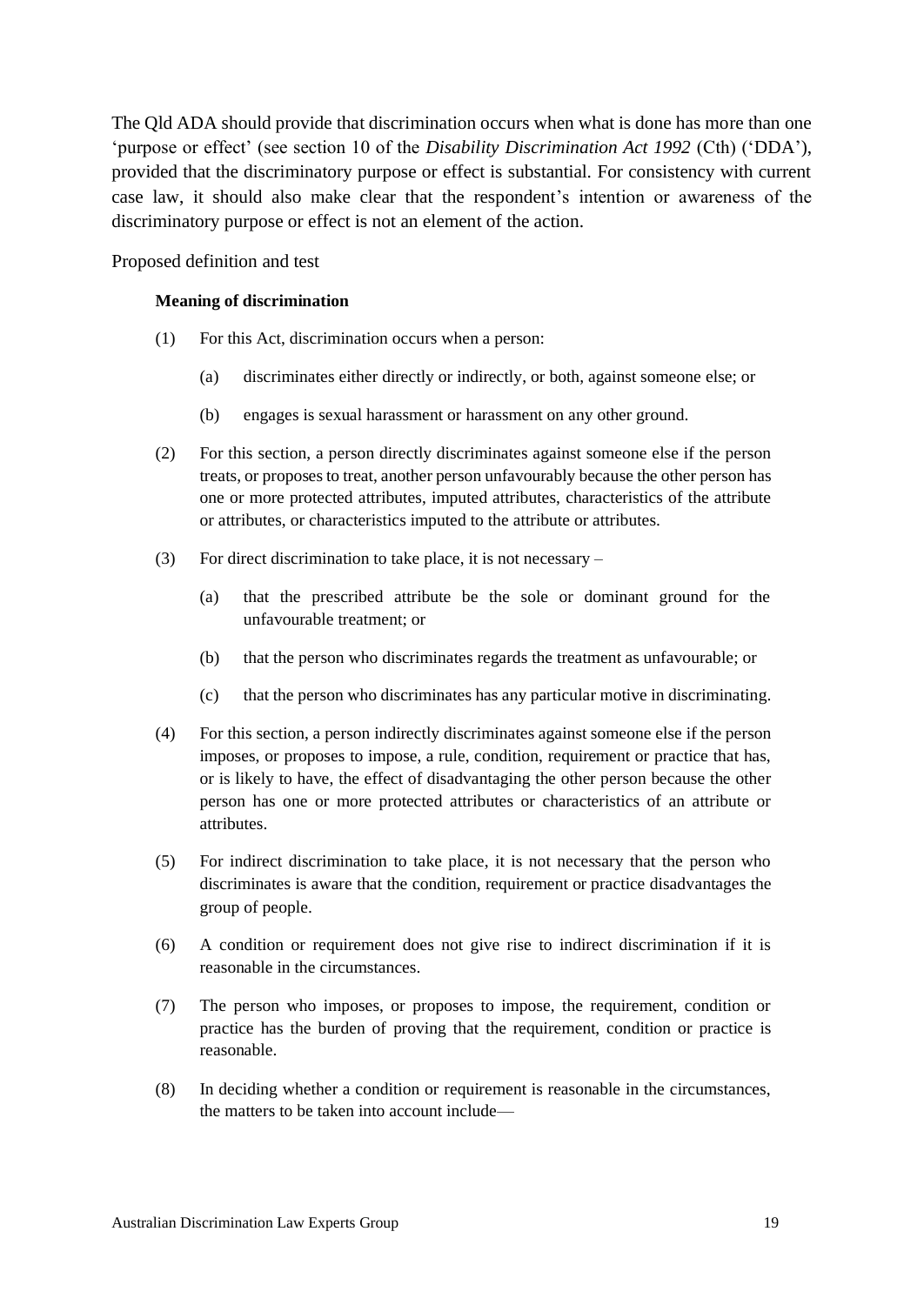- (a) the nature and extent of any disadvantage that results from imposing the condition or requirement; and
- (b) the feasibility of overcoming or mitigating the disadvantage; and
- (c) whether the disadvantage is disproportionate to the result sought by the person who imposes, or proposes to impose, the condition or requirement.

The inclusion of a comparator in the definition of direct discrimination has made analysis of complaints cumbersome and has distorted the definition of direct discrimination.<sup>6</sup> It is also likely to deter intersectional discrimination complaints.<sup>7</sup> Establishing that a comparator without an attribute has been treated more favourably is merely one way of providing evidence that a decision has been based on a prohibited ground or attribute. It should not obscure the real question, which is simply whether there has been discriminatory treatment.

The existing definitions of indirect discrimination in the Qld ADA are in the 'original' form that was adopted around Australia in the legislation of the 1970s. Since then definitions have been amended in many jurisdictions as a result of advancing understandings of the nature of indirect discrimination and the difficulty of making proof under the original definition. That definition tends to divert inquiry into marginal questions such as the degree of disproportionate impact that must be proved, and whether it is substantial, and what is required for the claimant to prove non-compliance with the requirement. More modern formulations of indirect discrimination such as those in the SDA<sup>8</sup> focus instead on the effect of disadvantage that flows from an apparently neutral requirement for people with a particular attribute. In this formulation there is no need to show inability to comply, for two main reasons. First, the disproportionate impact on the affected group is in itself a concern the law should address by assessing its reasonableness. Secondly, a claimant who can comply with the requirement is unlikely to take the time and trouble to litigate to challenge it, so that non-compliance can be assumed in a situation of litigation. ADLEG **strongly recommends** the adoption of the modern definition of indirect discrimination as discussed at above. This does not include a requirement to prove non-compliance.

<sup>6</sup> As a result of the High Court's decision in *State of NSW v Purvis* [2003] HCA 62; 217 CLR 92; 202 ALR 133; 78 ALJR 1 (11 November 2003) ('*Purvis*'), a court's decision on whether the comparator must have the attribute-related features of the complainant now often determines whether a complaint of discrimination can succeed. This wrongly elevates an issue that, while relevant, should be only one of the factors considered in a discrimination case. This issue is partially resolved with respect to the Qld ADA due to the decision in *Woodforth v Queensland* [2018] 1 Qd R 289 (23 May 2017) with the Queensland Court of Appeal indicating that the approach adopted with respect to the comparator issue in *Purvis* was not applicable given the different wording of the Qld ADA. Nevertheless, ADLEG suggests removal of the need for comparison for greater legislative clarity.

<sup>7</sup> See, eg, Shreya Atrey, *Intersectional Discrimination* (OUP, 2019).

<sup>8</sup> See, eg, *Sex Discrimination Act 1984* (Cth) s 5(2).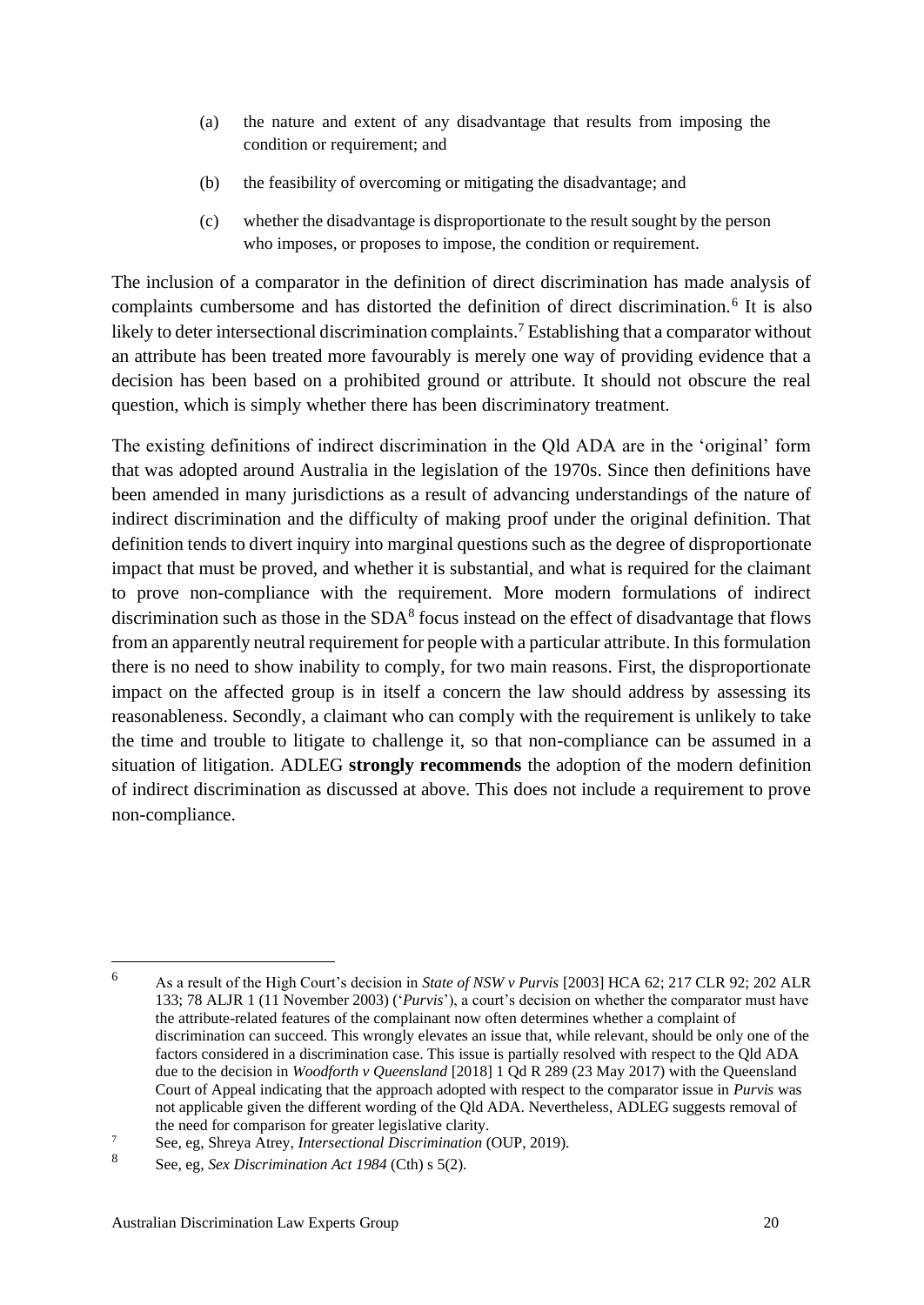*Q5 and 6 Should the Act adopt a positive duty to make 'reasonable adjustments' or 'reasonable accommodations'?* 

*If you consider that this approach should be adopted:*

- *Should this be a standalone duty?*
- *What factors should be considered when assessing 'reasonableness' of accommodations?*
- *Should it apply to disability discrimination, other specific attributes, or all attributes?*
- *Should it apply to specific areas of activity or all areas? For example, should it apply to goods and services, work, education, and accommodation?*
- *How would any amendments interact with exemptions involving unjustifiable hardship? Would there be a need to retain the concept of unjustifiable hardship at all?*

*Should an exemption of unjustifiable hardship relating to the supply of special services or facilities be retained? Is so, in which areas? Should the factors relevant to determining unjustifiable hardship be redefined, and if so how? How can the compliance costs for business and organisations be appropriately considered and weighed?* 

ADLEG supports the inclusion of a positive obligation to make reasonable adjustments for persons with impairment. ADLEG notes the decision of the Full Federal Court in *Sklavos v Australian College of Dermatologists* [2017] FCAFC 128 (16 August 2017) ('the *Sklavos*  case') and its interpretation of the positive duty found in sections 5 and 6 of the DDA. ADLEG is, along with key disability and human rights groups, seeking amendment to the DDA to address that interpretation, which limits the scope of the protection to situations where the reason for refusing to make an adjustment is the person's disability.

ADLEG supports the positive obligation being a stand-alone obligation that, in and of itself, can found a claim of unlawful discrimination. In respect of the DDA, the proposed amendment is to add a new section 6A. Using the proposed framing of that new section, ADLEG recommends that the Qld ADA include the following stand-alone positive duty:

#### **A Discrimination by failing to provide reasonable adjustments**

- (1) For the purpose of this Act, a person (the discriminator) discriminates against another person (the aggrieved person) on the ground of an impairment of the aggrieved person if:
	- (a) because of the impairment, the aggrieved person requires adjustments; and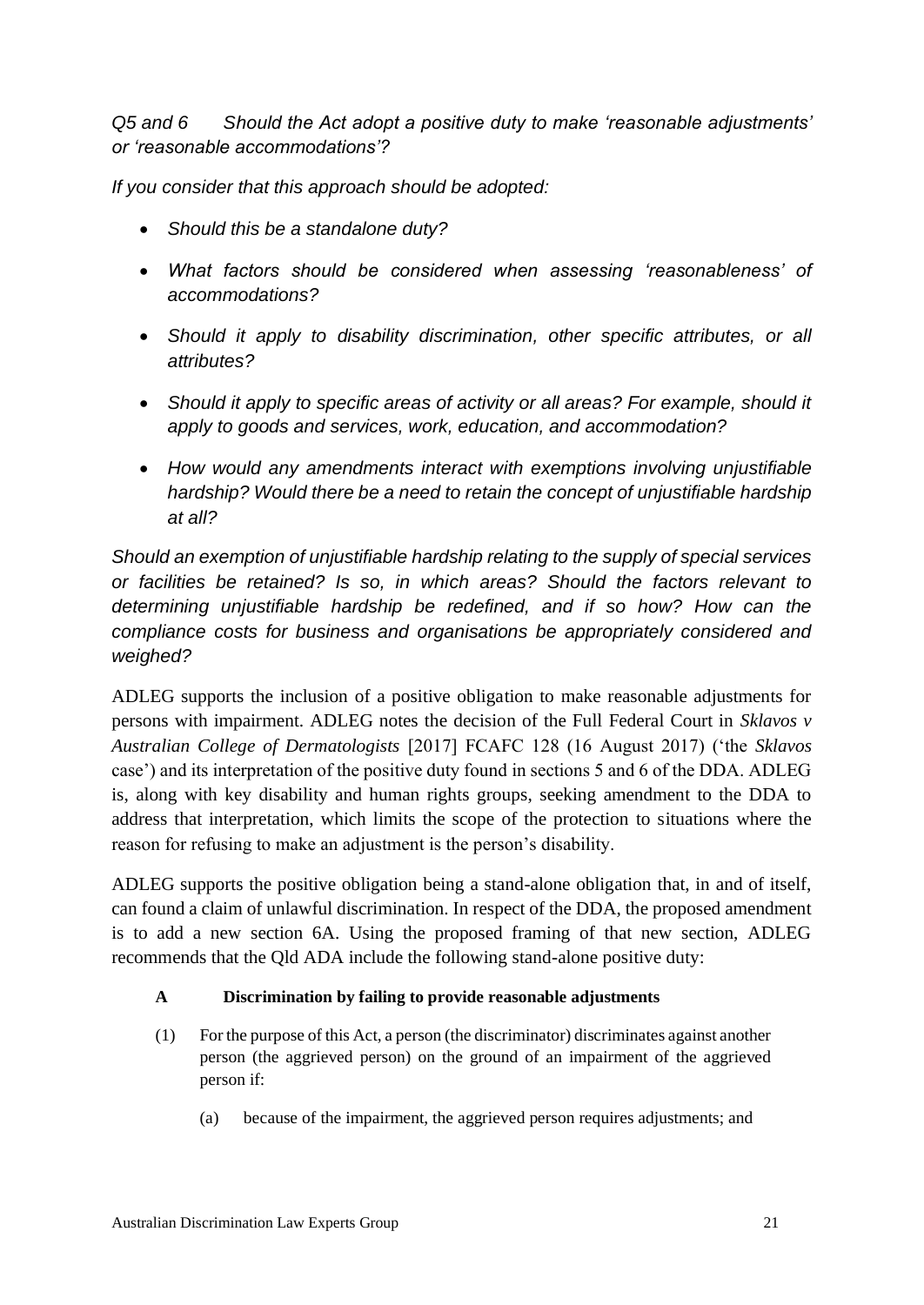(b) the discriminator does not make, or proposes not to make, reasonable adjustments for the person.

For the avoidance of doubt, it is not necessary for there to be a causal connection between the failure or proposal not to make reasonable adjustments and the impairment of the aggrieved person.

(2) For the purpose of this Act, an adjustment to be made by a person is a reasonable adjustment, unless making the adjustment would impose an unjustifiable hardship on the person.

Having addressed the need for a positive stand-alone duty to make reasonable adjustments, ADLEG **recommends** that consideration be given to establishing a broader obligation to make adjustments to accommodate needs that arise because of any protected attribute under the Qld ADA. An example of this approach is found in section 24 of the *Anti-Discrimination Act 1992* (NT) ('ADA (NT)'). One potential benefit of extending the obligation is that it allows an effective process to be embedded broadly into processes and practices of organisations that will, over time, help organisations to identify systemic barriers being experienced by people with particular attributes or different attributes. So, for example, flexibility around starting and finishing times for work are an adjustment commonly made by employers to enable people with parental responsibilities or other caring responsibilities to meet those responsibilities while maintaining full-time employment. Flexible work hours do not, however, only benefit these groups. They may also benefit people with disability who, for example, may need to get to work later because they continue to face barriers to accessing public transport, or because they require personal care support in order to prepare for work and have limited control over the time that the care support is available, or because of effects on medication on alertness in the morning.

Another benefit is that such an obligation would normalise the process of asking for adjustments. At present, it is common to hear of situations where people with disability are reluctant to identify they require an adjustment because of their impairment. That reluctance arising from negative experiences of making such requests and a desire not to be seen as different and requiring additional expenditure.

As such, ADLEG **recommends** consider be given to including the following provision, based on section 24 of the ADA (NT):

#### **B Failure to accommodate need arising as a result of an attribute**

(1) In addition to the obligations under section Z [Discrimination by failing to provide reasonable adjustments for people with impairments], for the purposes of the Act a person (the discriminator) discriminates against another person (the aggrieved person) on the ground of an attribute if:

(a) because of the attribute, the aggrieved person requires adjustments; and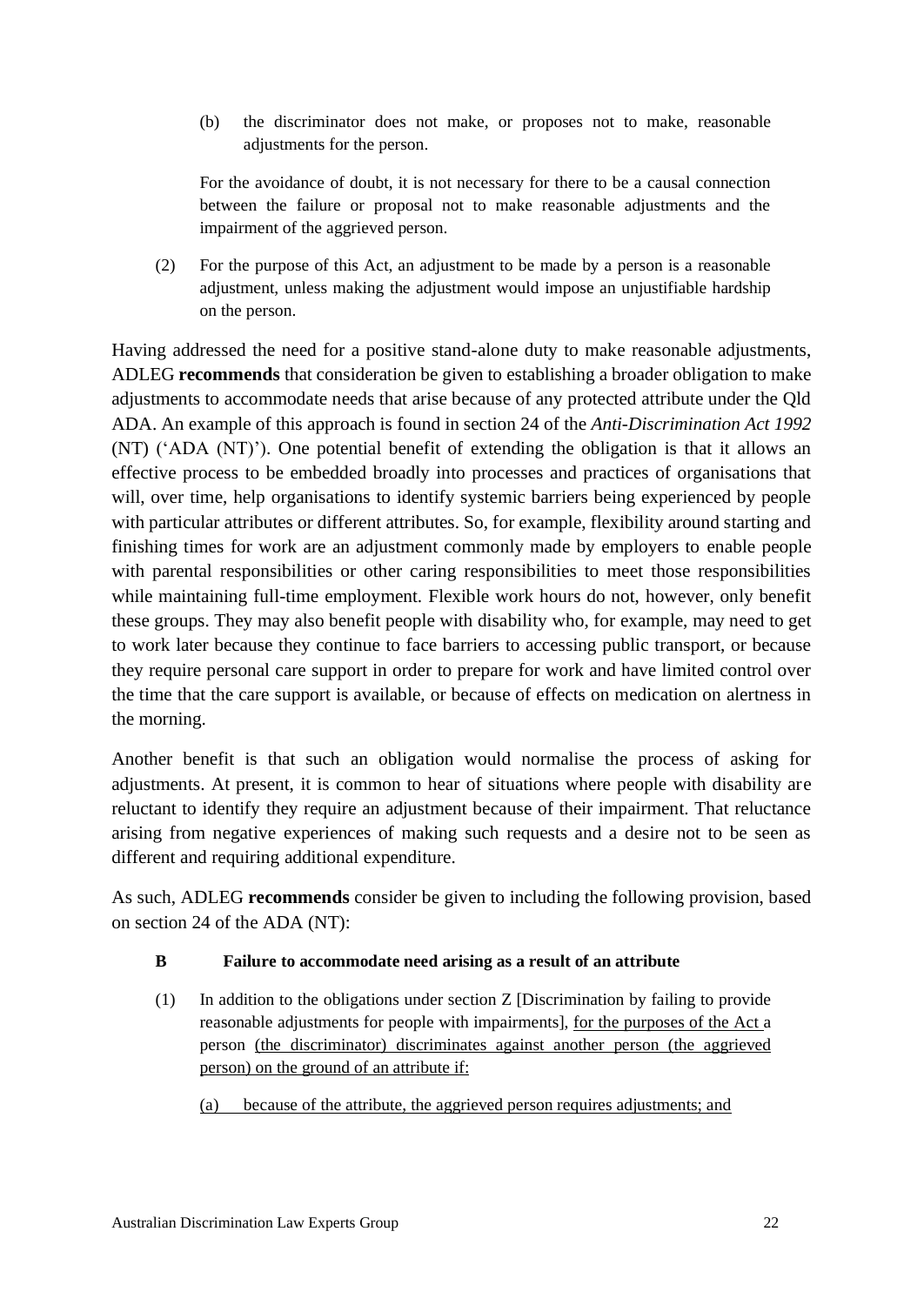(b) the discriminator does not make, or proposes not to make, reasonable adjustments for the person.

For the avoidance of doubt, it is not necessary for there to be a causal connection between the failure or proposal not to make reasonable adjustments and the attribute of the aggrieved person.

- (2) For the purposes of subsection (1):
	- (a) a failure or refusal to accommodate a special need of another person includes making inadequate or inappropriate provision to accommodate the special need; and
	- (b) a failure to accommodate a special need takes place when a person acts in a way which unreasonably fails to provide for the special need of another person if that other person has the special need because of an attribute.
- (3) Whether a person has unreasonably failed to provide for the special need of another person depends on all the relevant circumstances of the case including, but not limited to:
	- (a) the nature of the special need; and
	- (b) the cost of accommodating the special need and the number of people who would benefit or be disadvantaged; and
	- (c) the financial circumstances of the person; and
	- (d) the disruption that accommodating the special need may cause;
	- (e) the nature of any benefit or detriment to all persons concerned; and
	- (f) the important public purpose of eliminating discrimination.

It is important to understand the concept of a 'reasonable adjustment' refers to adjustment that does not impose an unjustifiable hardship and that is a 'necessary and appropriate modification and adjustment' to the system in place, 'needed in a particular case, to ensure to persons with disabilities the enjoyment or exercise on an equal basis with others of all human rights and fundamental freedoms'. <sup>9</sup> To be consistent with the general principles set out in Article 3 of the *Convention on the Rights of Persons with Disabilities* ('CRPD'), the process of determining that appropriate adjustment must necessarily involve the person with disability at the centre of the process. As such, an adjustment that was determined without giving significant weight to the view of the person with disability would not be a reasonable adjustment.

ADLEG notes the summary of the concept of "reasonable adjustment" in disability discrimination presented to the Royal Commission into Violence, Abuse, Neglect and

<sup>9</sup> *Convention on the Rights of Persons with Disabilities*, opened for signature 30 March 2007, 2515 UNTS 3, Australian Treaty Series 2008 No 4 (entered into force 3 May 2008, entered into force for Australia 16 August 2008) ('CRPD') art 2.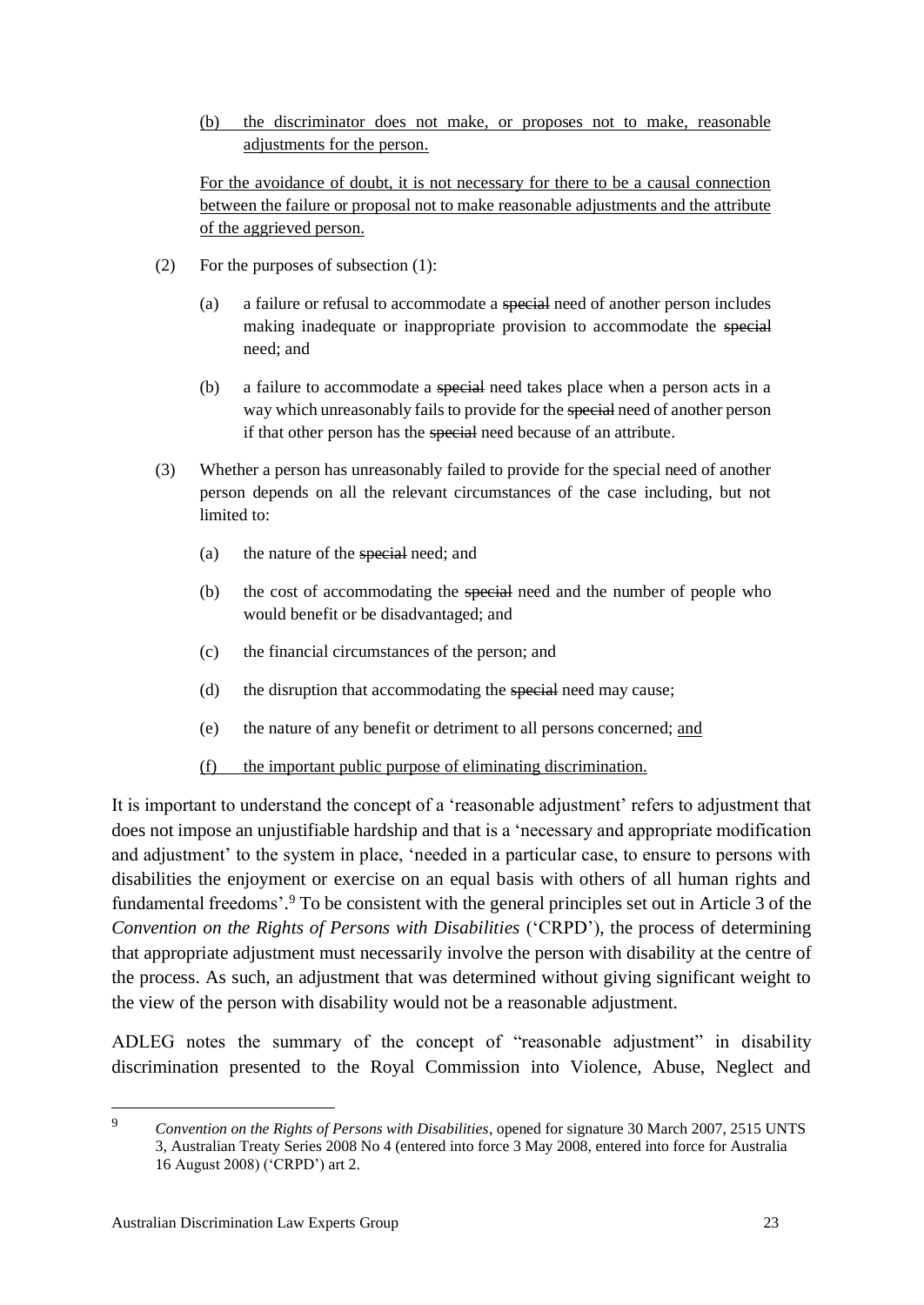Exploitation of People with Disability ('the Disability Royal Commission') by Senior Counsel assisting, Kate Eastman SC:

... the adjective 'reasonable' is completely irrelevant in terms of the way the law is applied in Australia in the DDA. So a reasonable adjustment is any adjustment that does not impose unjustifiable hardship on the employer. It's got nothing to do with the reasonableness of the way somebody might behave, the way somebody might act, or whether an employer thinks what they have done is reasonable.<sup>10</sup>

Disability Royal Commission Chair Ronald Sackville QC noted concern about the continuing confusion about 'reasonable' in terms of adjustments or accommodations, stating:

… under the Act, 'an adjustment to be made by a person is a reasonable adjustment unless making the adjustment would impose an unjustifiable hardship on the person'.

Arguably, the provisions in discrimination laws dealing with these adjustments could useful exclude the word 'reasonable' and simply refer to the obligation to make those adjustments needed in a particular case, to ensure to persons with disabilities do not experience discrimination of any kind in the circumstance, and that the obligation must be fulfilled up to the point of unjustifiable hardship. That is the fact that fully adjusting, or adopting one form of adjustment would impose an unjustifiable hardship should not preclude a different or modified adjustment being made where it would not impose unjustifiable hardship and would go as far as possible to achieving a non-discriminatory arrangements.

In considering unjustifiable hardship, the first appropriate point of reference is section 11 of the DDA. This provision quite properly places the burden of establishing unjustifiable hardship on the party seeking to rely on this. There are several proposed modifications to this provision. The first would be to ensure that it is clear on the face of the provision that the person claiming unjustifiable hardship needs to provide evidence of efforts taken to identify and secure funding to assist with any financial costs of making the adjustment. The second is that the party claiming unjustifiable hardship should demonstrate that consideration was given to alternative adjustments short of unjustifiable hardship that would reduce the discriminatory effect of the current arrangements. The third is that it must be shown that the question of unjustifiable hardship was considered at the time of the discriminatory conduct, not at a later time. That is, what is at issue is whether a person or entity could, *at the relevant time*, have taken steps to avoid the discriminatory conduct. Finally, in considering benefits, the provision should make it clear that there is an overarching benefit of reducing or removing discrimination.

ADLEG **recommends** that the Qld ADA specify that an adjustment is a reasonable adjustment if it is needed to ensure a person or persons with disability do not experience discrimination and it does not impose unjustifiable hardship at the time of the alleged discrimination ('the relevant time') on the person required to make the adjustment.

<sup>10</sup> Transcript of Proceedings, *Public hearing 19: Measures taken by employers and regulators to respond to the systemic barriers to open employment for people with disability* (Royal Commission into Violence, Abuse, Neglect and Exploitation of People with Disability, 22 November 2021) 44–45 (emphasis added).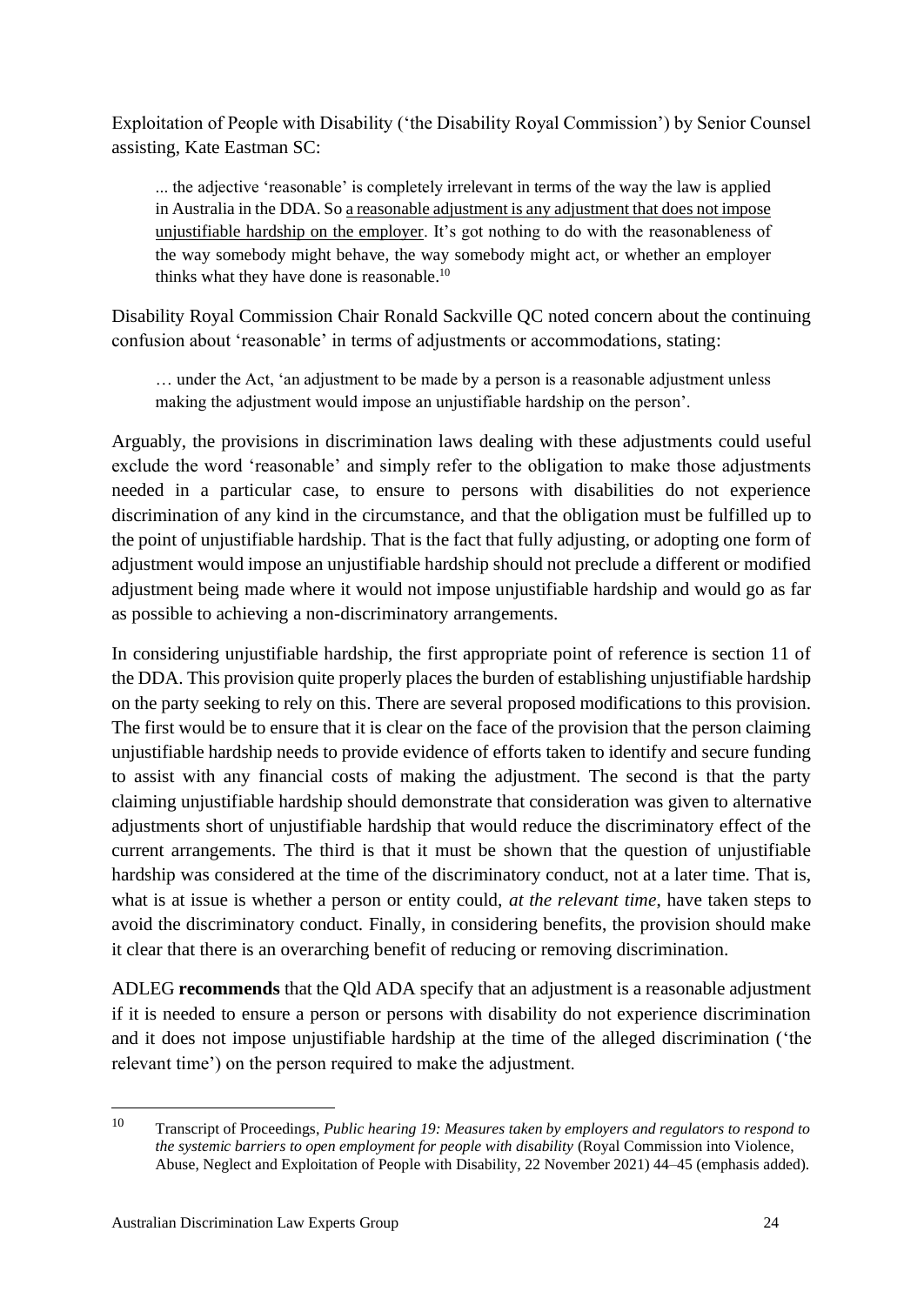ADLEG **recommends** that the Qld ADA be amended to ensure that, in respect of unjustifiable hardship, person seeking to rely on the unjustifiable hardship defence must provide evidence of:

- (a) efforts made at the relevant time to identify and secure funding or other assistance to meet the obligation to make the adjustment; and
- (b) what alternatives were considered to ensure the implementation of the least discriminatory outcome available without imposing unjustifiable hardship, and to ensure that the overarching benefit, consistent with the objects of discrimination law, of reducing or removing discrimination is given sufficient weight.

*Q7 Is there a need to protect people from discrimination because of the effect of a combination of attributes? If so, how should this be framed in the Act?* 

- *Should other legislative amendments be considered to better protect people who experience discrimination on the basis of combined grounds?*
- *What are some examples of where the current law does not adequately protect people from discrimination on combined grounds?*

**Yes.** There is a fundamental disconnect between the legal framework, which focuses on separate and distinct 'grounds' of discrimination, and how people actually experience discrimination in practice, which is multiple and overlapping.<sup>11</sup> Disadvantage is compounded by having multiple protected characteristics; indeed, multiple discrimination, across multiple contexts, affects a substantial proportion of the population.<sup>12</sup> Intersectional discrimination complaints are rare in Australia; the current legal framework means those who bring a discrimination complaint are generally forced to focus on their strongest ground or attributebased claim.<sup>13</sup> This is inconsistent with individuals' holistic and authentic identities.

ADLEG **recommends** making explicit provision for claims on the basis of two or more protected characteristics. ADLEG **recommends** including a provision modelled on section 3.1 of the Canadian *Human Rights Act*, RSC, 1985, c H-6, which says:

For greater certainty, a discriminatory practice includes a practice based on one or more prohibited grounds of discrimination or on the effect of a combination of prohibited grounds.

<sup>11</sup> Alysia Blackham and Jeromey Temple, 'Intersectional Discrimination in Australia: An Empirical Critique of the Legal Framework' (2020) 43(3) UNSW Law Journal 773.

<sup>12</sup> Julia Mansour, 'Consolidation of Australian Anti-discrimination Laws: An Intersectional Perspective' (2012) 21(2) *Griffith Law Review* 533, 545.

<sup>13</sup> Alysia Blackham and Jeromey Temple, 'Intersectional Discrimination in Australia: An Empirical Critique of the Legal Framework' (2020) 43(3) UNSW Law Journal 773.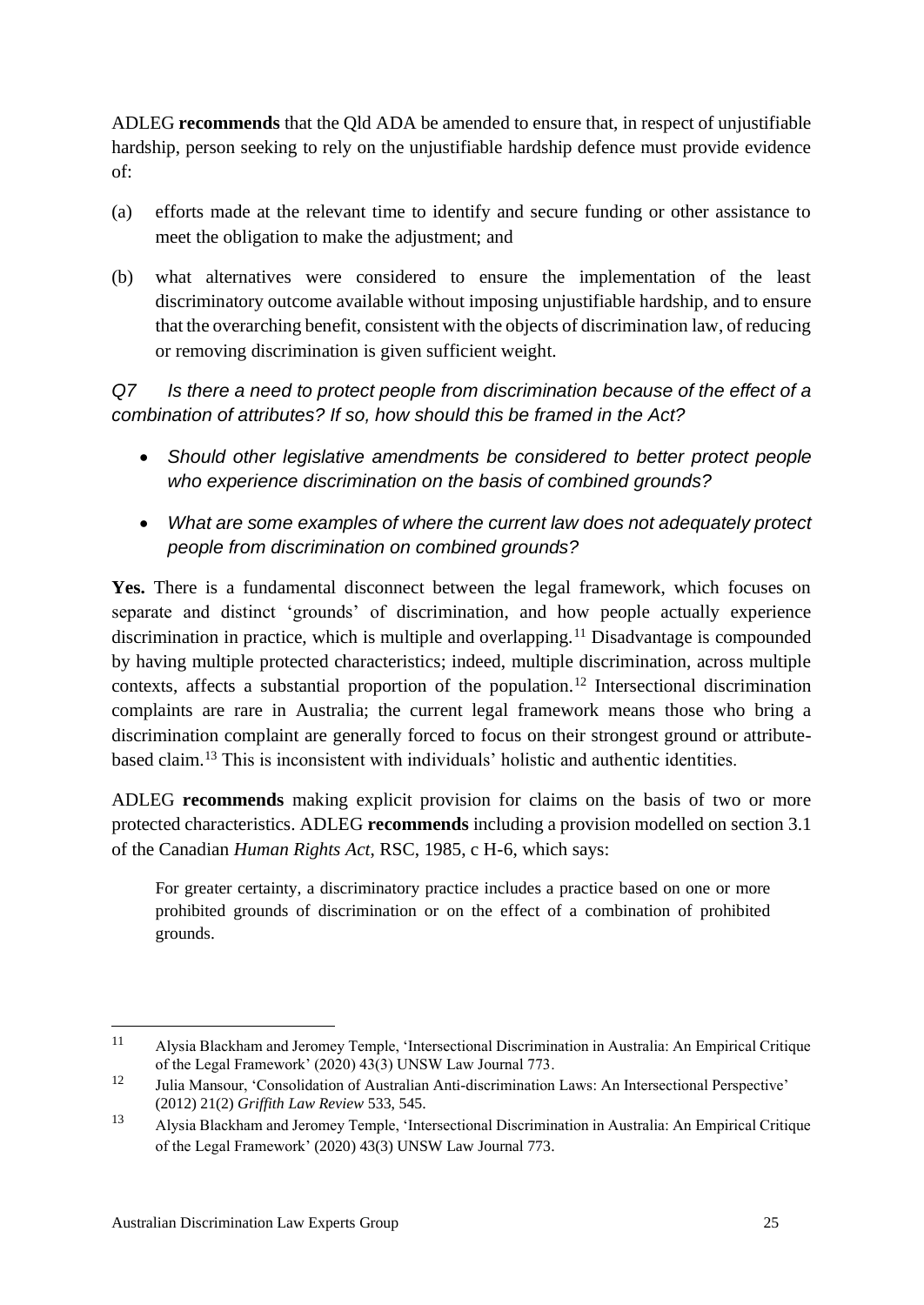### **3. Burden of Proof**

### <span id="page-26-0"></span>*Q8 Should the onus of proof shift at any point in the process? If yes, what is the appropriate approach?*

**Yes**. Currently the burden of establishing that discrimination has occurred falls solely on a complainant. This leads to considerable uncertainty for both parties as most, sometimes all, of the relevant evidence is held by respondents. A lack of proof—and the burden of proof—are major barriers to discrimination claims in Australia.<sup>14</sup> Shifting the burden of proof in discrimination claims in Australia could therefore be 'incredibly beneficial' to claimants.<sup>15</sup>

Comparable jurisdictions such as Canada, the US, the UK, and all of the European Union require a complainant to establish an arguable case, and then shift to the respondent the evidentiary burden of establishing the reason/s for the impugned conduct or conditions. They do so on the basis of the well-documented and widely appreciated difficulty of one party's having to prove the other party's motivation for acting, where little or none of the evidence about subjective motivation is likely to be in their control. A shifting onus has a long and unremarkable history in Australian industrial law and continues in sections 361 and 783 of the *Fair Work Act 2009* (Cth) ('FWA').

In the UK, the burden of proof shifts once a claimant has established a prima facie case. The *Equality Act 2010* (UK) says:

#### **136 Burden of proof**

- (1) This section applies to any proceedings relating to a contravention of this Act.
- (2) If there are facts from which the court could decide, in the absence of any other explanation, that a person (A) contravened the provision concerned, the court must hold that the contravention occurred.
- (3) But subsection (2) does not apply if A shows that A did not contravene the provision.

This approach takes an inquiry straight to the issue: what happened and why? It avoids timeconsuming and costly preliminary technical issues, and enables a respondent to volunteer what they know about what they are alleged to have done. It ensures that court hearings and conciliation proceedings focus on the central issue of whether what happened was discriminatory, and will lead to clearer case law which will provide better guidance on the law.

To 'prove otherwise', the respondent could provide evidence of a lawful reason for the treatment, or could challenge the allegation that the behaviour was unfavourable. The respondent would also have access to exemptions and defences.

<sup>14</sup> Alysia Blackham, 'Why Do Employment Age Discrimination Cases Fail? An Analysis of Australian Case Law' (2020) 42(1) Sydney Law Review 1; Alysia Blackham, *Reforming Age Discrimination Law: Beyond Individual Enforcement* (Oxford University Press, 2022).

 $^{15}$  Ibid.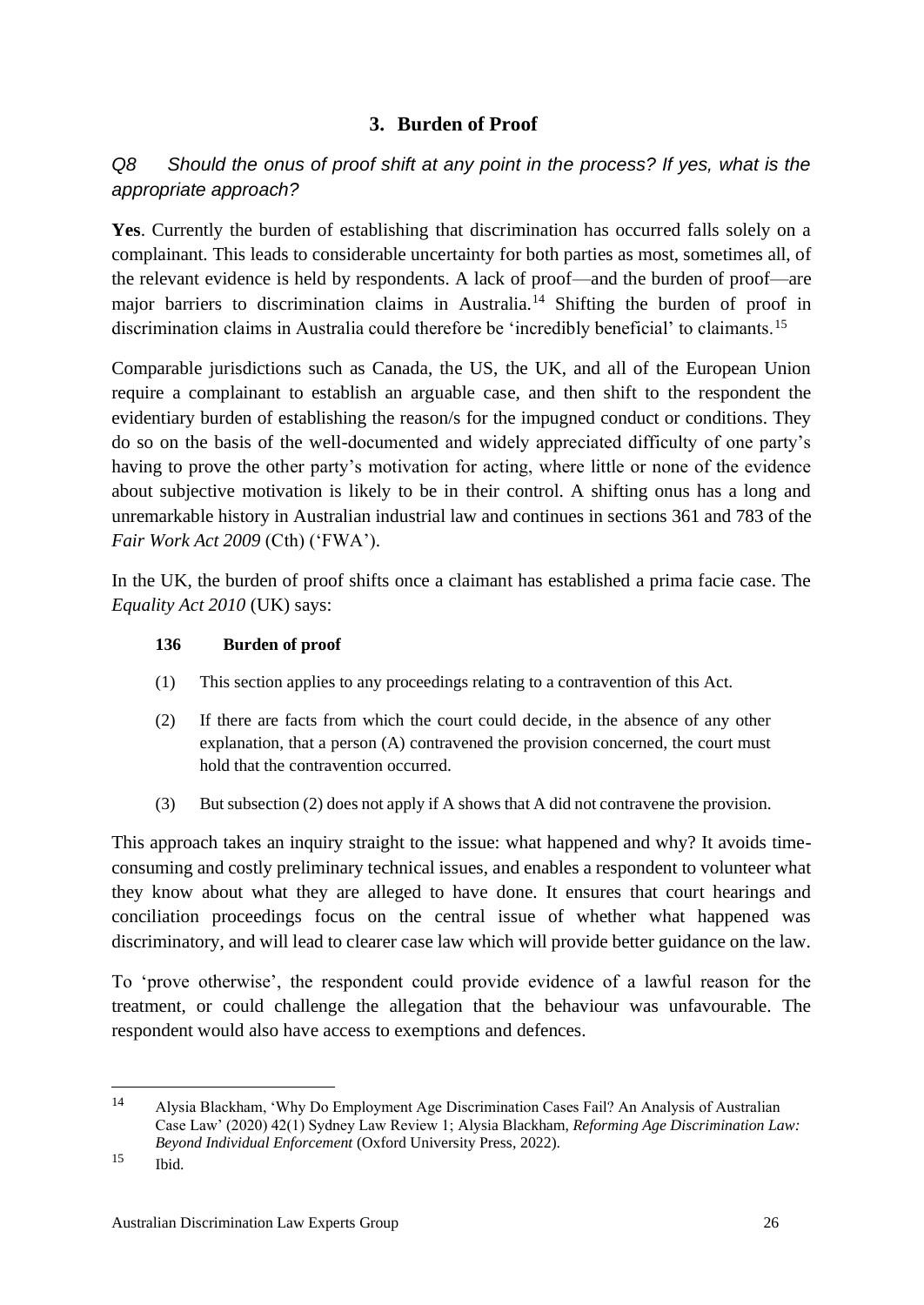A shifting burden of proof is only likely to be determinative in finely balanced cases with very particular fact scenarios. However, given the respondent typically holds most information, it is appropriate for the burden of proof to shift once a prima facie case has been established.

ADLEG **recommends** that the Qld ADA adopt the rebuttable presumption modelled on section 136 of the *Equality Act 2010* (UK).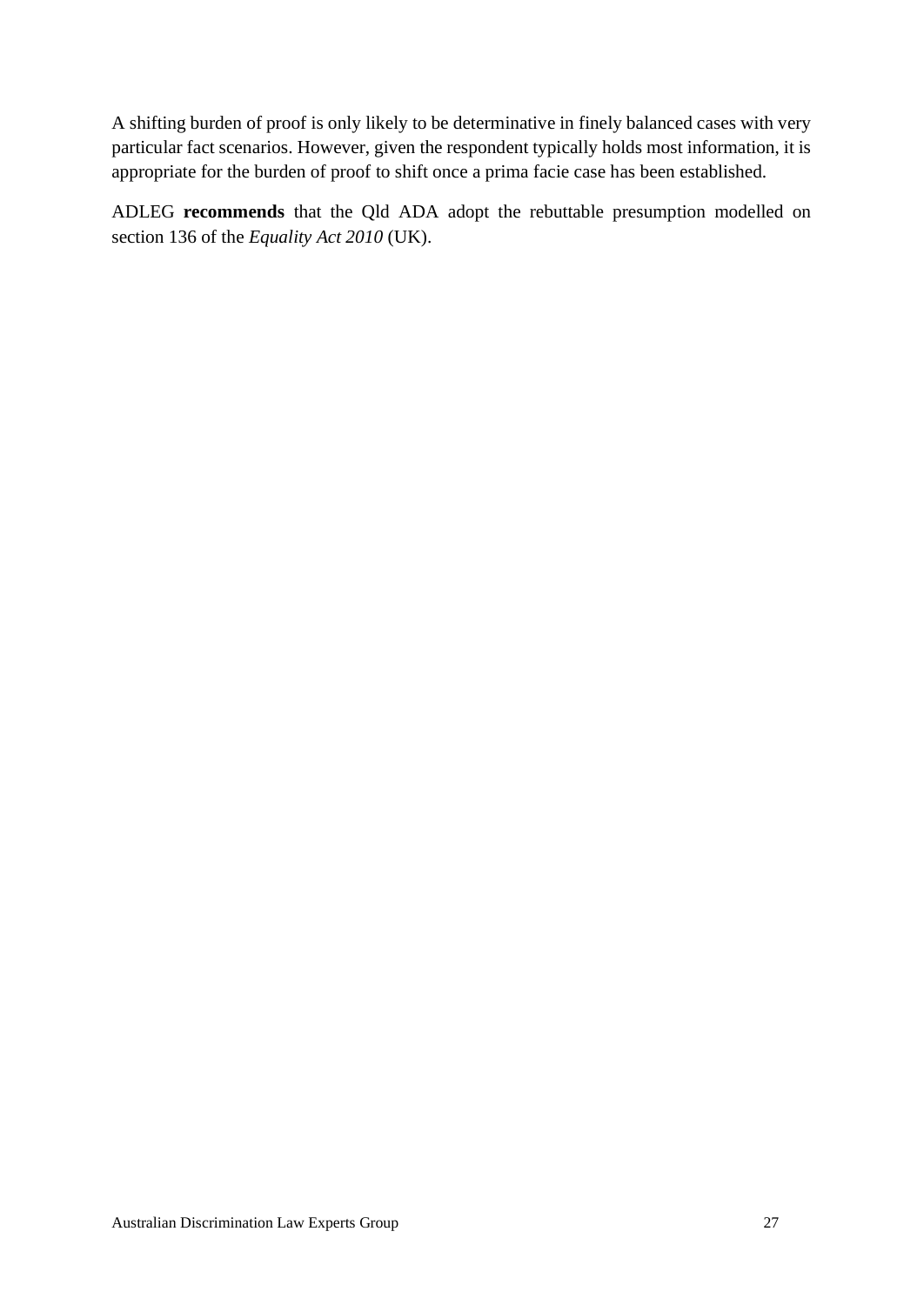### **4. Sexual Harassment**

<span id="page-28-0"></span>*Q9 Should the additional words 'in the presence of a person' be added to the legal meaning of sexual harassment in the Act? What are the implications of this outside of a work setting?*

*Should a further contravention of sex-based harassment be introduced? If so, should that be applied to all areas of activity under the Act?* 

*Should the Act explicitly prohibit creating an intimidating, hostile, humiliating, or offensive environment on the basis of sex? If so, should that apply to all areas of activity under the Act?*

The inclusion of a prohibition of 'harassment based on sex' in the SDA is of substantial importance as not all harassment of women relates to their own sexuality – much of it is simply misogynist, or anti-woman put downs, etc. This definition<sup>16</sup> is intended to capture those forms of harassment. Unfortunately, it is expressed far too narrowly, such conduct is only caught if it not only falls within the categories listed in the Act, but also meets the threshold of being 'seriously demeaning'.<sup>17</sup> This standard will permit gendered harassment to continue provided it does not meet the 'serious' threshold. But at work, no-one should be required to accept demeaning conduct even if it does fall short of the high threshold. Instead it would be better to provide a lower threshold for conduct to be considered (conduct is 'demeaning' on the ground of sex), and allow the evaluation of the conduct to occur through the second part of the definition assessing:

... circumstances in which a reasonable person, having regard to all the circumstances, would have anticipated the possibility that the person harassed would be offended, humiliated or intimidated

In a modern workforce that seeks to provide equal opportunity for everyone, no worker should have to accept conduct which is demeaning, even if it falls short of the threshold of 'seriously demeaning.'

<sup>16</sup> *Sex Discrimination Act 1984* (Cth) s 28AA.

<sup>17</sup> *Sex Discrimination Act 1984* (Cth) s 28AA(a).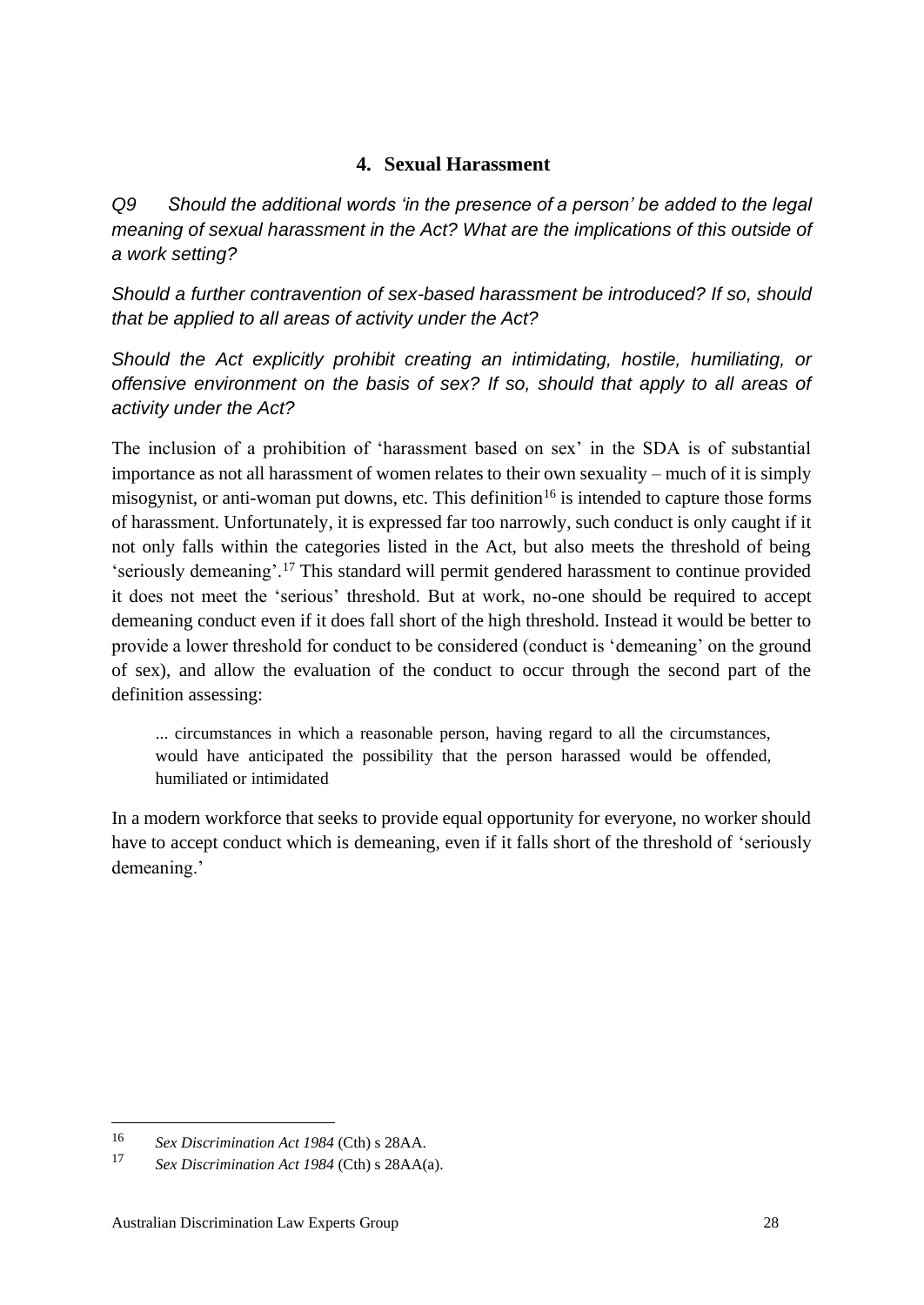### **5. Complaints Process**

<span id="page-29-0"></span>*Q10 Should the Act include a direct right of access to the tribunals?* 

*Should a complainant or respondent be entitled to refer the complaint directly to a tribunal?* 

*Should a person be entitled to apply directly to the Supreme Court where the circumstances of a complaint raises matters of significant public interest? If so:* 

*Should it be confined to certain matters?* 

*What remedies should be available to the complainant?* 

*Who would have standing to bring the complaint*

*What are the risks and benefits of any direct right of access?* 

*What circumstances could this right of access apply to?* 

*How could the process be structured to ensure that tribunals and the Supreme Court are not overwhelmed with vexatious or misconceived claims/*

ADLEG **recommends** that Queensland adopt a modified form of the process found in the *Equal Opportunity Act 2010* (Vic) ('EOA 2010 (Vic)'). Victoria has a mechanism whereby the complainant can elect to make their complaint either to the Victorian Commissioner or direct to the Victorian Civil and Administrative Tribunal ('VCAT'). This option, commonly referred to as 'direct access', aligns discrimination complaints with most other areas of personal injuries or similar civil claims whereby there is not a barrier to access to the determinative process. It is notable that the majority of complainants elect to go to the Commissioner and, thereby participate in a dispute resolution process.<sup>18</sup> If this does not succeed, the complainant can still proceed to VCAT.

The modifications to this approach proposed by ADLEG for consideration in Queensland are to ensure that:

- the QHRC can determine that a fulsome investigation is required and if so, undertake such an investigation;
- that the QHRC has the powers to compel production of information, etc, in the course of such an investigation; and
- the QHRC be required to provide the product of any investigation to the Tribunal where a complainant applies to the Tribunal for hearing and determination.

<sup>&</sup>lt;sup>18</sup> See, eg, the annual reports for VCAT and for the Victorian Equal Opportunity and Human Rights Commission ('VEOHRC') for 2018–19, which indicate VCAT dealt with 316 cases under the EOA 2010 (Vic), which would include both direct access and post dispute resolution cases, which the VEOHRC received 890 complaints.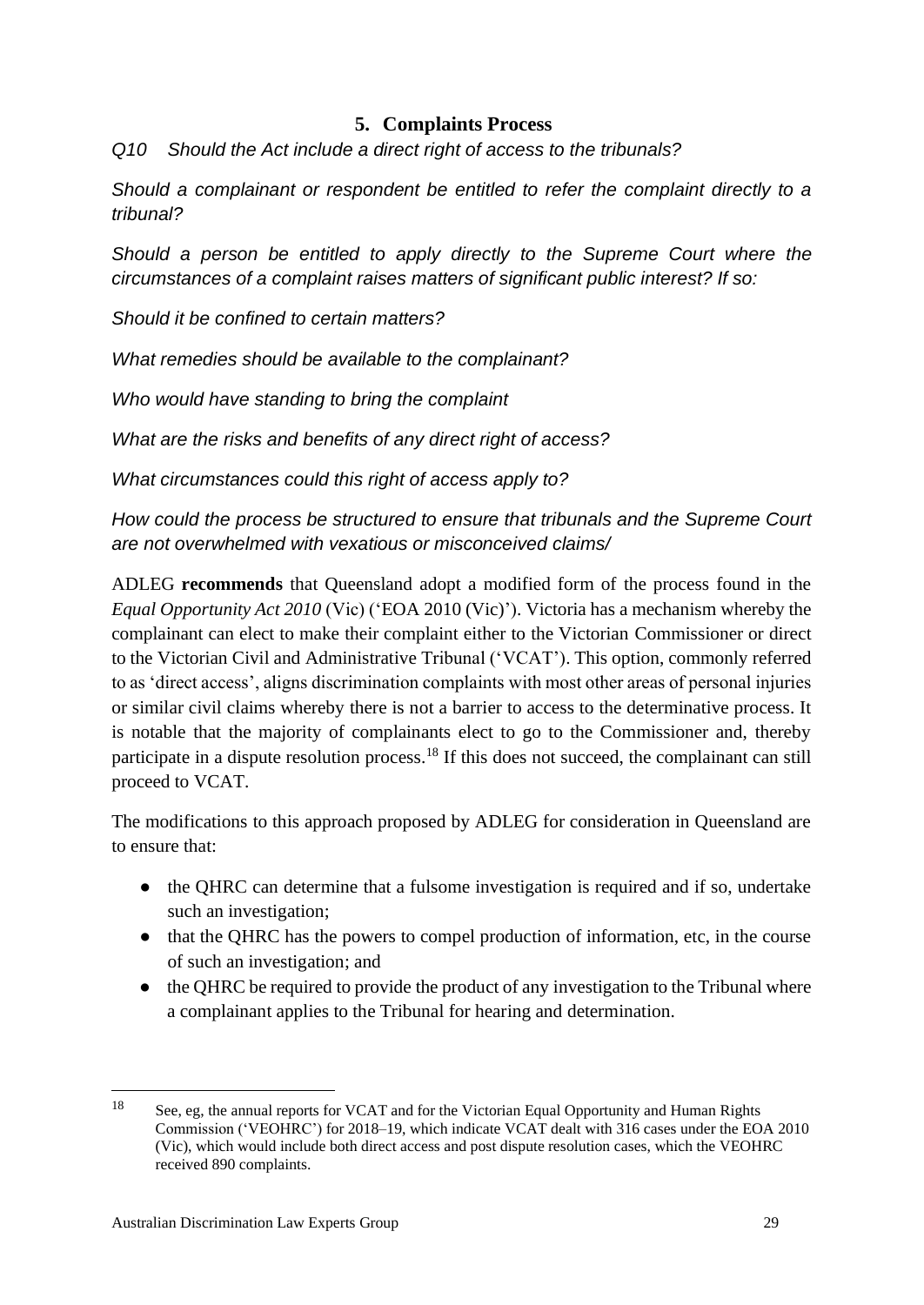The experience in Victoria has been that direct access does not lead to an overwhelming number of claims. Claimants still typically proceed first to the *Victorian Equal Opportunity and Human Rights Commission* ('VEOHRC'), and often attempt conciliation. It is unlikely that the process needs to be adapted to prevent an overwhelming number of claims.

#### *Q11 Should the 'complaint-based' terminology be changed?*

ADLEG acknowledges the need to ensure that perceptual barriers to effective dispute resolution are minimised and removed. To this extent, it is beneficial to ensure that the QHRC has scope to use non-adversarial language in its processes, including statutory processes such as notification of complaints, etc. It is, however, important to ensure that the unlawfulness of discrimination is not undermined by implying that a complaint is simply some form of dispute, rather than an allegation of a breach of statutory provisions.

**ADLEG recommends** that existing provisions of the Qld ADA be reviewed to ensure the QHRC has sufficient scope in its communications with parties to a complaint to avoid setting up an adversarial context that interferes with the conciliation of complaints.

### *Q12 Should non-written requests for complaints be permitted, for example by video or audio?*

The majority of people who experience discrimination that is prohibited under discrimination laws are also people who experience significant barriers to access to justice. In its Justice Project, the Law Council of Australia considered the barriers faced by thirteen groups that face significant economic and social disadvantage.<sup>19</sup> These include Aboriginal and Torres Strait Islander peoples, people with disability, the elderly, children, members of the LGBTIQ+ community, recent arrivals to Australia, asylum seekers and those experiencing family violence. There is clearly a strong cross over with those who experience discrimination. Indeed, in each of the volumes of the report dealing with these groups, there is extensive discussion about the experiences of discrimination. One barrier to access to justice is the requirement that a complaint be made in writing. The Justice Project noted the recommendation of the Productivity Commission, *Access to Justice Arrangements*, <sup>20</sup> that the requirement that complaints to ombudsmen be made in writing be removed.<sup>21</sup>

This supports the view that complaints should be able to be made in forms other than writing, including video and audio (including in community language), but also through a person detailing their complaint through their main language and it being documented by the QHRC.

**ADLEG recommends** that the Qld ADA specifically permit complaints to be made other than in writing and that the QHRC be resourced to ensure authorised translation of complaints from

<sup>19</sup> Law Council of Australia, *The Justice Project* (2018) [<https://www.lawcouncil.asn.au/justice](https://www.lawcouncil.asn.au/justice-project/final-report)[project/final-report>](https://www.lawcouncil.asn.au/justice-project/final-report).

<sup>&</sup>lt;sup>20</sup> Productivity Commission, *Access to Justice Arrangements*, Inquiry Report No 72 (2014).

<sup>21</sup> Law Council of Australia, *The Justice Project: Part 2 – Dispute Resolution Mechanisms* (2018) 30.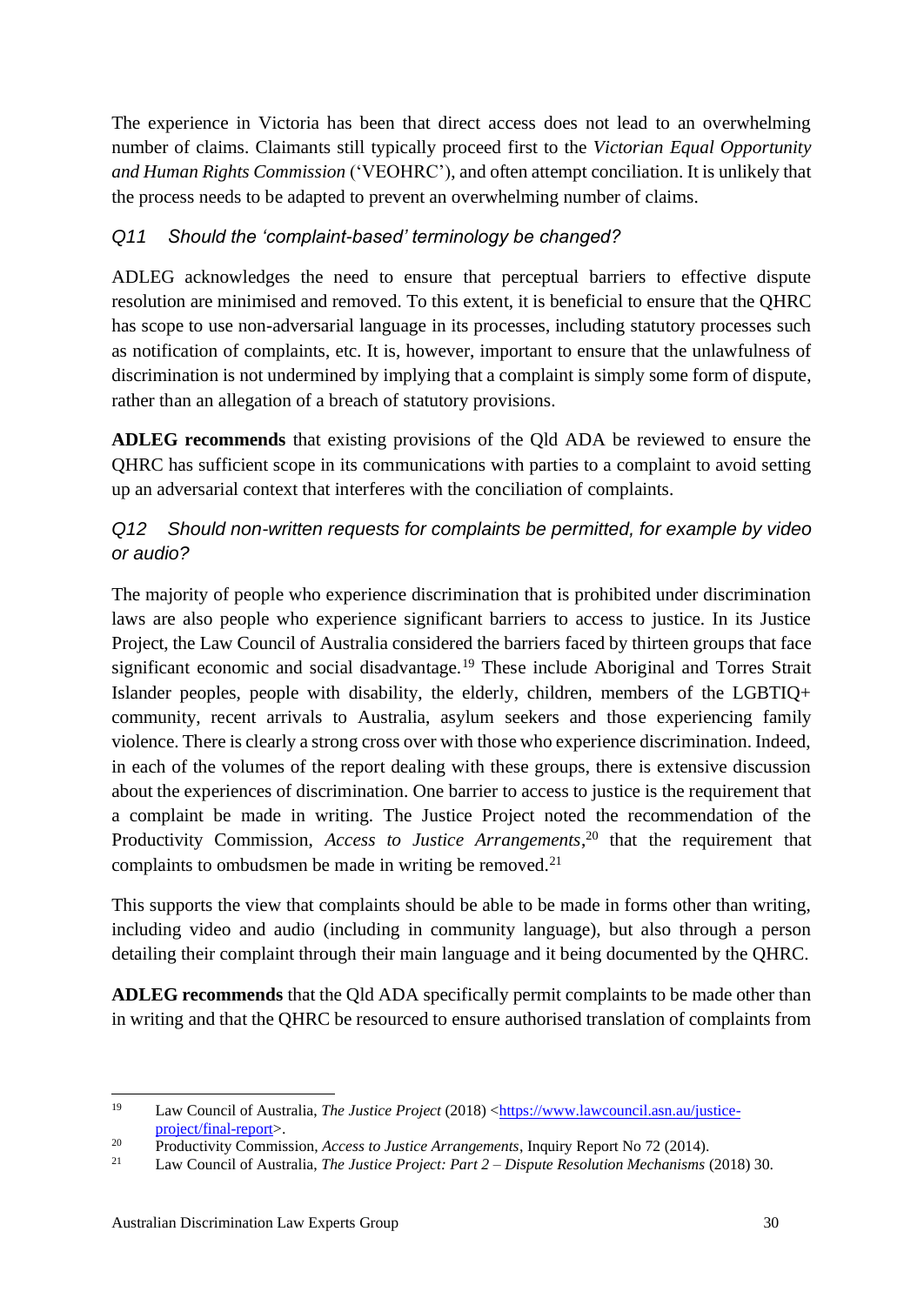community language (whether or not in writing) into written English, and access to qualified interpreting services.

*Alternatively, should the Commission be allowed to provide reasonable help to those who require assistance to put their complaint in writing?*

The absence of clear authority for the QHRC to provide 'reasonable help' to those wanting to make a formal complaint is of great concern. It is notable that other discrimination laws in Australia do permit such assistance. For example, the AHRCA provides in section 46P(4):

- (4) If it appears to the Commission that:
	- (a) a person wishes to make a complaint under subsection (1); and
	- (b) the person requires assistance to formulate the complaint or to reduce it to writing;

the Commission **must** take reasonable steps to provide appropriate assistance to the person.[**emphasis** added]

Similarly, section 62(2) of the ADA (Tas) empowers the Anti-Discrimination Commissioner to 'provide procedural advice and assistance to any person who requires assistance to make a complaint'.<sup>22</sup>

**ADLEG recommends** that the Qld ADA require the QHRC to take reasonable steps to provide assistance similar to the requirement in section 46P(4) of the *Australian Human Rights Commission Act 1986* (Cth).

#### *How would this impact on respondents?*

### *How can the right balance be achieved between ensuring certainty for the respondent about the contents of the complaint while addressing the barriers to access?*

If the assistance provided is 'reasonable' as discussed above (eg, ensuring that the content of the complaint is clear and focused on the alleged breach or breaches of the Act) this will enable it to be dealt with as a complaint under the Act and should not be have any negative impact for the respondent. Indeed, in some respects this may greatly assist the respondent to respond to the allegations of a breach as the complaint lodged will be more concise, address or raise relevant issues more clearly.

<sup>22</sup> See also, *Human Rights Commission Act 2005* (ACT) s 44(3) and (4); *Anti-Discrimination Act 1977*  (NSW) s 88A.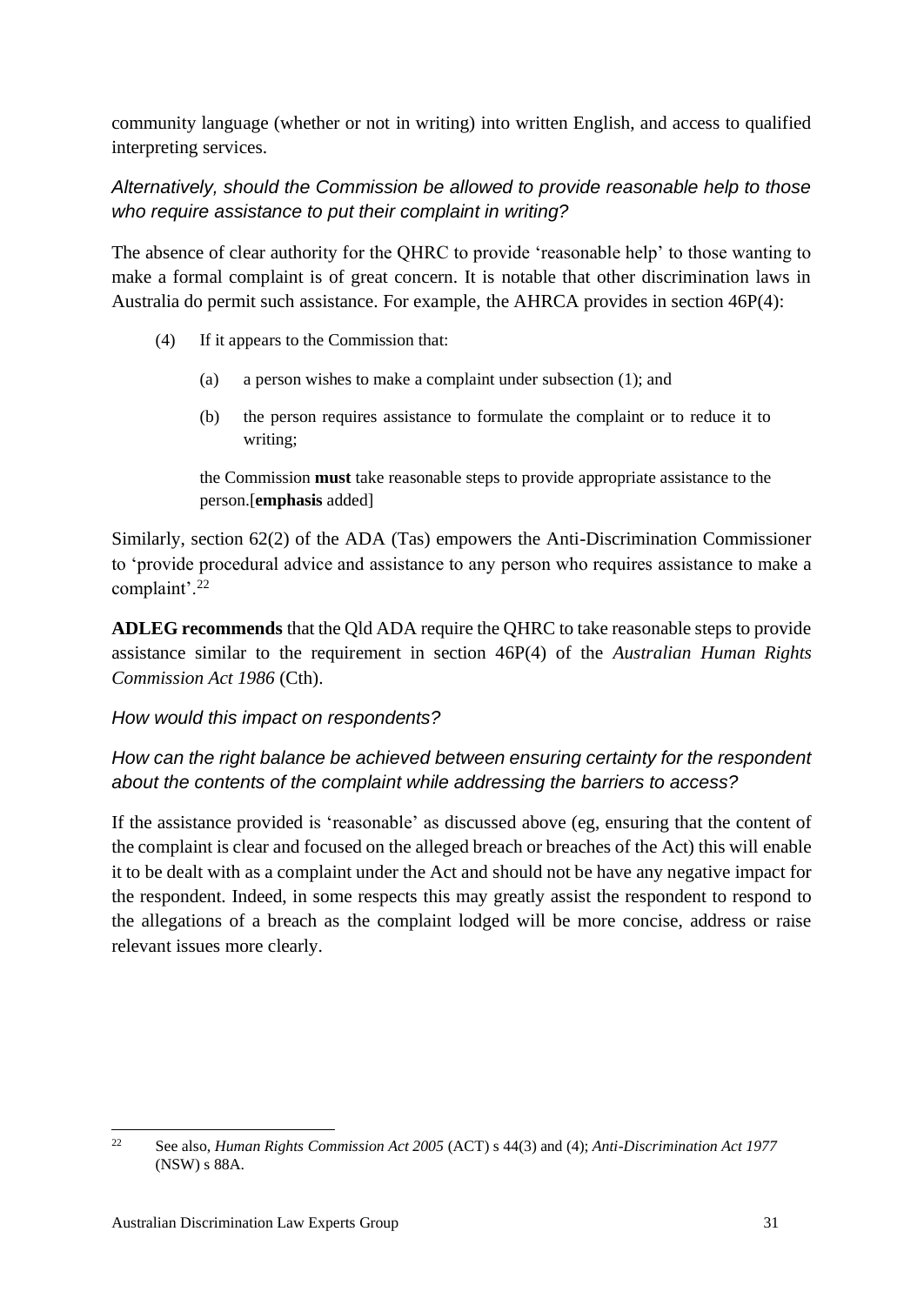*Q13 How can the law be adapted to allow a more flexible approach to resolving complaints?* 

*Should the current provisions that require set notification and conference timeframes be retained, changed or repealed?* 

*Should all complaints proceed through the same conciliation model, or should early intervention be an option?*

### *What legislative or non-legislative measures should be in place to ensure procedural fairness, timeliness, and efficiency?*

To the greatest extent possible the Qld ADA should enable the QHRC to deal with complaints in a timely and flexible manner. The QHRC should not be prevented by legislative provisions from engaging in early intervention and early dispute resolution. This should not, however, result in the removal of provisions that require complaints to be dealt with as quickly as possible. Setting outer limits to the time available can ensure that complaints are dealt with. The time limit for the Commissioner to 'accept or reject' a complaint is not unreasonable if that 'accept/reject' process is retained. Consideration could, however, usefully be given to this language and the requirement as it can set up parties to misunderstand the nature of that initial decision. A less problematic approach may be to refer to a decision by the Commissioner determining whether or not the complaint appears to be within the jurisdiction or covered by the Act.

One important aspect of complaint handling using conciliation is ensuring that the parties come into any conciliation process with a basic understanding of the other party's position. The current time frames in the Qld ADA, including for responding to a complaint, have the potential to delay conciliation until a formal response is received. Consideration should be given to amendments that will enable greater flexibility while ensuring parties are not ambushed in conciliation.

The Qld ADA should also remove the requirement that a complainant have to ask for reasons for 'rejection' (or under a modified approach, reasons the complaint is not covered by the Act). This requirement puts a barrier in place that is inconsistent with an accessible and informal process.

**ADLEG recommends** that the Qld ADA be amended to remove any legislative barriers to early dispute resolution, including removing the language of 'accept or reject' found in section 141, and time frames for responses, etc.

**ADLEG recommends** that the Qld ADA require notification to a complainant that their complaint is not covered by the Act to set out the reasons for this decision.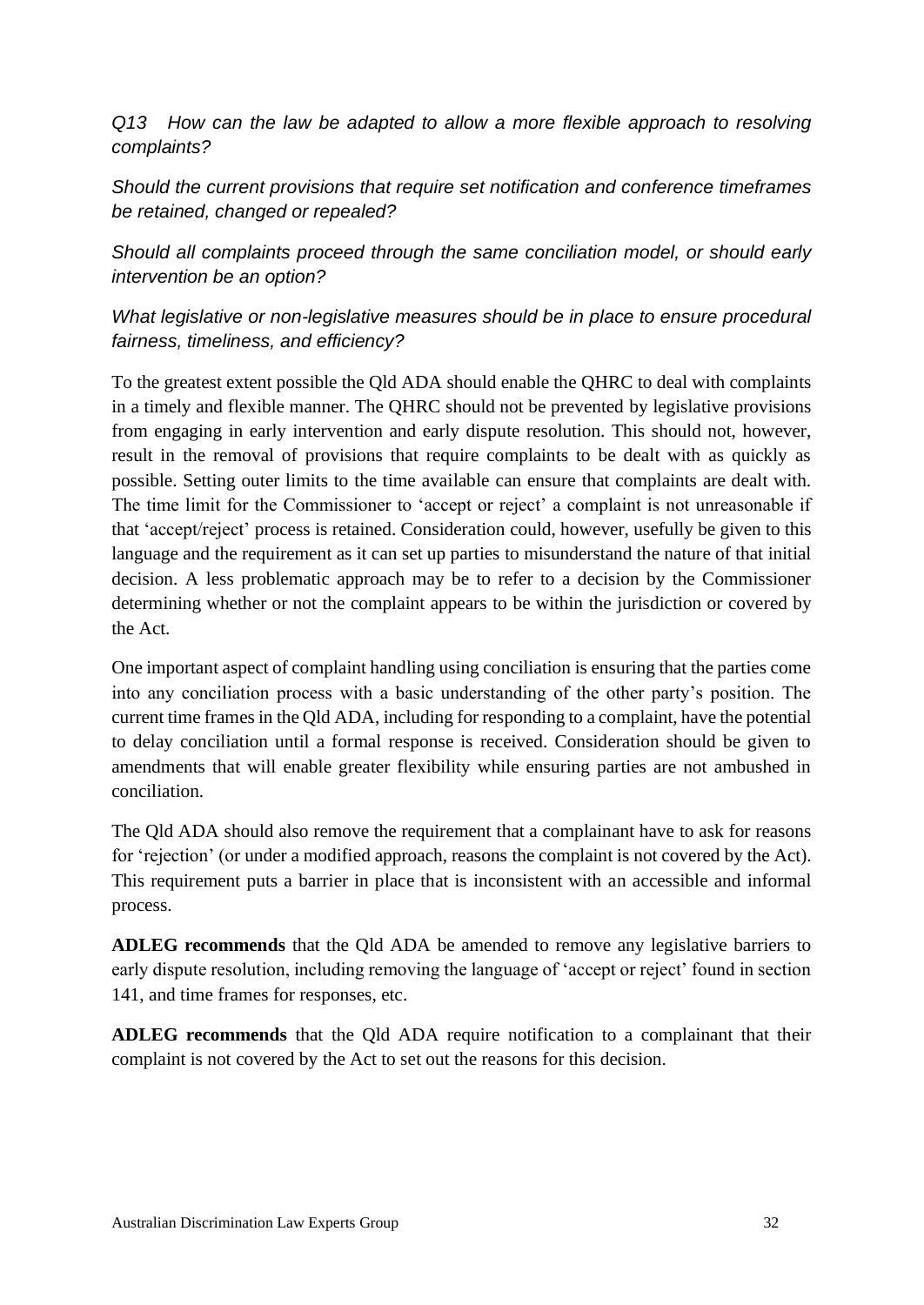### *Q14 Is 1 year the appropriate timeframe within which to lodge a complaint? Should it be increased, and if so, by how long?*

**The time-frame should be increased**. Short time periods for filing a claim put an unreasonable burden on claimants, who must undergo a process of 'naming, blaming and claiming' and identify how to make a claim, while also, for example, caring for children or elders, finding new employment, or dealing with problems at work or home. Time pressure compounds the mental burden of bringing a discrimination claim, particularly for members of impacted groups, who are likely to also be experiencing other forms of disadvantage and demands on their time (particularly for those with caring responsibilities). Indeed, for many claimants, managing a discrimination claim is on top of the already onerous process of finding a new job, or navigating a discriminatory or toxic workplace on a day-to-day basis. Managing a discrimination claim is already stressful and demanding, let alone under time pressure; short time limits are likely to affect claimants' mental wellbeing.<sup>23</sup> Claims can also be delayed where claimants try to resolve their disputes via internal grievance processes, as in workplaces or schools. Discrimination law should encourage and support*—*rather than discourage*—*this informal resolution of claims.

Discrimination law is exceptional in requiring claims to be submitted in such a short period. The *Limitations of Actions Act 1974* (Qld) has a general limitation period of 6 years, a limitation period for personal injury of 3 years and a limitation period of 12 months for defamation actions. It also allows for the limitation period to be extended in the case of claims by children, and people with disability.

ADLEG **recommends** adopting the same timeframe for discrimination and harassment claims as for personal injuries; that is, that complaints be lodged within 3 years.

### *Should there be special provisions that apply to children or people with impaired decision-making capacity?*

**ADLEG recommends** that factors affecting legal capacity should be able to be considered by the Commissioner in determining whether or not a complaint can be accepted beyond the statutory time limits. The Qld ADA should also expressly permit complaints to be made by people under the age of 18 years.

In 2014, amendments were made to the ADA (Tas) in respect of complaints made on behalf of children or people whose decision-making capacity is impaired. These included the addition of specific provisions for the appointment of a litigation guardian: section 60A; and the legal effect of a complaint being made on behalf of another person with the Commissioner's permission: section 60(7). Consideration could usefully be given to whether or not such clarifications would enhance complaint processes and access to justice under the Qld ADA.

*Should out-of-time complaints that have been accepted at the Commission as showing 'good cause' be subjected to the further requirement of proving 'on the balance of* 

<sup>23</sup> Alysia Blackham, 'Enforcing rights in employment tribunals: Insights from age discrimination claims in a new "dataset"' (2021) 41(3) *Legal Studies* 390; doi:10.1017/lst.2021.11.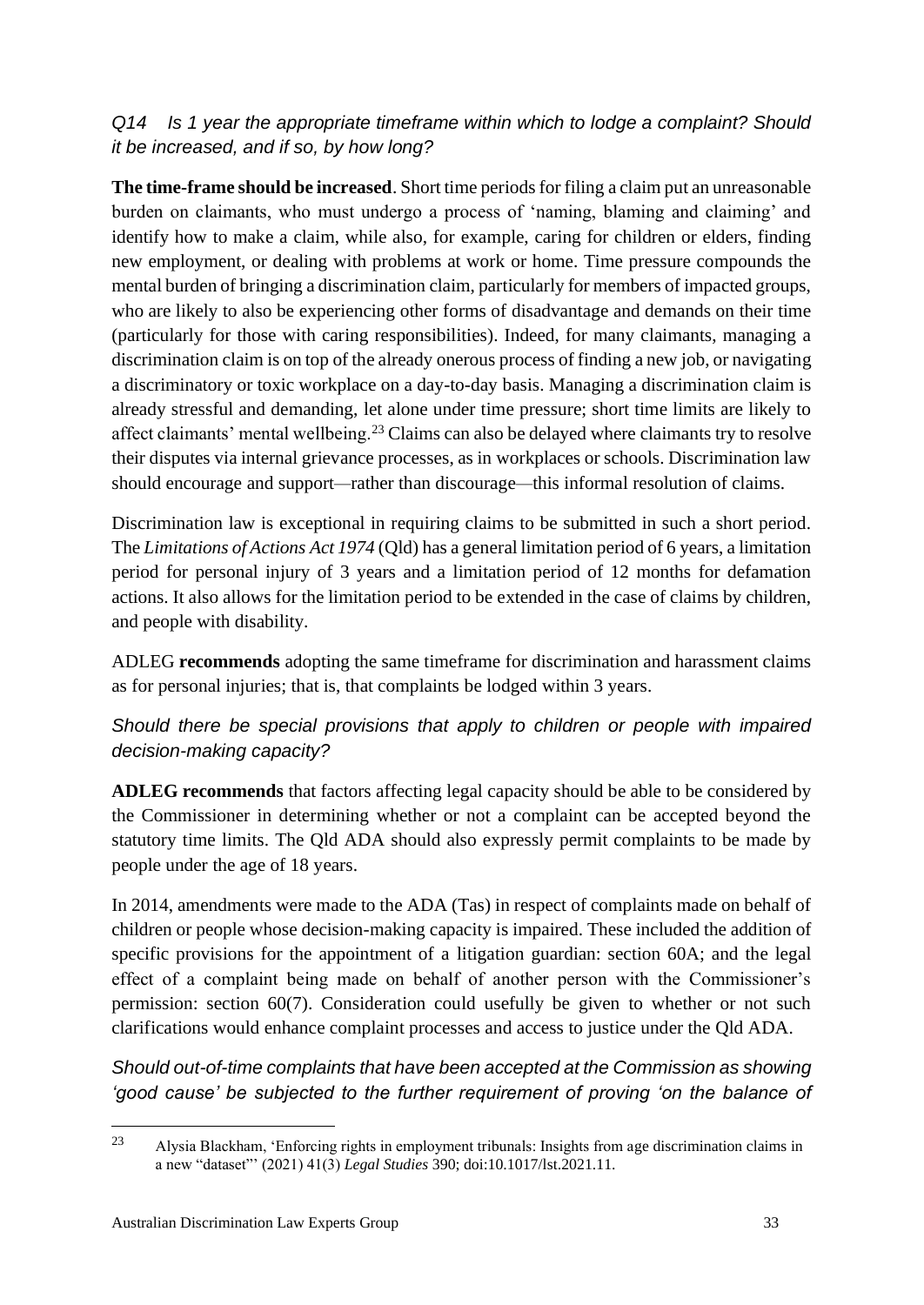#### *fairness between the parties, it would be reasonable to do so' before being dealt with by the tribunal?*

**No**. ADLEG **recommends** that the Qld ADA adopt a more flexible approach to time limits more generally. The Commission should be able to accept claims without the claimant demonstrating 'good cause'. For example, in some other states and territories, there is no fixed time limit on claiming: rather, the statutory equality agency may choose to decline to conciliate if a claim is out of time. For example, in Victoria, the Commission may decline to provide conciliation if the alleged contravention occurred more than 12 months before the claim was brought.<sup>24</sup> This shifts the onus away from the claimant having to show 'good cause' as to why a claim should be accepted out of time; however, the Commissioner can still decline to conciliate a complaint if a delay has made conciliation impracticable or impossible.

Adding a second time-related at the Tribunal for a complaint that has been accepted by the QHRC would add a level of uncertainty and complexity that is inconsistent with the intention of creating a jurisdiction that minimises formalities. The focus at Tribunal should be on the substantive claim.

ADLEG **recommends** adopting a more flexible approach to time limits under the Qld ADA.

#### *Should the tribunal review the Commission's decisions to decline complaints instead of the Supreme Court?*

**Yes**. The current arrangement represents a significant barrier to the complainant having the opportunity to have the decision reviewed. The approach taken in Victoria, the ACT and South Australia to allow such an appeal to the relevant tribunal ensures that the complainant's rights are not excluded without an accessible mechanism of review. We note the decision of the Supreme Court of Tasmania that a decision not to exercise discretion to extend the time available to lodge a complaint is not a 'rejection' and is, therefore, not subject to review by the tribunal.<sup>25</sup> This means that, as with Queensland, the only channel for review is judicial review by the Supreme Court. The Tasmanian Commissioner indicated concern with this outcome in terms of the costs of seeking judicial review in the Supreme Court and her support for an amendment to the *Anti-Discrimination Act 1998* (Tas) ('ADA (Tas)') to ensure tribunal review is available.<sup>26</sup>

ADLEG **recommends** that decisions of the Commission to decline or not accept a complaint that is made 'out of time' be reviewable by the tribunal.

<sup>24</sup> *Equal Opportunity Act 2010* (Vic) s 116(a).

<sup>25</sup> *Bullard v Anti-Discrimination Tribunal* [2020] TASSC 15 (19 May 2020).

<sup>26</sup> Equal Opportunity Tasmania, *Annual Report 2019–20* (2020) 32.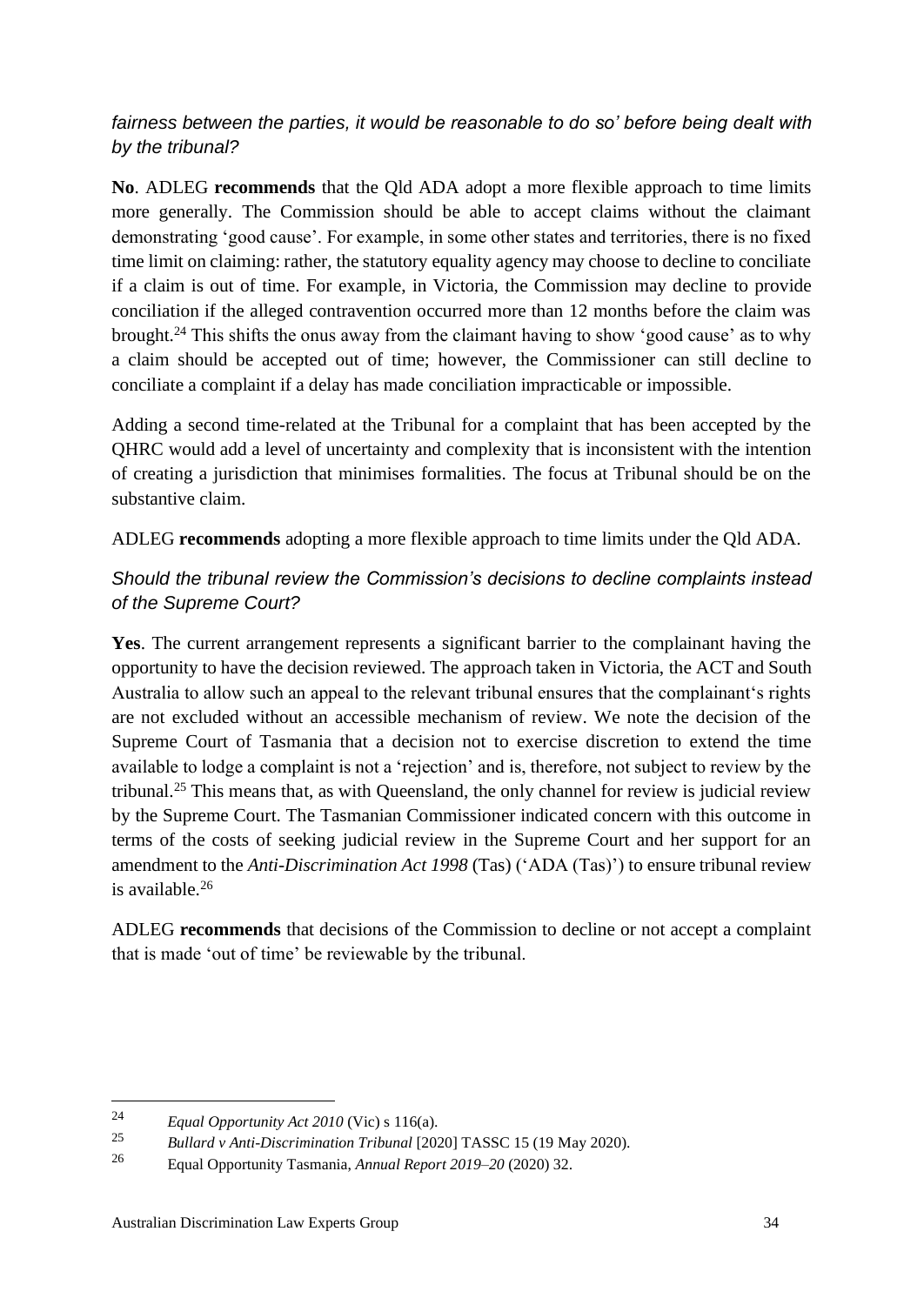*Q15 Are there any changes that would improve the accessibility and utility of representative complaints?*

What factors influence the capacity for affected people to assert their rights as a *representative complaint??*

The current provisions of the Qld ADA impose a significant burden on members of the class of people who may bring a representative complaint. First and foremost is the requirement that a member of the class must bring the complaint. This precludes, for example, a complaint on behalf a class of people who are unaware of the unlawful nature of the conduct they are experiencing. People with intellectual disability who experience discriminatory treatment in a congregate housing or 'supported' employment setting would potentially be excluded from effective protection because of this requirement. A mechanism that permits an organisation (including but not limited to a trade union) to make a representative complaint would greatly enhance the protections provided.

It is also of concern that a complaint could be dealt with as a representative complaint by the QHRC and then be reverted to an individual complaint by the Tribunal. This is likely to have significant impacts on the members of the represented group in terms of resolution of the allegedly discriminatory situation they are facing or faced.

**ADLEG recommends** that the representative complaints provisions be simplified to ensure that a representative complaint can be made either by a member of the class of people similarly affected or by an organisation on behalf of members of that class. If there are concerns about the binding nature of the QHRC's decision in this regard, it could be made subject to the right of review by the Tribunal at the time of the decision.

**ADLEG recommends** that the decision by the QHRC to deal with a complaint as a representative complaint should not be subject to change by the Tribunal other than through a review at the time of the decision.

### *Q16 Should a representative body or a trade union be able to make a complaint on behalf of an affected person about discrimination? Why or why not?*

**Yes**. Organisations that work with marginalised and disadvantaged group to uphold their rights, such as disability advocacy groups, and trade unions can play an important role in reducing the burden of enforcement on individual claimants.<sup>27</sup> Advocacy bodies are more likely to have the knowledge, expertise and willingness to address discrimination, particularly discrimination that is structural or affects multiple people. Allowing advocacy bodies or trade unions to make complaints on behalf of affected people is an important way of improving the individual

<sup>27</sup> Alysia Blackham, *Reforming Age Discrimination Law: Beyond Individual Enforcement* (Oxford University Press, 2022).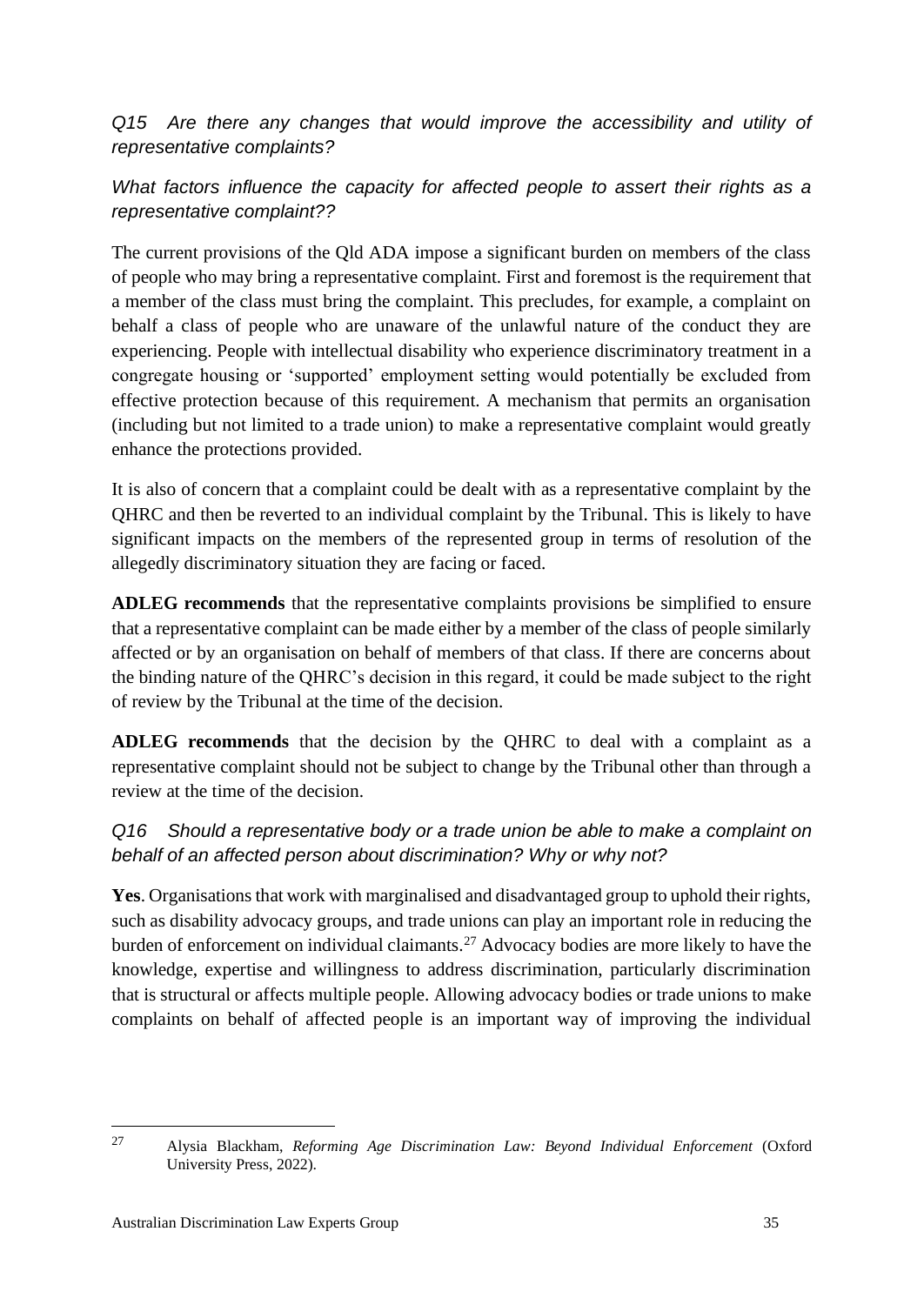enforcement model adopted by discrimination laws,<sup>28</sup> and better reflects the collective nature of inequality and discrimination.

*Should representative complaints be confined to the conciliation process, or should they be able to proceed to the tribunal?*

ADLEG **recommends** that representative complaints should be able to proceed to the tribunal. Representative complaints are currently rare, and representative mechanisms are unlikely to be utilised if complaints cannot proceed to the tribunal if conciliation is unsuccessful.

*Q17 Should the additional requirements for prisoners to make complaints be retained, amended, or repealed?* 

*Do the current provisions strike the right balance in ensuring access to justice while encouraging early resolution?* 

*Should any internal complaint requirements for prisoners be retained, and if so, how can they be simplified to overcome practical concerns?*

ADLEG **recommends** that the additional requirements for prisoners to be able to make a discrimination complaint should be repealed. As highlighted by the Discussion Paper, the additional requirements create numerous additional burdens on complainants, requiring them to go through multiple complaint processes which are complex and time-consuming. These burdens are exacerbated due to the intersectional disadvantages experienced by the prison population. As the Discussion Paper highlights, many of those who may want to make complaints struggle with literacy and requiring a more cumbersome written complaint process leads to the exacerbation of discrimination and disadvantage.

Rather than striking a balance 'in ensuring access to justice while encouraging early resolution', the current process has the capacity to extend the complaint process by requiring a complainant to undertake multiple steps to reconcile their complaint before they can make a complaint to the QHRC.

Prisoners have a right to non-discrimination to the same extent as the general public. Their rights should not be diminished through the addition of complex and unnecessary additional procedural barriers in order to make a complaint.

*Q18 Are there any aspects of the complaint (dispute resolution) process that should be considered by the Review? If so, what are the issues and your suggestions for reform?*

Critical to the success of the dispute resolution process is the effective public communication of conciliated outcomes. This is essential for promoting public understanding of discrimination law, and for emphasising the potential outcomes and remedies that might be achieved through

<sup>28</sup> Alysia Blackham, *Reforming Age Discrimination Law: Beyond Individual Enforcement* (Oxford University Press, 2022).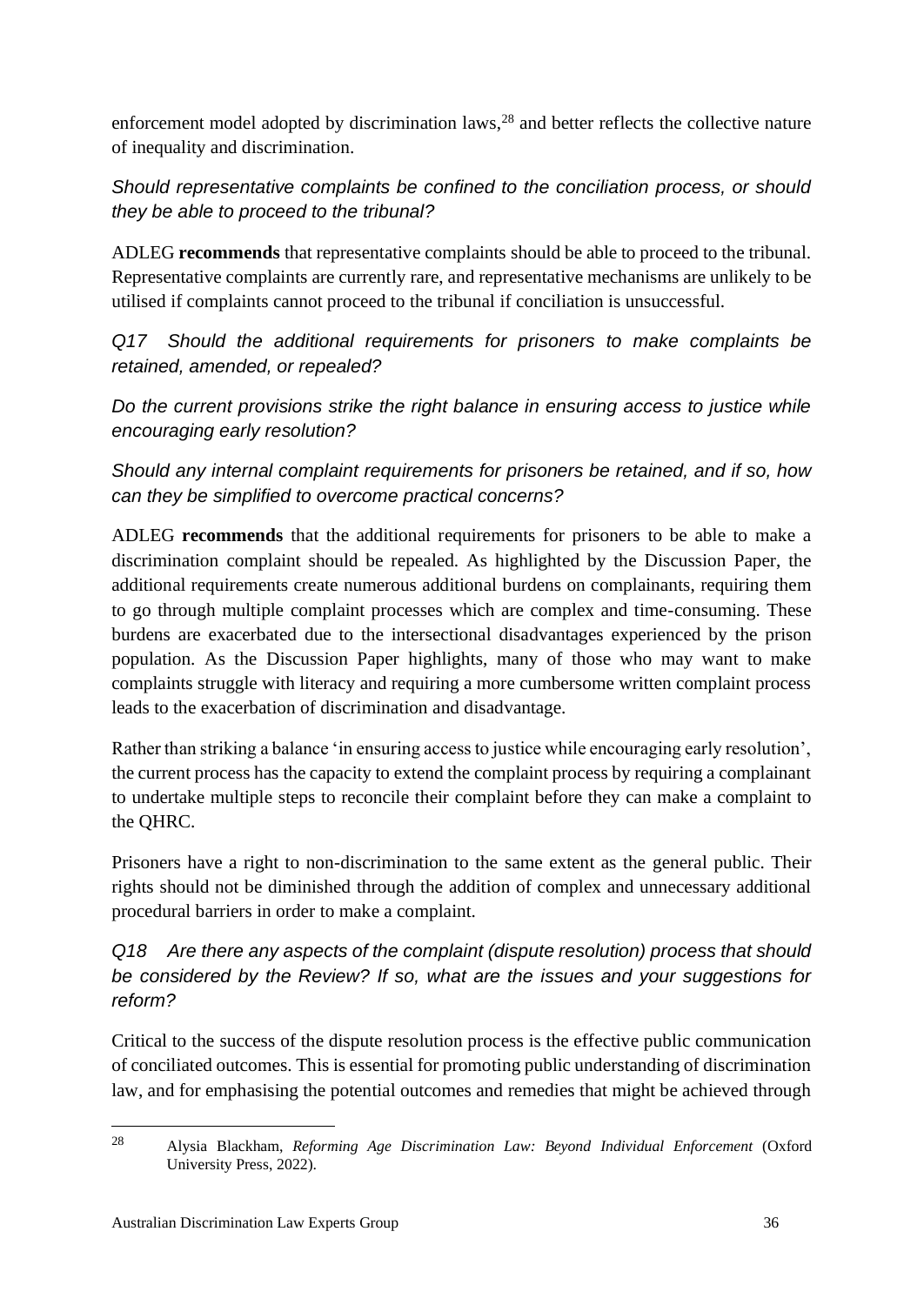the confidential conciliation process. Effective data collection and communication is critical for identifying gaps in enforcement and trends in conciliated outcomes, which can help to support the QHRC's other enforcement work. (For example, it may be that women are less likely to achieve compensation in conciliation than men; and young workers are less likely to file complaints than older workers under age discrimination  $law.^{29}$ .

We therefore **recommend** the adoption of comprehensive data management systems by Australian statutory equality authorities, and the sharing of de-identified data on complaints and outcomes across Australian jurisdictions. This should allow de-identified conciliation case studies to be published easily online (as on the Australian Human Rights Commission's conciliation register) without demanding additional staff time and resources. While the QHRC has adopted a new data management system, it is essential that these data capabilities are appropriately supported and financed.

<sup>29</sup> Alysia Blackham, *Reforming Age Discrimination Law: Beyond Individual Enforcement* (Oxford University Press, 2022).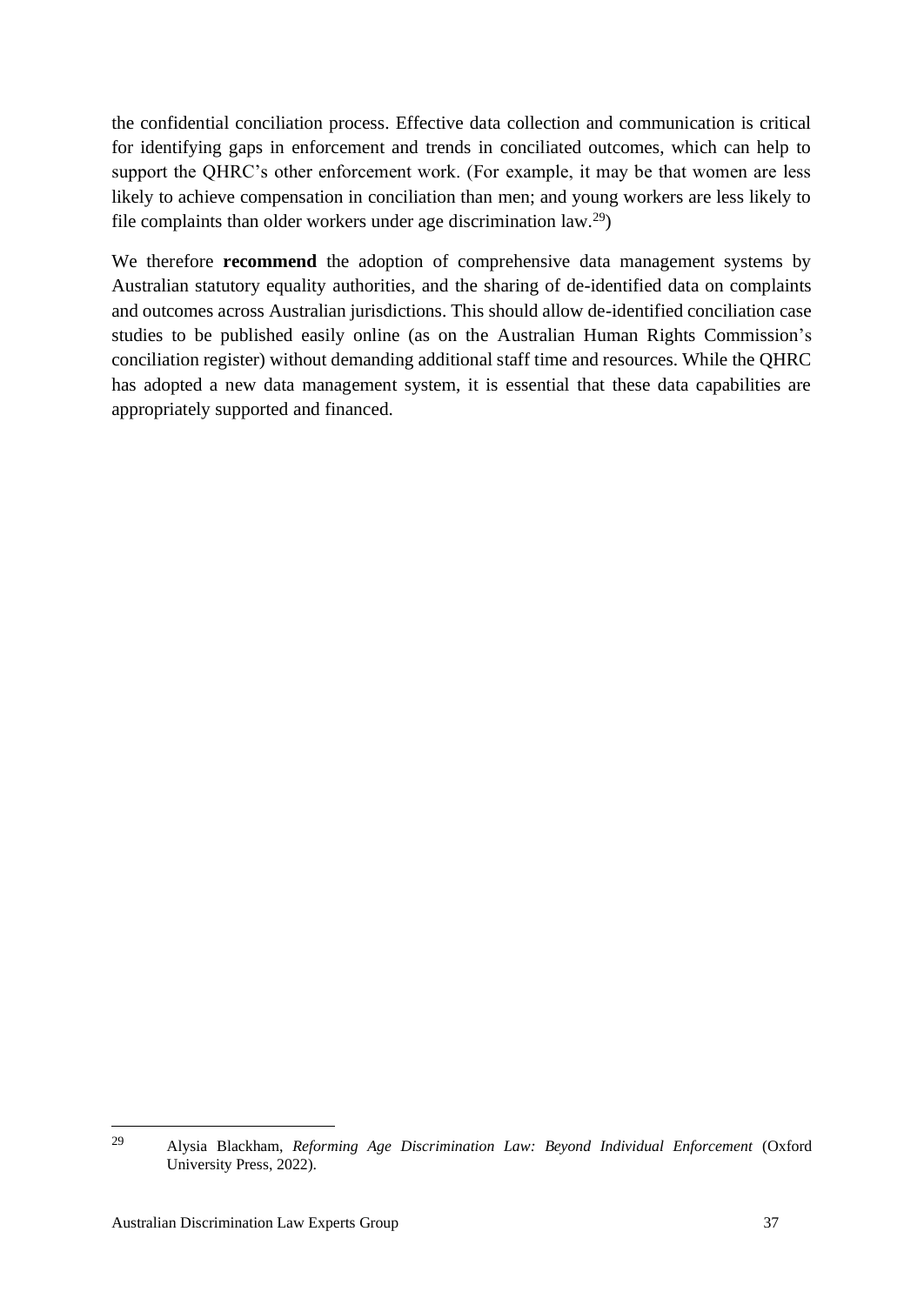#### **6. Eliminating discrimination**

#### <span id="page-38-0"></span>*Q19 What should be the overarching purposes of the Anti-Discrimination Act?*

*Should an objects clause be introduced?*

- *If so, what are the key aspects that it should contain?*
- *If the purposes of the Act change, should the name of the legislation change to ensure it reflects those purposes?*

While the Qld ADA currently contains a preamble that denotes some of Parliament's intention in passing the Act and a purpose provision, ADLEG **supports** the Qld ADA specifying broader and more systemic objects that reflect the underlying causes of discrimination and the need for interpretation that is beneficial to both the individual with a protected attribute and to the achievement of the public good of a society founded on the right to equality and equal opportunity for all.

Despite extensive research on the nature of discrimination and its relationship to prejudice and stereotyping, the current objects (as with those found in other discrimination laws) fail to make this link or to identify the important public purpose of discrimination law in terms of promoting social cohesion and ensuring equality of opportunities for all.

The following proposed objects provision is based largely on the drafting found in both the Victorian and ACT discrimination laws, but also includes recognition that actions and conduct founded in prejudice and stereotypes undermines the right to equality and damages social cohesion. The proposed interpretation provision is based on the DA (ACT).

#### **Objects**

The objects of this Act are —

- (a) to eliminate discrimination, attribute-based harassment, including sexual harassment, and victimisation, to the greatest possible extent;
- (b) to promote and protect the right to equality set out in international human rights law, including:
	- (i) the right to enjoy a person's human rights without distinction or discrimination of any kind; and
	- (ii) the right to the equal protection of the law without discrimination; and
	- (iii) the right to equal and effective protection against discrimination on any ground; and
- (c) to encourage the identification and elimination of systemic causes of discrimination, attribute-based harassment, including sexual harassment, and victimisation;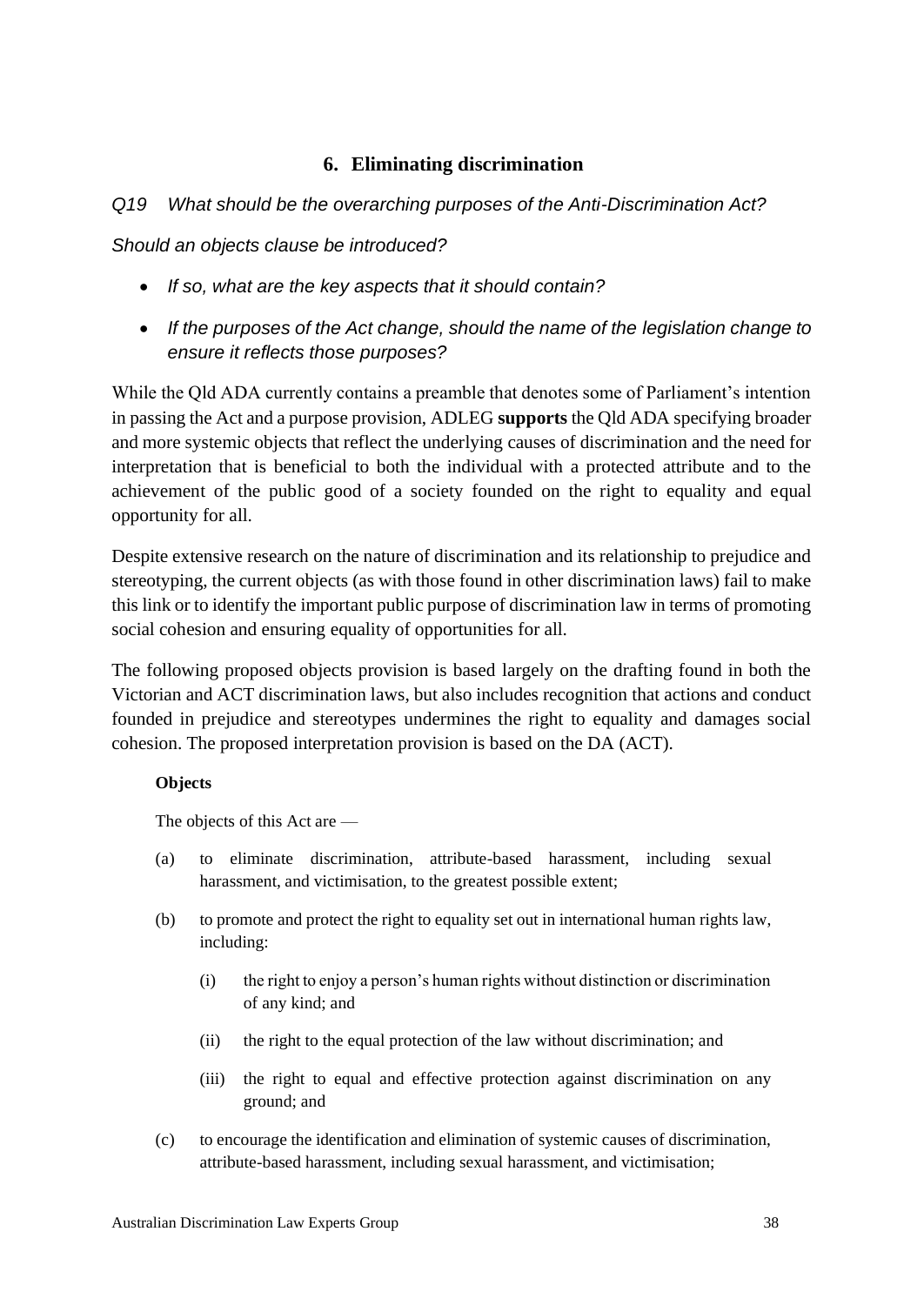- (d) to promote and facilitate the progressive realisation of equality, as far as reasonably practicable, by recognising that—
	- (i) discrimination can cause social and economic disadvantage and that access to opportunities is not equitably distributed throughout society;
	- (ii) equal application of a rule can have unequal results or outcomes;
	- (iii) the achievement of substantive equality may require the making of reasonable adjustments and reasonable accommodation and the taking of special measures;
- (e) to recognise that all forms of behaviour resulting from prejudice and stereotyping undermine the right to equality and damage social cohesion.

#### **Interpretation**

This Act must be interpreted in a way that is beneficial to a person who has a protected attribute, to the extent it is possible to do so consistently with—

- (a) the objects of this Act; and
- (b) human rights under international human rights law.

**ADLEG agrees** that the list of intentional instruments that the Qld ADA refers to should be updated for accuracy.

*Q20 Should welfare measures and equal opportunity measures be retained or changed? Is there any benefit to collapsing these provisions into a single special measures provision?* 

*Should special measures provisions continue to be an exemption to discrimination, or incorporated into the meaning of discrimination?*

**ADLEG supports** the approach taken in the EOA 2010 (Vic) to 'special measures' noting the need to ensure that the measures are supported by members of the affected group. It is important to ensure that the assessment include consideration of the views of the affected group about the measure being implemented. Measures implemented without engagement with the affected group are paternalistic and undermine the agency of members of that group.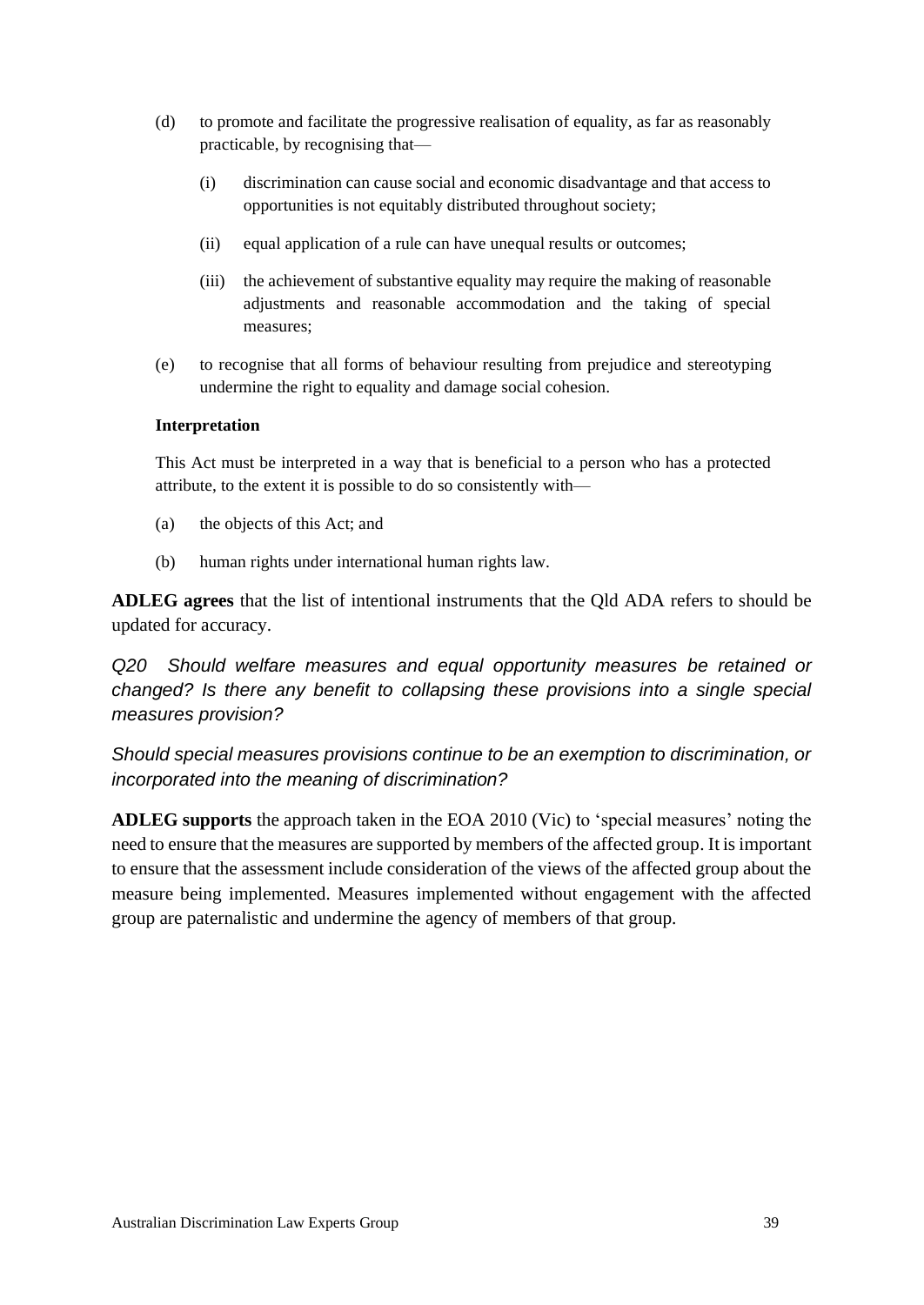### **7. Positive Duties**

#### <span id="page-40-0"></span>*Q21 Do you support the introduction of a positive duty in the Anti-Discrimination Act?*

Yes. Positive equality duties are a 'fourth generation' of equality law that seek to encourage proactive and preventative approaches to achieving equality. Positive duties represent a 'radical strategy for tackling deep-seated discrimination<sup>30</sup> that could revolutionise 'the whole landscape of discrimination law<sup>31</sup>, integrating equality into organisational decision-making and processes.<sup>32</sup>

The *Respect@Work Report* of the Australian Human Rights Commission ('AHRC') found that the key benefit of a positive duty would be to shift the burden of enforcement off individuals, and onto employers, requiring them to take proactive and preventative action to address sexual harassment at work. Positive duties are ongoing (not complaints-based) and proactive (not reactive). The Report therefore recommended that the SDA be amended to introduce a positive duty for all employers to take reasonable and proportionate measures to eliminate sex discrimination, sexual harassment and victimisation, as far as possible (Recommendation 17).

ADLEG therefore **recommends** the adoption of positive duties across all attributes.

Additionally, an individual complainant should be able to make a complaint for breach of the positive duty by a duty holder.

In Victoria, the positive duties in the EOA 2010 (Vic) and *Gender Equality Act 2020* (Vic) are not subject to individual enforcement. With minimal enforcement, it appears that the Victorian duty in the EOA 2010 (Vic) is having limited impact on employers' behaviour. ADLEG therefore **recommends** that individual complaints be available, as in the UK. However, these complaints should be addressed in the same way as existing complaints under the Qld ADA (ie, by complaint to the QHRC, and/or direct access to hearing by QCAT). This structure avoids the problems seen in the UK with using judicial review proceedings to enforce the public sector equality duty. The QCAT should have the power to hear an application for breach of the positive duty by a duty holder. The QHRC should also be granted a complaint-handling function, allowing complaints to be resolved using the existing discrimination conciliation model.<sup>33</sup>

While individual complaints are important, positive duties are largely aimed at structural change. Individuals may therefore not have a sufficient interest in such matters to take the lead on enforcement. The QHRC should therefore be given strong powers to monitor and enforce

<sup>30</sup> Anne Davies, *Perspectives on Labour Law* (2009, 2nd ed., CUP) p. 135.

<sup>31</sup> Sandra Fredman, 'Breaking the Mold: Equality as a Proactive Duty' (2012) 60 *American Journal of Comparative Law* 265.

<sup>32</sup> Alysia Blackham, 'Positive Equality Duties: The Future of Equality and Transparency?' (2021) 37(2) *Law in Context* 98

<sup>33</sup> Helen Watchirs and Gabrielle McKinnon, 'Five years' experience of the *Human Rights Act 2004* (ACT): Insights for human rights protection in Australia' (2010) 33 *UNSW Law Journal* 136.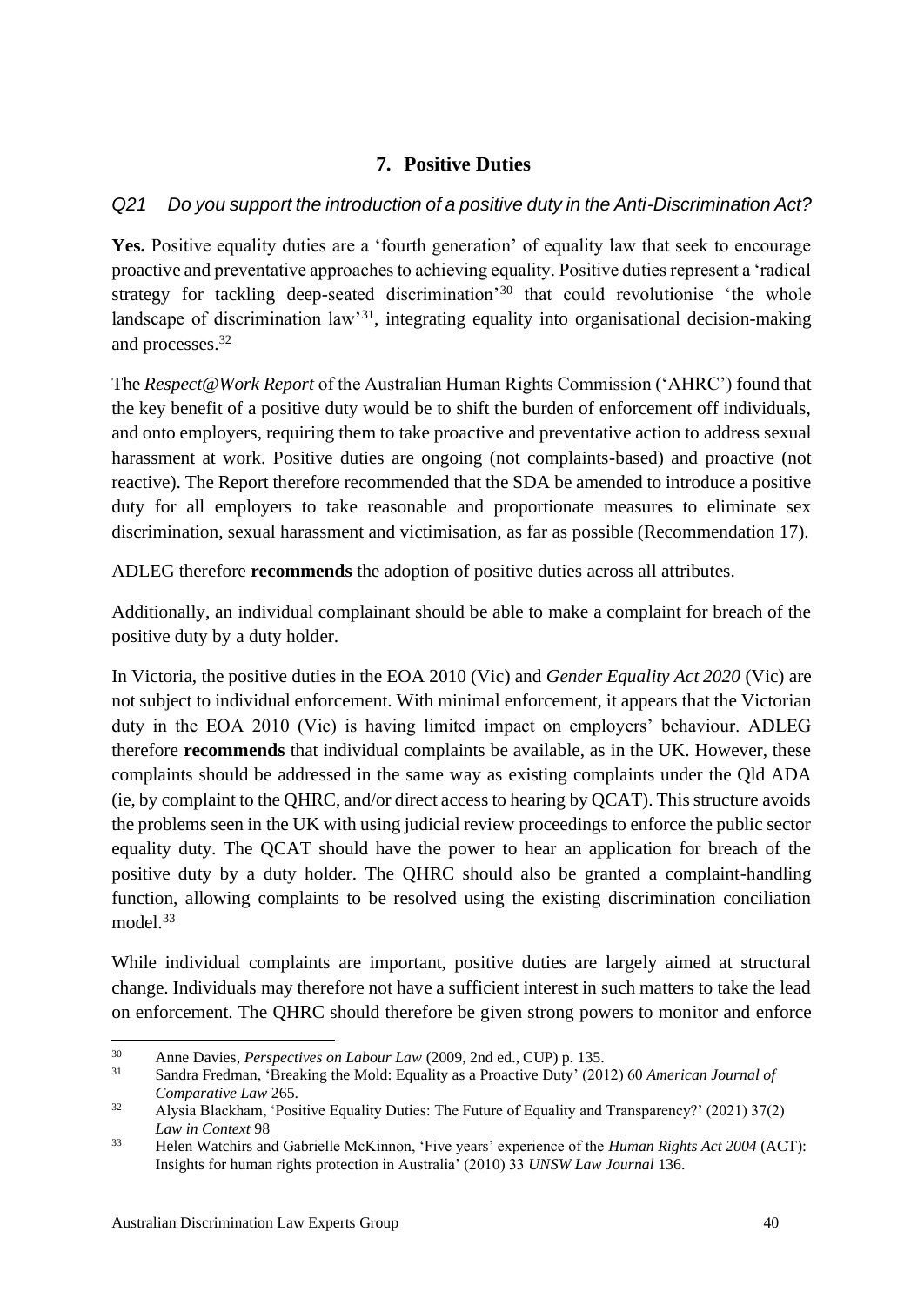the positive duty, including: to issue compliance notices for a failure to publish or to make progress; accept written enforceable undertakings; recommend ministerial action; publicly name the entity; or apply to the QCAT r an order directing compliance. These powers have been given to the Victorian Public Sector Gender Equality Commissioner to secure compliance with the *Gender Equality Act 2020* (Vic); they also closely map the powers of the UK Equality and Human Rights Commission to enforce the public sector equality duty.

It is not always possible for statutory equality agencies, with limited budgets and staffing, to monitor the behaviour of every organisation which is subject to a duty. A requirement to **consult or engage with key stakeholders** as part of the positive duty is therefore an important enforcement mechanism.

The **publishing of information** to demonstrate compliance is also critical to the success of positive duties. However, the publishing of information is not enough: positive duties need to create an 'action cycle' of disclosure.<sup>34</sup> where:

- a) information users perceive and understand disclosed information; and therefore
- b) choose more equality-advancing options;
- c) information disclosers perceive and understand users' changed choices; and therefore
- d) improve their practices; that in turn
- e) reduce the risks of inequality.

To do this, positive duties must require:

- 1. mandated public disclosure
- 2. by private or public organisations
- 3. of standardised, comparable, and disaggregated information
- 4. regarding specific (equality) practices
- 5. to further the pursuit of equality.<sup>35</sup>

The Victorian *Gender Equality Act 2020* (Vic) offers an example of the information duty holders might be required to publish, and how this action cycle might be created. Duty holders are public sector organisations, universities and local councils with more than 50 employees ('defined entities'). The Act requires defined entities to

- gather data (through workplace audits), including on intersectional disadvantage;
- set data-informed goals, action plans and strategies in consultation with key stakeholders;
- publish data on progress in an accessible way.

ADLEG **recommends** that the Qld ADA embed a requirement on all private and public organisations to publish on a specified timetable standardised, comparable and disaggregated

<sup>34</sup> Alysia Blackham, 'Positive Equality Duties: The Future of Equality and Transparency?' (2021) 37(2) *Law in Context* 98.

<sup>35</sup> Ibid.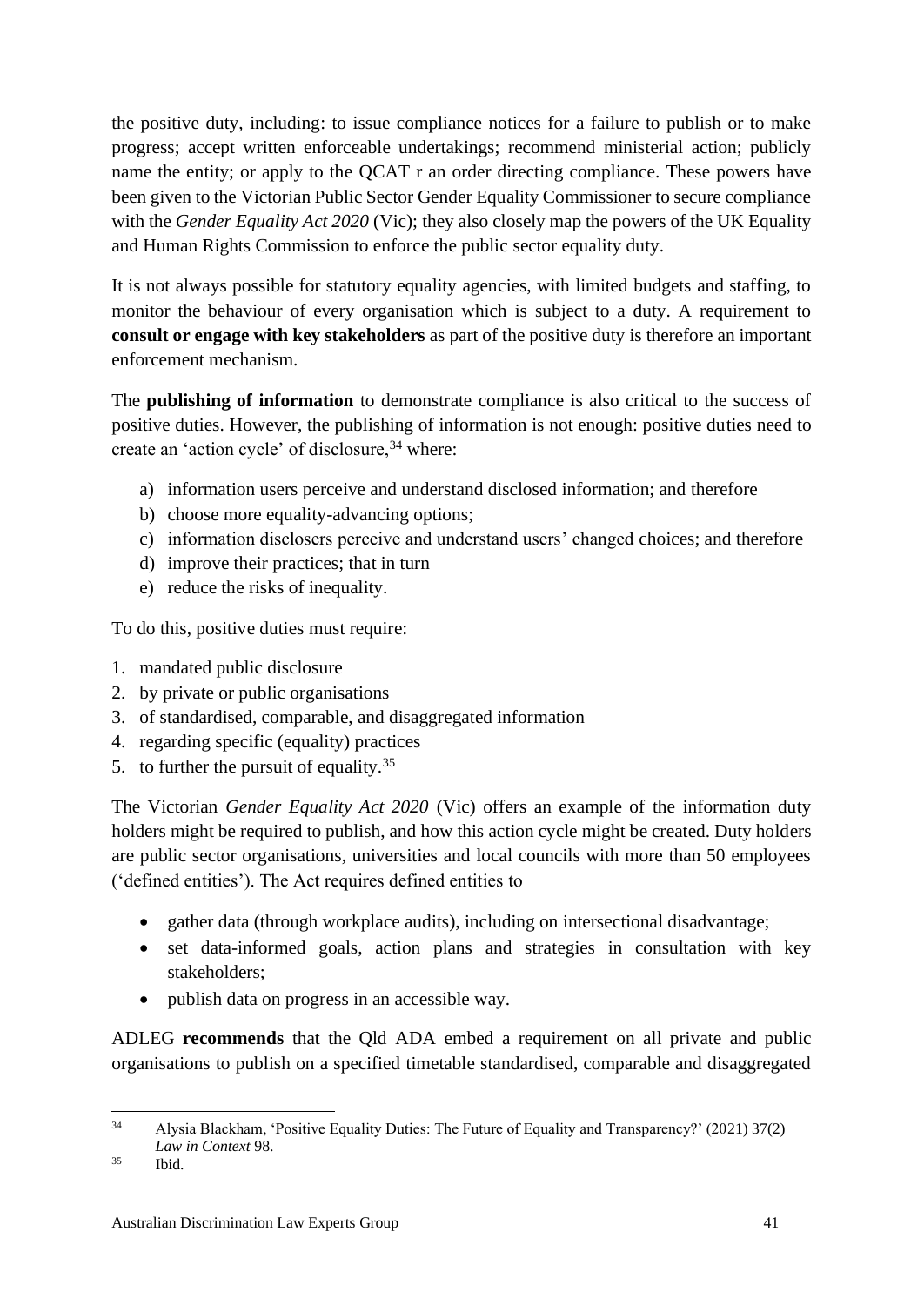information regarding fulfilment of positive duties through specific equality practices, across all protected attributes. This should require organisations to draw on intersectional data in developing goals and assessing progress.

*Q21 Should a positive duty cover all forms of prohibited conduct including discrimination, sexual harassment, and victimisation? Why, or why not?*

**Yes**. The positive duty should apply in respect of all grounds and prohibitions, as is the case in Victoria and the UK.

*Q21 Should a positive duty apply to all areas of activity in which the Act operates, or be confined to certain areas of activity, such as employment?*

**Yes**. The positive duty should apply in respect of all grounds and prohibitions, as is the case in Victoria and the UK.

*Should a positive duty apply to all entities that currently hold obligations under the Anti-Discrimination Act?*

**Yes**. The positive duty should apply in respect of all entities, as is the case in Victoria.

#### *What matters should be considered in determining whether a measure is reasonable and proportionate?*

Positive duties aim to mainstream equality; that is, to integrate equality into organisational decision-making and processes.

A positive duty is already in place in Victoria: those who have a duty not to discriminate under the EOA 2010 (Vic) (including employers) 'must take reasonable and proportionate measures to eliminate that discrimination, sexual harassment or victimisation as far as possible.' What is 'reasonable and proportionate' depends on:

- the size of the business;
- the nature and circumstances of the business:
- available resources;
- business and operational priorities; and
- practicability and the cost of the measures.

The Victorian *Gender Equality Act 2020* (Vic) imposes further duties to promote gender equality on public sector organisations, requiring them to:

- a) consider and promote gender equality; and
- b) take necessary and proportionate action towards achieving gender equality

in developing policies and programs and delivering public services.<sup>36</sup>

<sup>36</sup> *Gender Equality Act 2020* (Vic) s 7.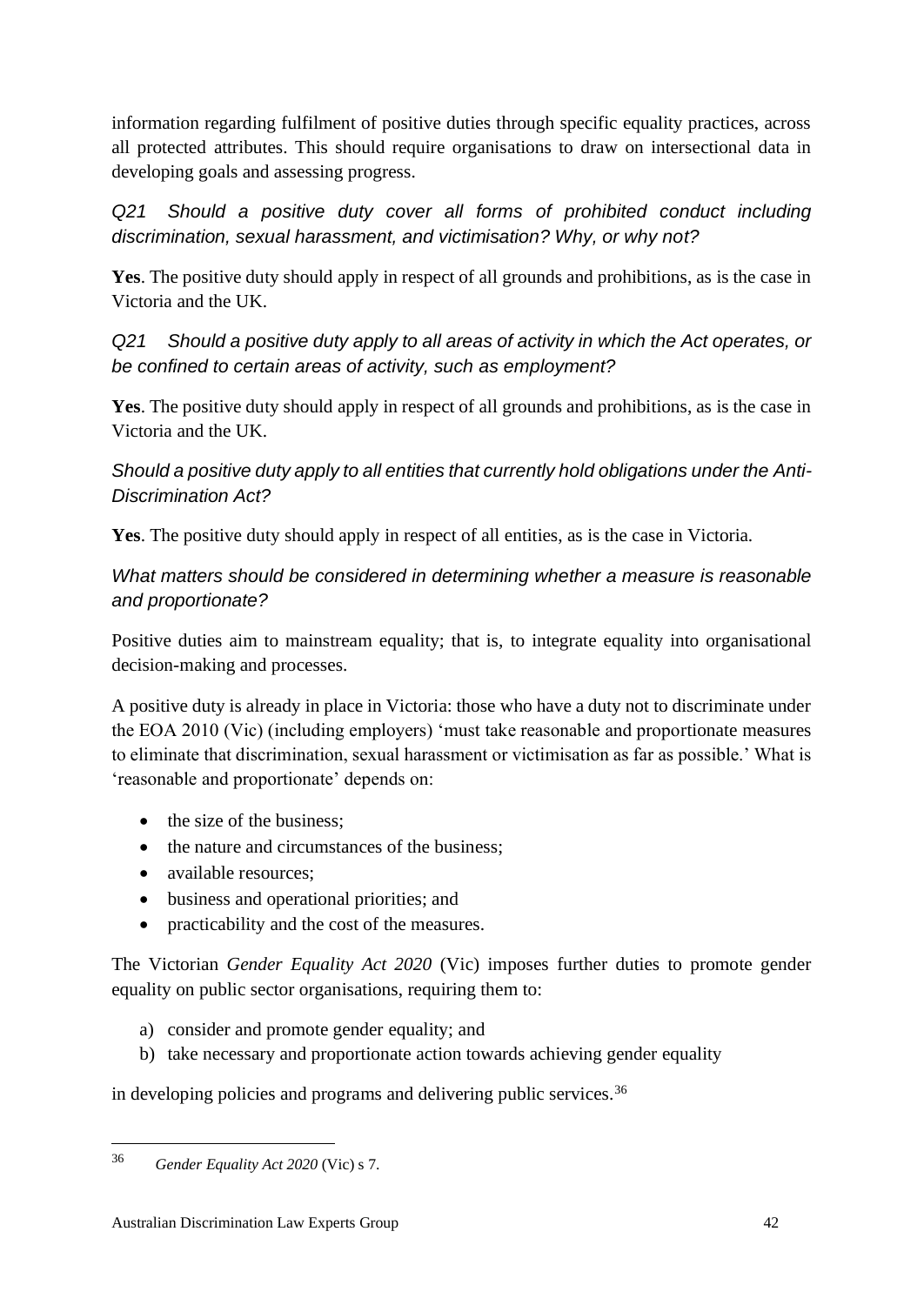Positive duties have also been in place in the UK for a number of years. In Great Britain, the public sector equality duty<sup>37</sup> requires a public authority or those exercising public functions to:

… in the exercise of its functions, have due regard to the need to—

- (a) eliminate discrimination, harassment, victimisation and any other conduct that is prohibited by or under [the *Equality Act 2010* (UK)];
- (b) advance equality of opportunity between persons who share a relevant protected characteristic and persons who do not share it;
- (c) foster good relations between persons who share a relevant protected characteristic and persons who do not share it.

The general public sector equality duty is complemented by specific duties, which are designed to facilitate compliance with the general duty. These specific duties differ across England, Wales, and Scotland.

ADLEG **recommends** that Qld adopt a positive duty similar to that in the *Gender Equality Act 2020* (Vic), but which applies to all grounds.

To be effective, positive duties need to be supported by four interlocking mechanisms: selfregulation by organisations; consultation and engagement; central scrutiny; and individual enforcement.<sup>38</sup> Positive duties should:<sup>39</sup>

- apply to both the public and private sectors in their role as employers;
- require both proper consideration and proportionate action to eliminate discrimination and advance equality of opportunity;
- require consultation and engagement, and include general principles for how engagement processes should be conducted;
- be enforceable by a direct cause of action to the relevant tribunal, with the possibility of damages, in a similar jurisdiction to that established under discrimination laws;
- give equality agencies statutory powers to receive and conciliate complaints relating to positive duties.

<sup>37</sup> *Equality Act 2010* (UK) s 149.

<sup>38</sup> Alysia Blackham, *Addressing Age Discrimination in Employment: A report on the findings of Australian Research Council Project DE170100228* (Research Report, University of Melbourne, November 2021) [<https://doi.org/10.46580/124368>](https://doi.org/10.46580/124368).

 $39$  Ibid.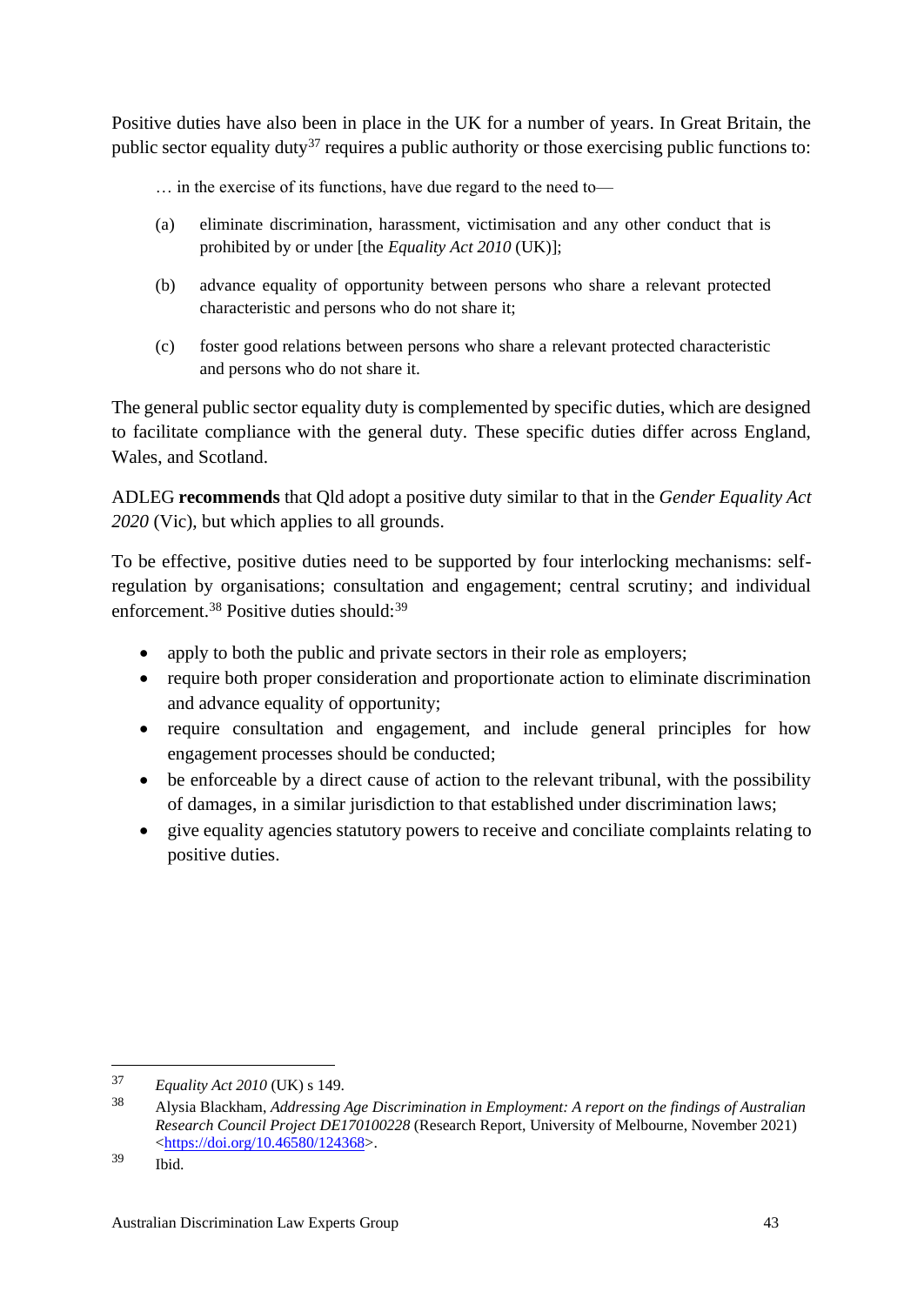### **8. Role of the Queensland Human Rights Commission**

<span id="page-44-0"></span>*Q22 Should the statutory framework be changed to incorporate a role in regulating compliance with the Anti-Discrimination Act and eliminating discrimination?*

*If so, do you consider that the Commission should undertake this regulatory role, or is there a more appropriate entity? What are the strengths and limitations of the Commission undertaking a regulatory role?*

*What should be the core components of the regulatory model, and what mechanisms and powers should it include*

*What key features should a regulatory approach adopt to ensure it achieves the right*  balance between supporting organisations to comply with the Act and ensuring *organisations, particularly small and medium-sized entities, are not unnecessarily burdened with regulation?* 

*If you recommend an expansion of the Commission's functions and powers, what is the justification for this expansion?*

Given earlier responses in respect of positive duties, etc, ADLEG **supports** the statutory framework requiring the QHRC to play a greater role in monitoring and dealing with noncompliances with discrimination law and supporting obligation bearers to avoid discrimination.

We agree that the Qld ADA should confer a broad regulatory compliance monitoring and enforcement function upon the QHRC. Discrimination laws rely on the individual complainant for enforcement. There is currently no scope for the QHRC or another statutory agency to take action on behalf of an individual complainant or the community. Nor can the QHRC assist the individual financially or otherwise if they take their claim to court. The individual complaints system is complex and costly, and after three decades, it has not adequately addressed discrimination.

**ADLEG recommends** that the QHRC be given the power to enforce the Qld ADA by initiating complaints on behalf of individuals and groups. It is not anticipated that the QHRC would fund all actions that were pursued to the Tribunal, but it would be expected to take a strategic approach to its litigation work and support cases that would clarify and develop the law, address systemic issues, and have an impact on particularly marginalised members of the community. **ADLEG further recommends** that the QHRC be given the power to seek the imposition of preventative or corrective orders and civil penalties on non-compliant organisations (in addition to seeking remedies for the individual/s). The QHRC should be empowered to work with respondents to resolve matters using enforceable undertakings.

This model has already been used successfully by the Fair Work Ombudsman to address many forms of unlawful conduct in the workplace and could be replicated to address breaches (particularly systemic ones) of discrimination laws. Finally, **ADLEG recommends** that the QHRC receive additional resources so that it can perform this new, important function effectively.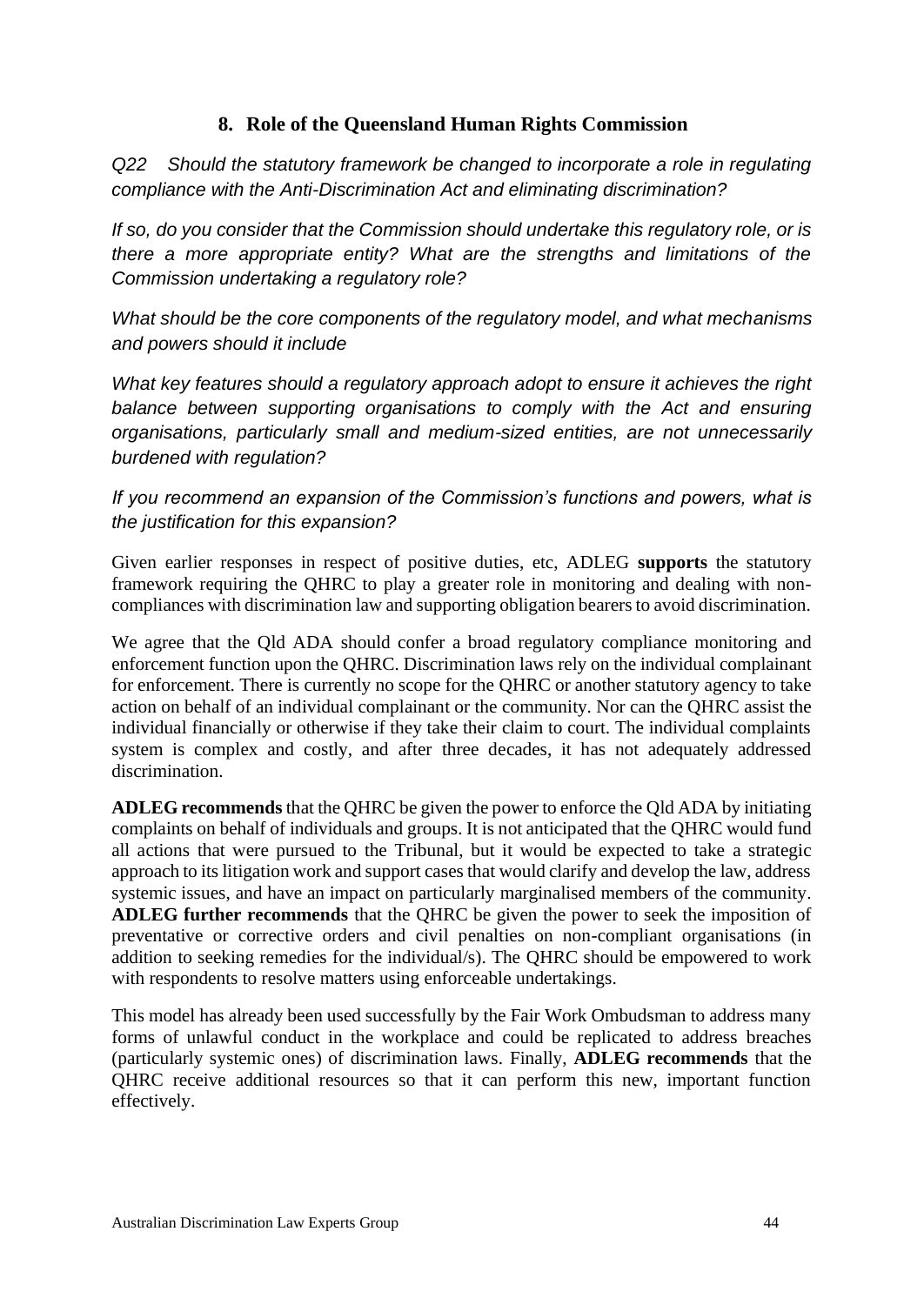### <span id="page-45-0"></span>**9. Role of QCAT and QIRC**

#### *Q23 Should there be a specialist list for the tribunals?*

#### *If so, what would the appropriate qualifications be for a tribunal decision-maker?*

Discrimination law is a highly specialised area of law and, as such, **ADLEG recommends** that decision making in discrimination cases should be undertaken by specialists with relevant expertise in both discrimination law and the experience of discrimination and prejudice in impacted communities.

#### *Should the tribunals be required to publish all decisions/substantive decisions?*

**Yes.** It is important that all decisions, not just substantive decisions be published. The rationale for this is that the QHRC in its administrative decision-making is bound to follow the decisions of the relevant tribunal. Out of fairness to the parties, the decisions upon which the QHRC has relied or referred should be publicly available so that the parties can properly consider the Commission's interpretation of those decisions. Without this, a party can't properly consider the prospects of success in any application for a review of your appeal against such a decision.

To do otherwise is to undermine access to justice and the principle of open justice.

ADLEG **recommends** that the tribunals be required to publish all decisions made in respect of matters under the Qld ADA.

### *Could data sharing be permitted and encouraged between Commission and tribunals to form a better overall picture?*

**Yes.** It is noted that this would require express legislative permission.

### *On what basis should the Commission be permitted to intervene in proceedings under the Anti-Discrimination Act. Should leave of the court or tribunal be required? Why or why not?*

The QHRC should be permitted to intervene in any proceedings under the Qld ADA as of right. The high level of unrepresented litigants in discrimination proceedings in Australia indicates a need for courts and tribunals to be informed by legal experts about matters pertaining to law, including its purpose, interpretation and relevant case law.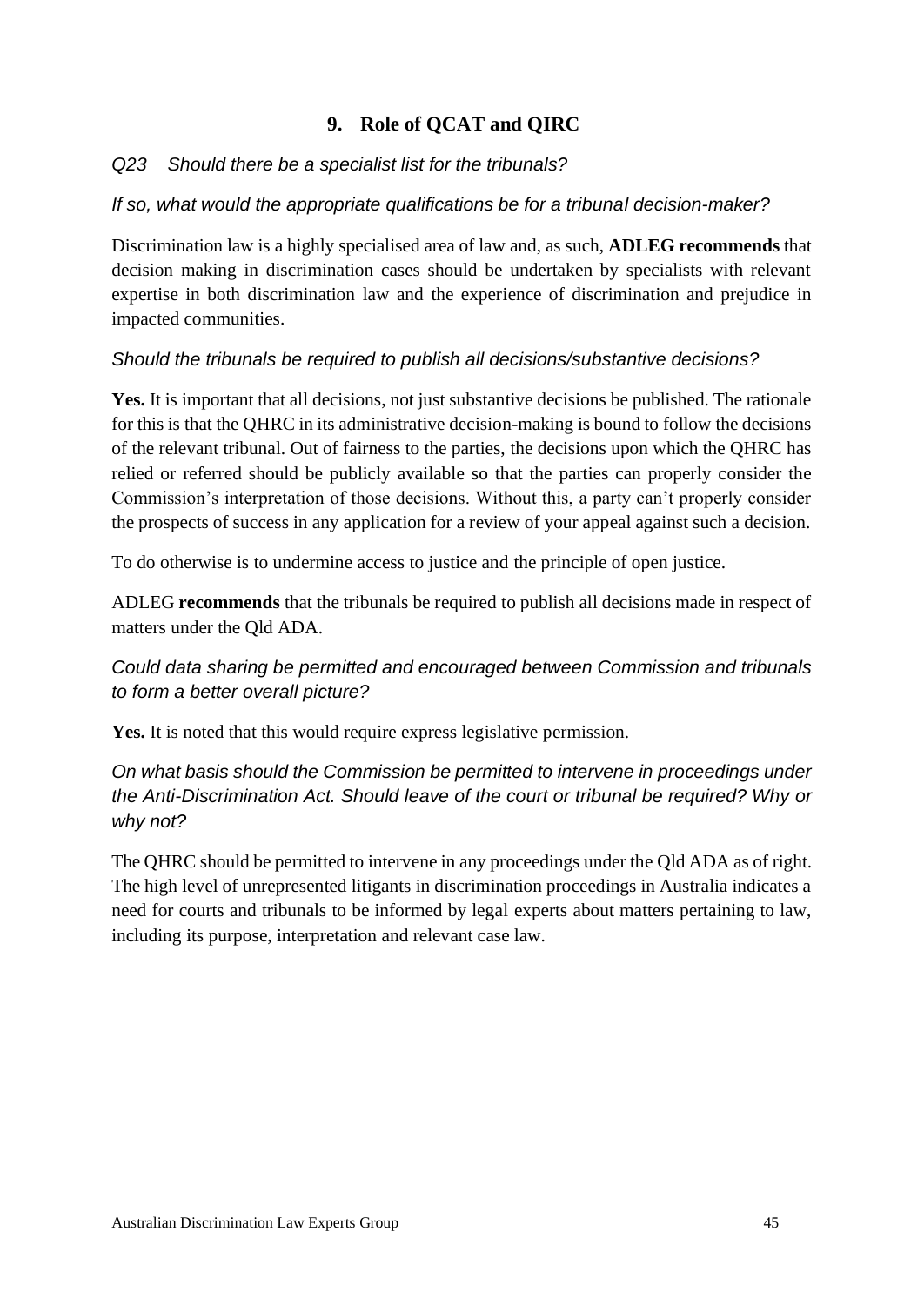#### **10.Attributes Protected Under the Act**

#### <span id="page-46-0"></span>*Q25 Should the attribute of impairment be replaced with disability?*

*Should a separate attribute be created, or the definition amended to refer specifically to mental health or psychosocial disability?* 

*Should the law be clarified about whether it is intended to cover people who experience addiction?*

*Should reliance on a guide, hearing or assistance dog be broadened to be reliance on an assistance animal? Should it only apply to animals accredited under law? How would this approach work with the* Guide, Hearing and Assistance Dogs Act 2009*?*

Noting the preponderance of the use of the term 'disability' in Australian discrimination law, ADLEG **does not urge** the replacement of the current term 'impairment' with 'disability' in the Qld ADA.

The use of the term 'impairment' in discrimination law is arguably more consistent with the social model as it refers to the personal characteristics rather than the barriers experienced by the person with impairments. Discrimination is a 'disabling' process experienced by people with impairments.

ADLEG supports the use of a definition consistent with the DDA. To the extent that it would be helpful to ensure that people understand the definition to include people with mental illnesses or psychosocial 'disabilities', this would be best dealt with in a note to the definition.

Again, **ADLEG recommends** that the definition be consistent with the DDA, and a note used to indicate coverage of addictions as a recognised form of mental illness.

The protections in the Act should include reliance on assistance animals as defined in the DDA. It is ADLEG's **recommendation** that it is more useful to bring the Queensland protection in relation to assistance animals in line with the federal approach. Where it is intended that similar protections are to be enacted, the use of an approach consistent with the protection found in the federal law eases the compliance burden on obligation holders.

It is noted, however, that Queensland leads Australia in enacting the *Guide, Hearing and Assistance Dogs Act 2009* (Qld) and it would be beneficial for the relevant provisions of the Qld ADA to refer to accreditation under that Act where the assistance animal is a dog assisting a person who is resident in Queensland.

As noted above, the definition of impairment in the Qld ADA should largely mirror the definition found in the DDA. This is the most appropriate approach as it ensures greater consistency with federal law. The use of the approach adopted in the DDA ensures that conduct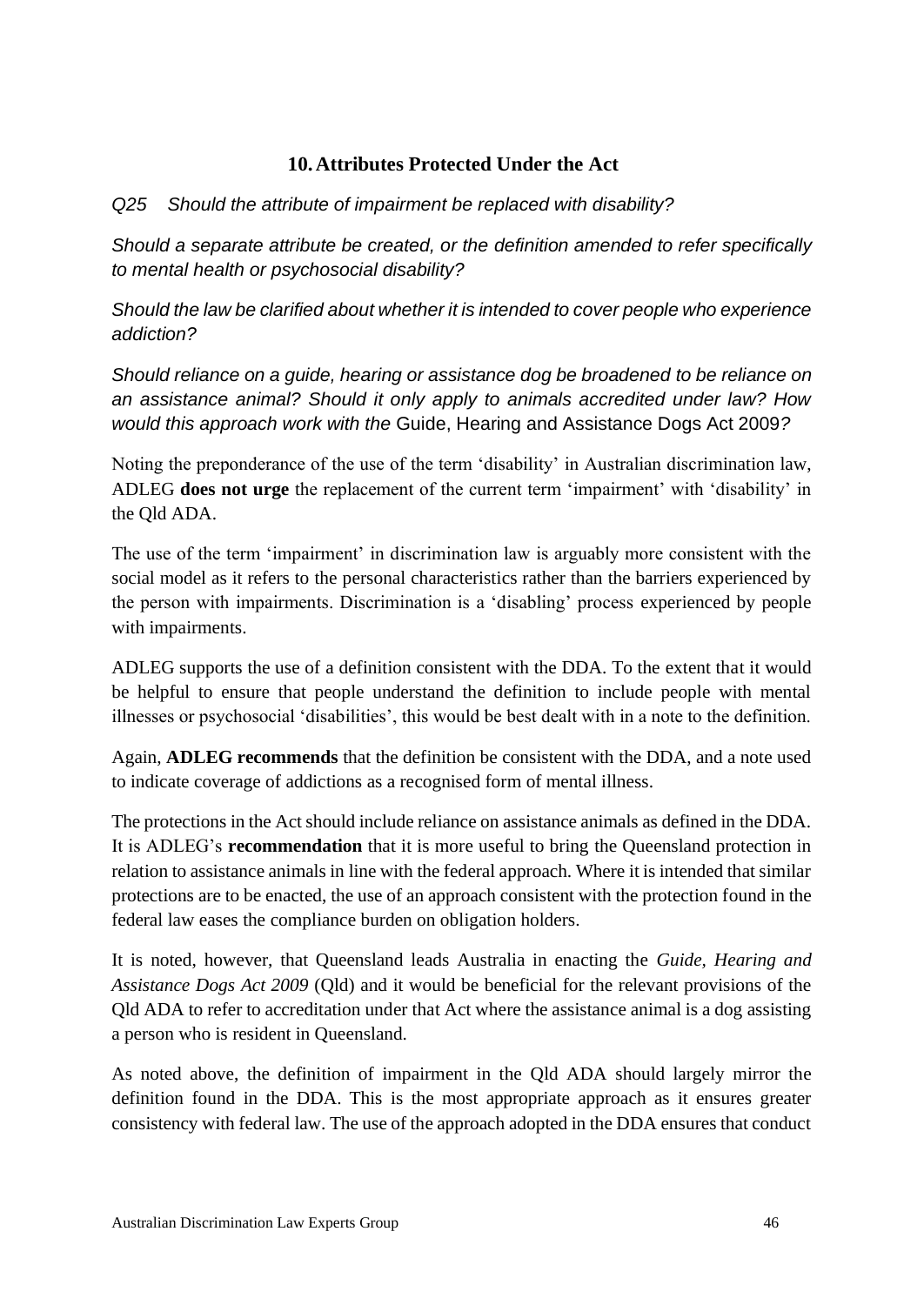based on prejudiced attitudes to a person, no matter how misconceived, could be dealt with, particularly in respect of the inclusion of future and future imputed impairments.

Relevantly, ADLEG (as noted above) also **supports** the inclusion of protection against discrimination on the ground of medical record in the Qld ADA. ADLEG **proposes** that this protection be achieved through the inclusion of 'medical record, including any record relating to workplace injury and compensation for such injury under worker's compensation insurance'.

This would result in the protection in the Qld ADA being amended to read as follows:

*impairment* in relation to a person, means one or more of the following conditions —

- (a) total or partial loss of the person's bodily or mental functions; or
- (b) total or partial loss of a part of the body; or
- (c) the presence in the body of organisms causing disease or illness; or
- (d) the presence in the body of organisms capable of causing disease or illness; or
- (e) any defect or disturbance in the normal structure or functioning the malfunction, malformation or disfigurement of a person's body; or
- (f) any defect or disturbance in the normal structure of functioning of a person's brain a disorder or malfunction that results in the person learning differently from a person without the disorder or malfunction; or
- (g) any disorder, illness, disease or condition that affects which impairs a person's thought processes, perception of reality, emotions or judgment or which results in disturbed behaviour,

whether arising from a condition subsisting at birth or from an illness or injury or any other circumstance, and includes a disability that:

- (h) presently exists; or
- (i) existed in the past but has now ceased to exist; or
- (j) may exist in the future (including because of a genetic predisposition to that disability); or
- (k) which is imputed to the person;

To avoid doubt:

- (l) an impairment that is otherwise covered by this definition includes behaviour that is a symptom or manifestation of the disability.
- (m) an impairment that is otherwise covered by this definition includes a medical record relating to such an impairment, including any record relating to workplace injury and compensation for such injury under worker's compensation insurance.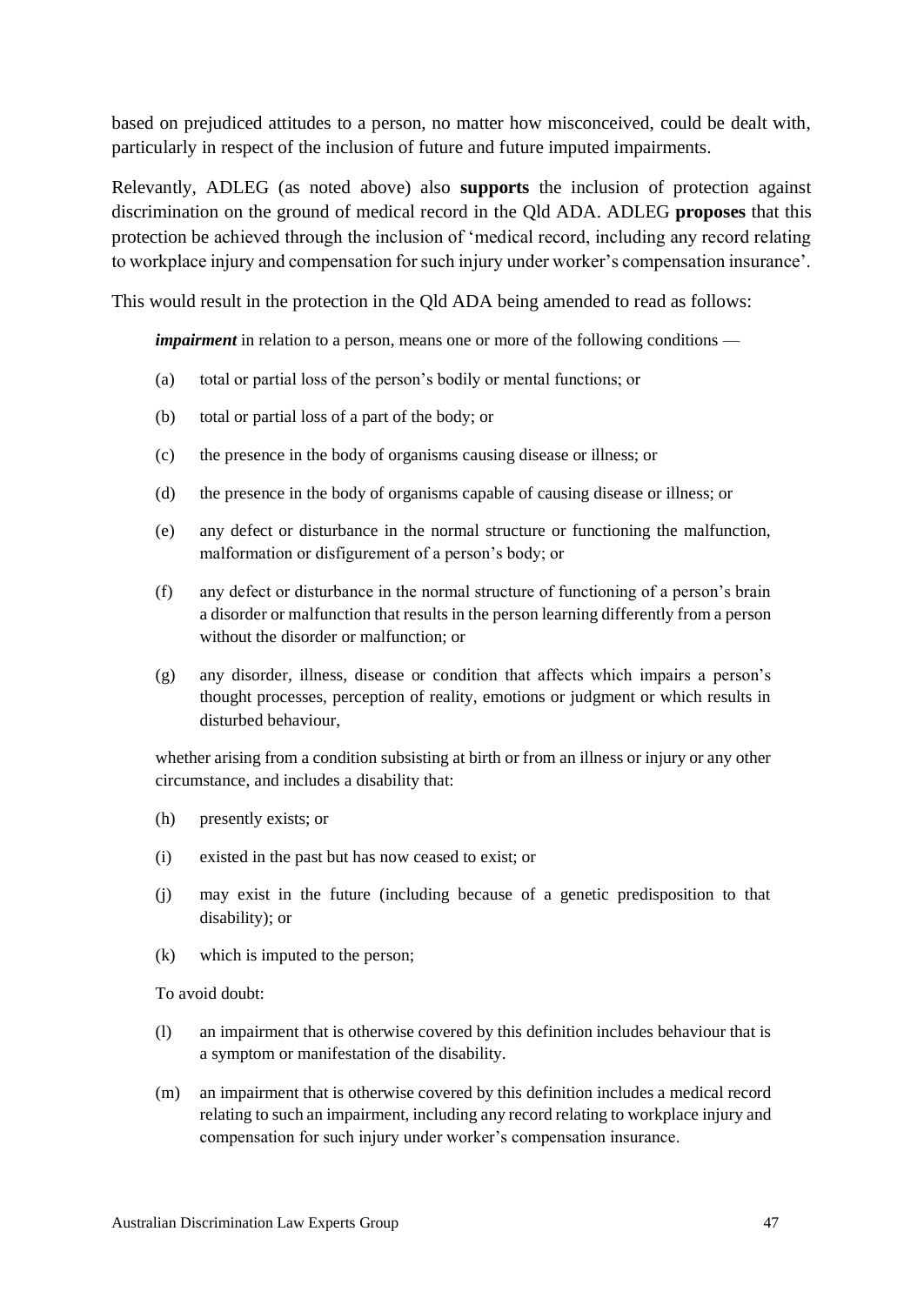### *Q26 Should there be a new definition of gender identity, and if so, what definition should be included in the Act?*

As highlighted in the Discussion Paper, the current definition of gender identity in the Qld ADA reflects a gender-binary position and conflates trans and gender diverse people and people born with variations of sex characteristics. The ACT, the Commonwealth, South Australia, Tasmania and Victoria all protect transgender, gender-diverse and non-binary people from discrimination, while the Northern Territory, New South Wales and Queensland protect transgender people but not gender-diverse or non-binary people. This is because these three jurisdictions protect only people who identify as a member of the 'opposite sex', for instance a person assigned female at birth but whose gender identity is male. Many gender-diverse and non-binary people have gender identities that do not fit within this purported gender 'binary'. In a 2017 survey of more than 12,000 LGBTIQA+ teenagers, more respondents identified as non-binary or genderqueer/gender non-conforming  $(n = 2.570)$  than as being transgender  $(n = 2,129).^{40}$ 

Victoria provides best practice in prohibiting discrimination on the basis of gender identity. In recent amendments which took effect in October 2021, gender identity is now defined as:

a person's gender-related identity, which may or may not correspond with their designated sex at birth, and includes the personal sense of the body (whether this involves medical intervention or not) and other expressions of gender, including dress, speech, mannerisms, names and personal references.<sup>41</sup>

This would protect not only people who identify as transgender, but also those who identify as gender-diverse or non-binary. In doing so, it would recognise and reflect the gender diversity of the broader LGBTIQA+ community. This definition is substantively similar to that contained in the *Public Health Act 2005* (Qld) at section 213G. ADLEG **recommends** that the Qld ADA should adopt this definition.

### *Q27 Should there be a new definition of sexuality, and if so, what definition should be included in the Act?*

The definition of 'sexuality' in the Dictionary of the Qld ADA is outdated and narrow. It includes only 'heterosexuality, homosexuality, or bisexuality'. Sexuality is far more diverse than these three orientations. For instance, pansexuality, where a person feels sexual attraction towards persons regardless of their sexual orientation, and asexuality, where a person feels little to no sexual attraction to any persons, are not protected under this ground.<sup>42</sup> People identifying as pansexual or asexual, or a more fluid sexuality such as 'queer', are left with no protection under the Qld ADA.

<sup>40</sup> Human Rights Campaign, LGBTQ Youth Report (2018) [<https://www.hrc.org/resources/2018-lgbtq](https://www.hrc.org/resources/2018-lgbtq-youth-report)[youth-report>](https://www.hrc.org/resources/2018-lgbtq-youth-report) 24.

<sup>41</sup> *Equal Opportunity Act 2010* (Vic) s 4.

<sup>42</sup> Liam Elphick, 'Sexual Orientation and "Gay Wedding Cake" Cases Under Australian Anti-Discrimination Legislation' (2017) 38 *Adelaide Law Review* 149, 180–4.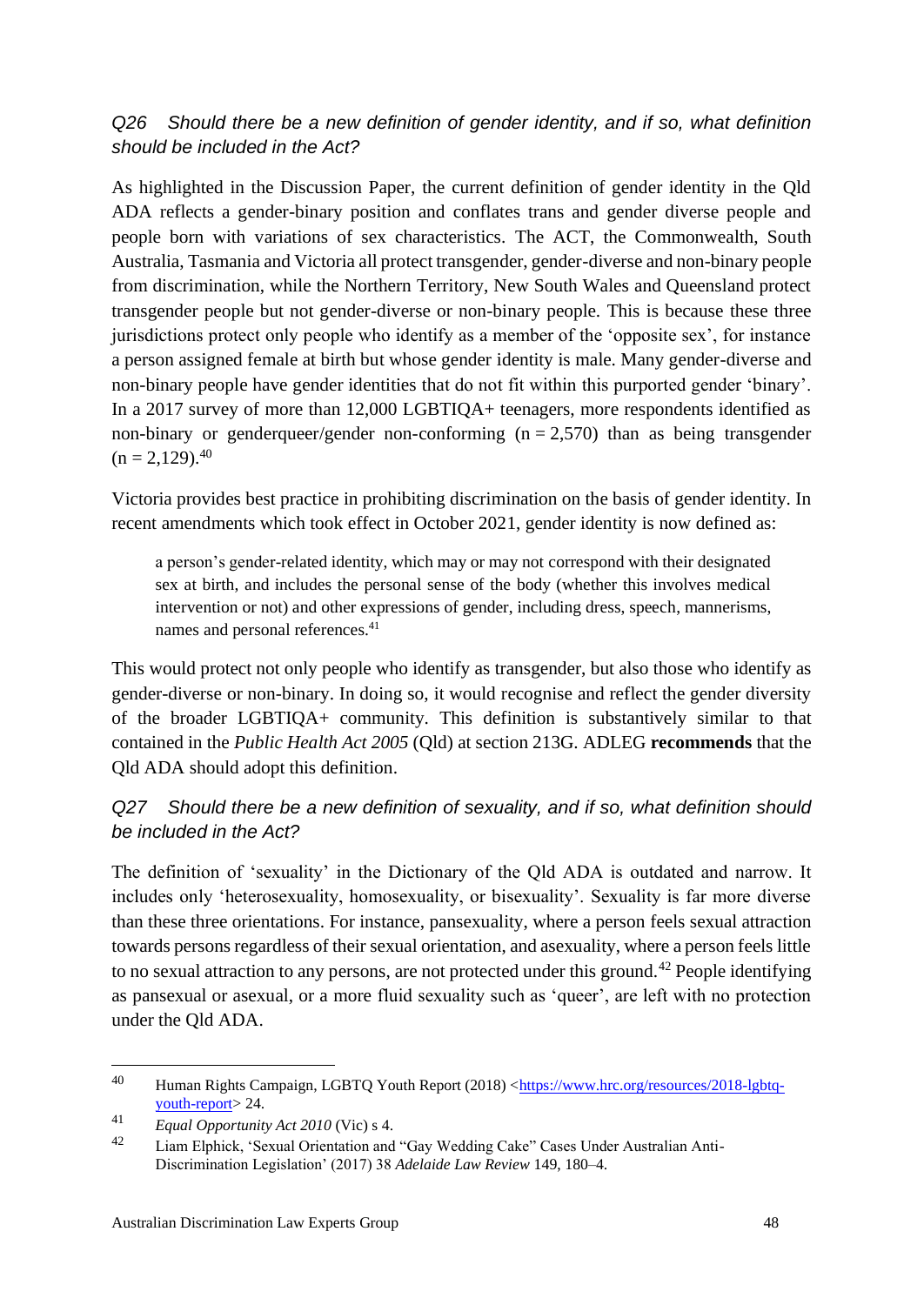Victoria now provides best practice in prohibiting discrimination on the basis of sexual orientation. In recent amendments which took effect in October 2021, sexual orientation is now defined as 'a person's emotional, affectional and sexual attraction to, or intimate or sexual relations with, persons of a different gender or the same gender or more than one gender'.<sup>43</sup> ADLEG **recommends** that the Qld ADA should adopt this definition, which as the Discussion Paper notes, is already the definition provided for in the *Public Health Act 2005* (Qld) in section 213E.

*Q28 Should there be a new definition of lawful sexual activity, and if so, what definition should be included in the Act? Should the name of the attribute be changed, and if so, what should it be?*

ADLEG **recommends** that the attribute of lawful sexual activity should remain in the Qld ADA but that the attribute should be left undefined to allow for greater protection of individuals on the basis of lawful sexual activity. Sex workers are a group within society who are highly stigmatised and experience discrimination.<sup>44</sup> One effect of stigma is to drive people to hide that aspect of their lives. This is well understood across a range of personal characteristics including homosexuality, mental illness, and substance use. The fear of disclosing this aspect of their lives in turn results in people avoiding seeking help, including medical and related health care, and treatment supports. A benefit of including lawful sexual activity as a ground is the impact this legislative recognition can have, over time, of de-stigmatising the characteristic.

While this is the primary concern in respect of stigma, others engaged in lawful sexual activity are subjected to prejudiced attitudes. For example, some members of our communities are intolerant of young people who are legally permitted to engage in consensual sexual activity, of people who have multiple sexual partners, or who have sex outside marriage. While personal views are, in and of themselves, outside the scope of discrimination laws, decisions and actions against people in relation to, for example, suspension of students from education, termination of employment, or exclusion from rental accommodation, on the basis of those views are decisions based on irrelevant characteristics and, as such, potentially discriminatory.

In relation to the question of whether or not a definition is required, the Tasmanian experience of not defining the meaning indicates there are benefits to this approach. Under the Tasmanian law, it has been possible to deal with complaints from people engaged in lawful sex work, people who have been engaged in lawful consensual sexual conduct, for example 17-year-olds, unmarried couples, and people involved with multiple sexual partners, but who have experienced discrimination from people who consider that sexual conduct to be inappropriate or somehow deviant. It is on this basis that ADLEG **recommends** that 'lawful sexual activity' not be limited by the inclusion of a definition.

<sup>43</sup> *Equal Opportunity Act 2010* (Vic) s 4.

<sup>44</sup> See, for example, Cecilia Benoit, S Mikael Jansson, Michaela Smith & Jackson Flagg, 'Prostitution Stigma and Its Effect on the Working Conditions, Personal Lives, and Health of Sex Workers' (2018) 55(4–5) *The Journal of Sex Research* 457.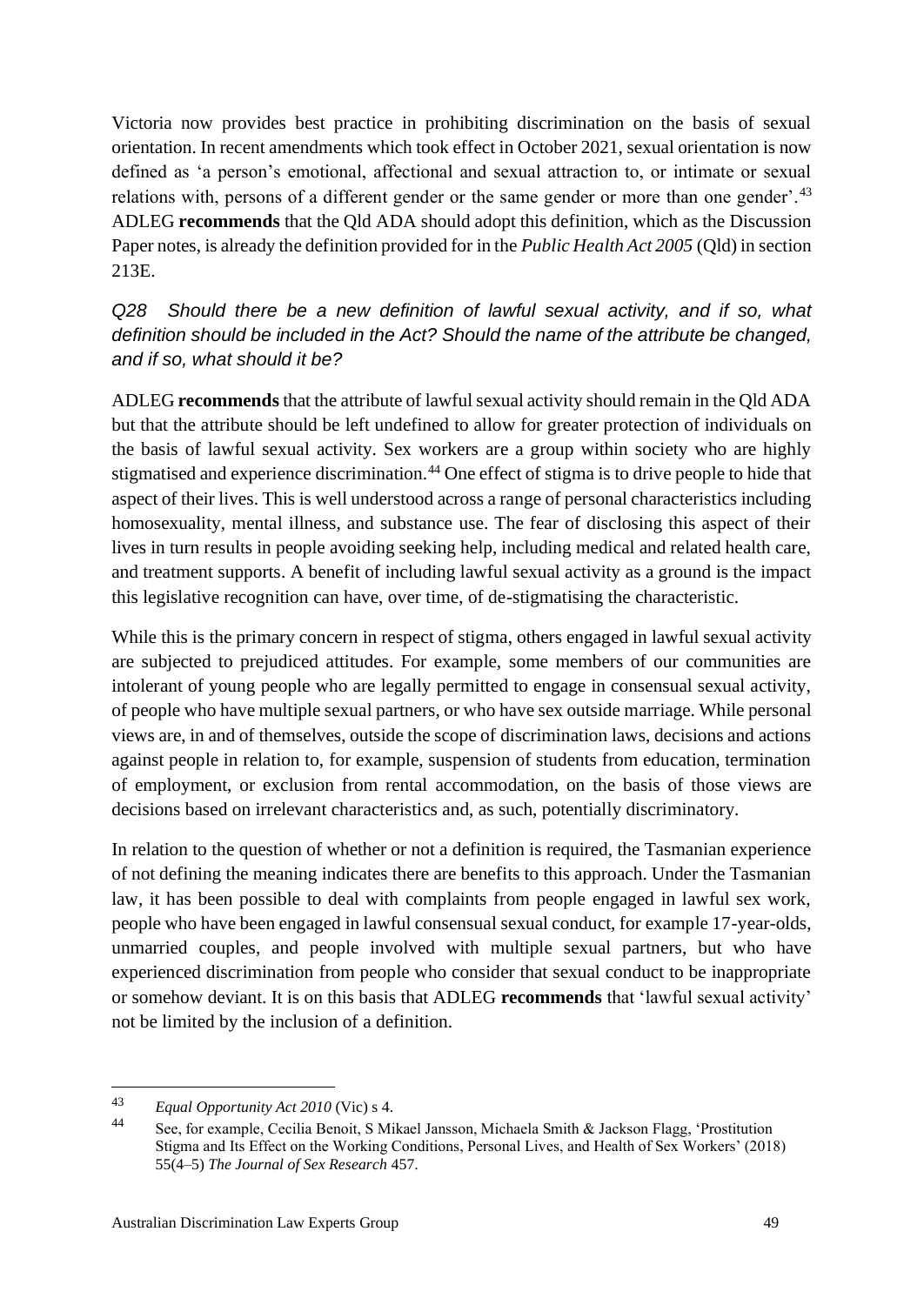ADLEG **recommends** the removal of a definition of lawful sexual activity as an attribute in the Qld ADA.

#### *Q29 Does the terminology used to describe any existing attributes need to be changed?*

#### *For attributes that have a legislative definition in the Act, do those definitions need to change?*

In respect of attribute definitions, the following potential amendments could usefully be considered:

- *family responsibilities* should be extended to ensure it encompasses kinship caring responsibilities
- *relation* should be extended to ensure it encompasses kinship

#### *Should the Act separately prohibit discrimination because a person with a disability requires adjustments for their care, assistance animal, or disability aid?*

The Qld ADA does not expressly include within the meaning of discrimination or other unlawful conduct a failure to make a reasonable adjustment for a person with impairment. To avoid any uncertainty ADLEG supports the inclusion of a positive obligation to make reasonable *adjustments for persons with impairment. ADLEG notes the decision of the Full Federal Court in Sklavos v Australian College of Dermatologists* [2017] FCAFC 128 (16 August 2017) ('the *Sklavos* case') and its interpretation of the positive duty found in sections 5 and 6 of the DDA. ADLEG is, along with key disability and human rights groups, seeking amendment to the DDA to address that interpretation, which limits the scope of the protection to situations where the reason for refusing to make an adjustment is the person's disability.

ADLEG supports the positive obligation being a stand-alone obligation that, in and of itself, can found a claim of unlawful discrimination. In respect of the DDA, the proposed amendment is to add a new section 6A. Using the proposed framing of that new section, ADLEG recommends that the Qld ADA include the following stand-alone positive duty:

#### **A Discrimination by failing to provide reasonable adjustments**

- (1) For the purpose of this Act, a person (the discriminator) discriminates against another person (the aggrieved person) on the ground of an impairment of the aggrieved person if:
	- (a) because of the impairment, the aggrieved person requires adjustments; and
	- (b) the discriminator does not make, or proposes not to make, reasonable adjustments for the person.

For the avoidance of doubt, it is not necessary for there to be a causal connection between the failure or proposal not to make reasonable adjustments and the impairment of the aggrieved person.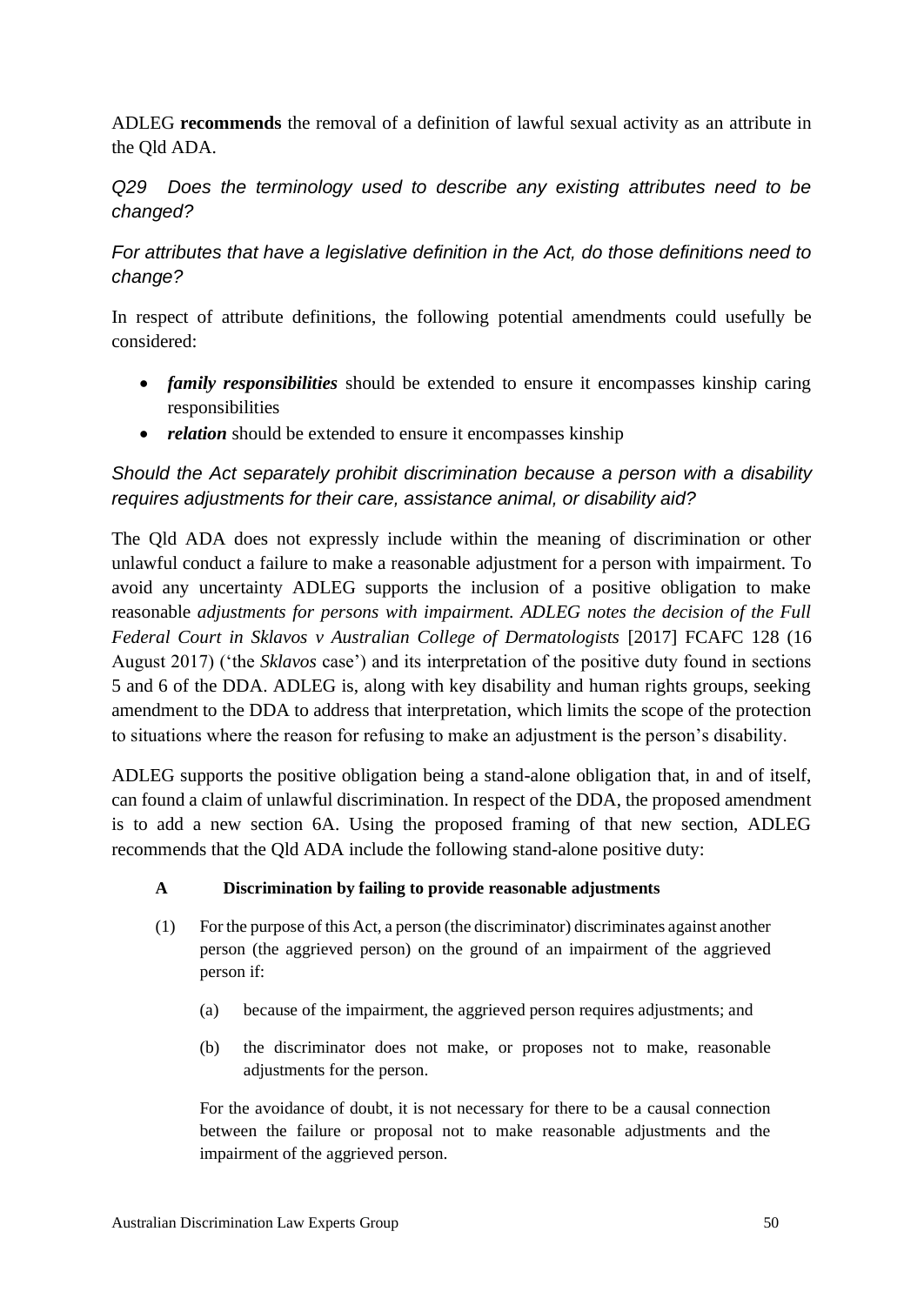(2) For the purpose of this Act, an adjustment to be made by a person is a reasonable adjustment, unless making the adjustment would impose an unjustifiable hardship on the person.

Having addressed the need for a positive stand-alone duty to make reasonable adjustments, ADLEG recommends that consideration be given to establishing a broader obligation to make adjustments to accommodate needs that arise because of any protected attribute under the Qld ADA. An example of this approach is found in section 24 of the ADA (NT). One potential benefit of extending the obligation is that it allows an effective process to be embedded broadly into processes and practices of organisations that will, over time, help organisations to identify systemic barriers being experienced by people with particular attributes or different attributes. So, for example, flexibility around starting and finishing times for work are an adjustment commonly made by employers to enable people with parental responsibilities or other caring responsibilities to meet those responsibilities while maintaining full-time employment. Flexible work hours do not, however, only benefit these groups. They may also benefit people with disability who, for example, may need to get to work later because they continue to face barriers to accessing public transport, or because they require personal care support in order to prepare for work and have limited control over the time that the care support is available, or because of effects on medication on alertness in the morning.

Another benefit is that such an obligation would normalise the process of asking for adjustments. At present, it is common to hear of situations where people with disability are reluctant to identify they require an adjustment because of their impairment. That reluctance arising from negative experiences of making such requests and a desire not to be seen as different and requiring additional expenditure.

As such, ADLEG recommends consider be given to including the following provision, based on section 24 of the ADA (NT):

#### **BFailure to accommodate need arising as a result of an attribute**

- (1) In addition to the obligations under section Z [Discrimination by failing to provide reasonable adjustments for people with impairments], for the purposes of the Act a person (the discriminator) discriminates against another person (the aggrieved person) on the ground of an attribute if:
	- (a) because of the attribute, the aggrieved person requires adjustments; and
	- (b) the discriminator does not make, or proposes not to make, reasonable adjustments for the person.

For the avoidance of doubt, it is not necessary for there to be a causal connection between the failure or proposal not to make reasonable adjustments and the attribute of the aggrieved person.

(2) For the purposes of subsection (1):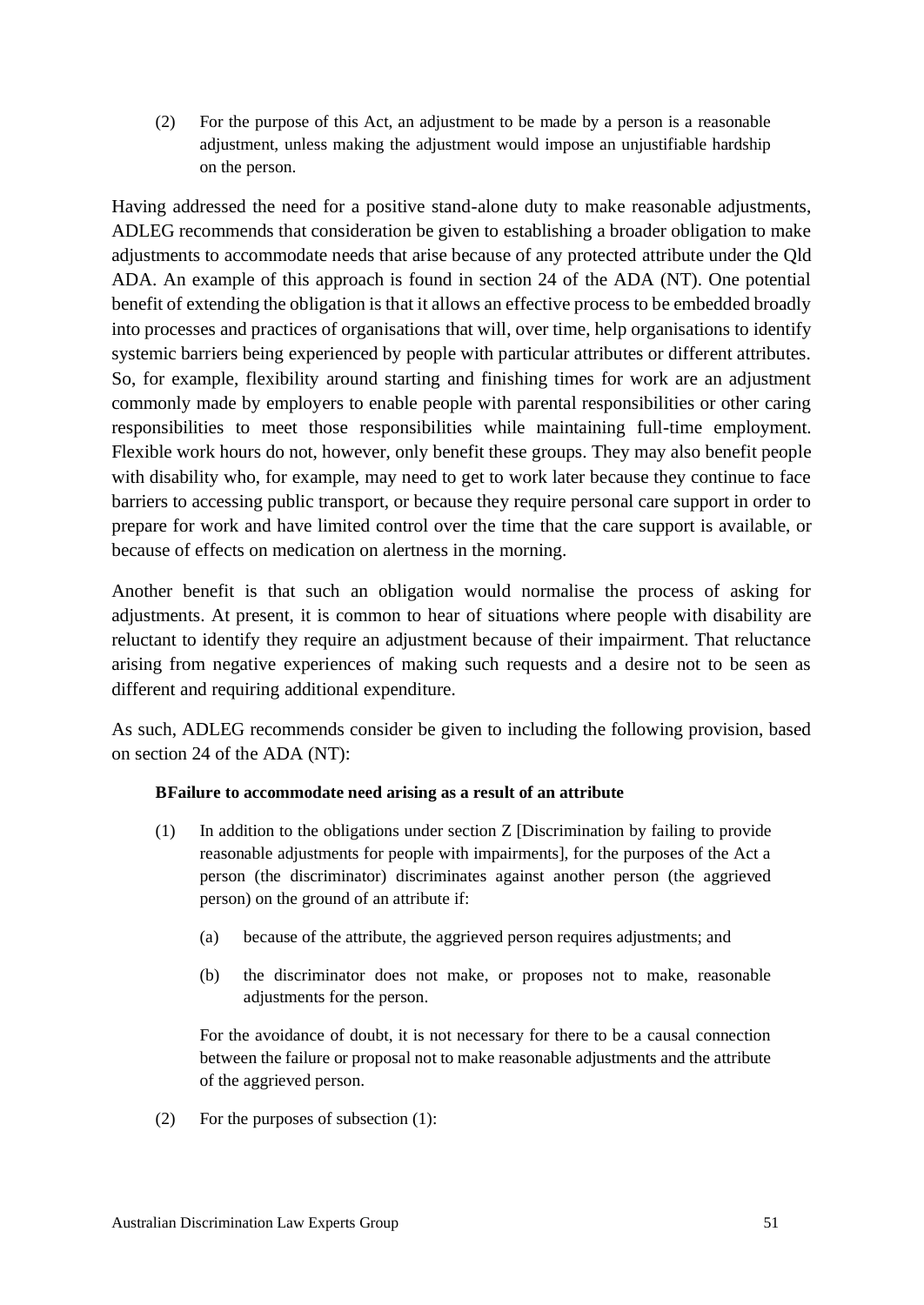- (a) a failure or refusal to accommodate a special need of another person includes making inadequate or inappropriate provision to accommodate the special need; and
- (b) a failure to accommodate a special need takes place when a person acts in a way which unreasonably fails to provide for the special need of another person if that other person has the special need because of an attribute.
- (3) Whether a person has unreasonably failed to provide for the special need of another person depends on all the relevant circumstances of the case including, but not limited to:
	- (a) the nature of the special need; and
	- (b) the cost of accommodating the special need and the number of people who would benefit or be disadvantaged; and
	- (c) the financial circumstances of the person; and
	- (d) the disruption that accommodating the special need may cause;
	- (e) the nature of any benefit or detriment to all persons concerned; and
	- (f) the important public purpose of eliminating discrimination.

Provisions should make it clear that it is unlawful discrimination to refuse access to, impose additional burdens (including costs) on or fail to accommodate a person's need to be assisted by or accompanied by a person, an assistance animal or particular technology.

*Q30 Is there a need to cover discrimination on the grounds of irrelevant criminal record, spent criminal record, or expunged homosexual conviction?*

*How should any further attribute(s) be framed? Should they apply to all areas?*

*What are some examples of how people who have had interactions with law enforcement experience discrimination, including by whom and in what settings?* 

*How would the inclusion of these attributes interact with the working with children checks (Blue Cards)?*

ADLEG notes the discussion in respect of existing legislative protections in other parts of Australia and the need to ensure appropriate protections for the community. ADLEG **supports**  the inclusion of 'criminal record' in the Qld ADA. The experience in Tasmania demonstrates that consideration should be given to protection on the ground of 'criminal record' rather than 'irrelevant criminal record', where the question of 'relevance' is dealt with as part of the definition of criminal record. The following proposed definition is based on the definition of 'irrelevant criminal record' found in the ADA (Tas).

*criminal record*, in relation to a person, means a record relating to arrest, interrogation or criminal proceedings where –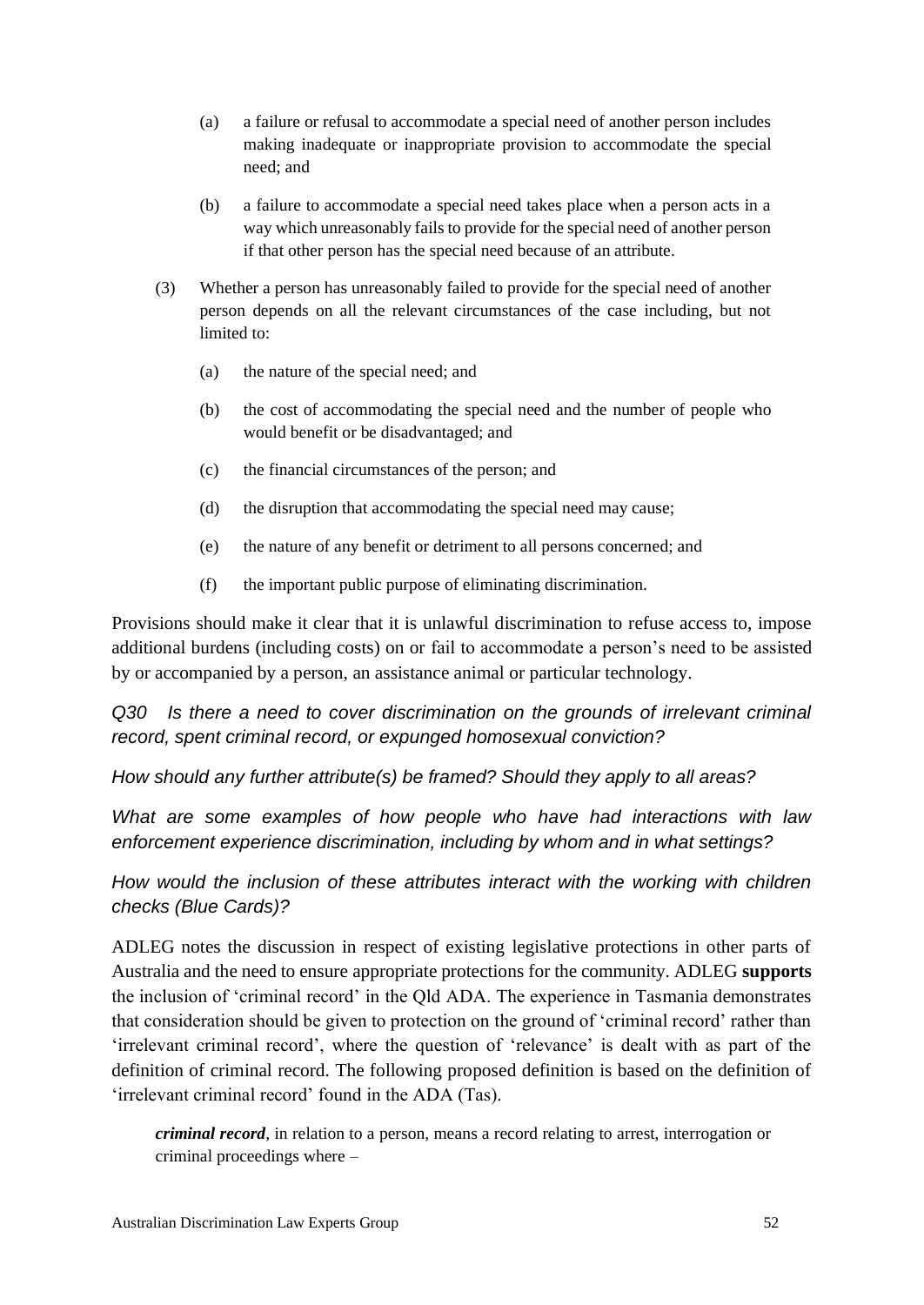- (a) further action was not taken in relation to the arrest, interrogation or charge of the person; or
- (b) a charge has not been laid; or
- (c) the charge was dismissed; or
- (d) the prosecution was withdrawn; or
- (e) the person was discharged, whether or not on conviction; or
- (f) the person was found not guilty; or
- (g) the person's conviction was quashed or set aside or is a spent conviction for the purposes of the *Criminal Law (Rehabilitation of Offenders) Act 1986*; or
- (h) the person was granted a pardon; or
- (i) the circumstances relating to the offence for which the person was convicted are not directly relevant to the situation in which the discrimination arises; or
- (j) the person's charge or conviction was expunged under the *Criminal Law (Historical Homosexual Convictions Expungement) Act 2017*

and includes:

- (k) the imputation of a record relating to arrest, interrogation or criminal proceedings of any sort;
- (l) a record relating to arrest, interrogation, criminal proceedings or criminal conviction of an associate of the person.

The reason for excluding the word 'irrelevant' is that protection against discrimination on the basis of an imputed record becomes convoluted if it is to be argued that what is imputed is an irrelevant record. This very issue was the subject of a review of the (then) Tasmanian Anti-Discrimination Tribunal of a decision to reject a complaint alleging discrimination on the basis of an imputed irrelevant criminal record: *S v M* [2012] TASADT 11 (29 March 2012). In that case, the criminality imputed to the complainant was of a serious nature. It was found that in the circumstances of travel on public transport, such a criminal record would be caught by clause (i) of the definition. The inclusion of proposed clause (k) above addresses the problem of people being discriminated against on the basis that they are imputed to have a criminal record.

The Tasmanian experience also includes complaints of discrimination against individuals on the basis of their family relationship, ie, 'association', with a person with a criminal record. As noted in the Discussion Paper without specifically addressing this in the definition, it is arguable that such discrimination does not fall within the scope of protection. As such, clause (l) is proposed.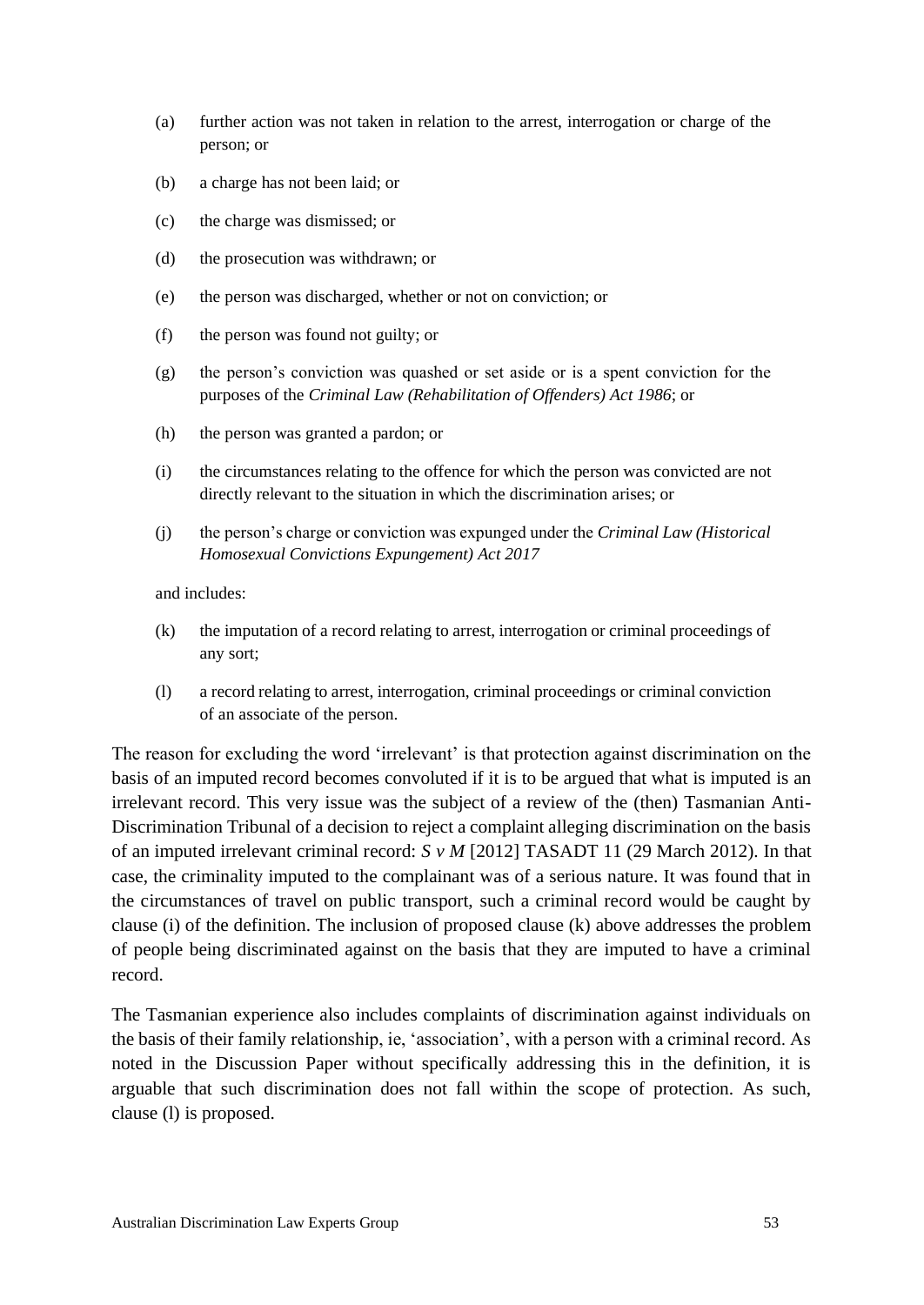The scope of the definition deals explicitly with the need to protect the public. With the exception of clause (i) of the definition, all of the types of records that are encompassed within the ground are records for criminal conduct that have either been not pursued, dismissed or otherwise discharged by the courts or the person has been pardoned. None of these records should be considered to give rise to a risk to the public. Clause (i) expressly allows for consideration of a criminal conviction, for example, where it is relevant to the circumstances. So, for example, if a person had a criminal conviction for dangerous driving, a decision relating to employing the person as a driver would not fall foul of the prohibition.

ADLEG notes the exception provided in section 50 of the ADA (Tas) in respect of criminal records but does not recommend adoption of this approach as it provides no great protection than the existing clause (i).

### *Q31 Is there a need for the Act to cover discrimination on the grounds of irrelevant medical record?*

ADLEG also **supports** the inclusion of protection against discrimination on the ground of medical record in the Qld ADA. As with the 'irrelevant criminal record' discussion above, ADLEG urges that this protection be on the ground of medical record, with medical record defined. ADLEG **proposes** that this protection be achieved through the inclusion of a definition of the attribute which is as follows:

*medical record* including any record relating to workplace injury and compensation for such injury under worker's compensation insurance.

### *Q32 Is there a need for the Act to cover discrimination on the grounds of immigration status? If so, should it stand alone or be added as another aspect of 'race'?*

ADLEG **supports** the inclusion of protection against discrimination on the ground of immigration status within the protection provided on the ground of race. ADLEG notes that the two approaches taken in discrimination laws in Australia. The ADA (NT) and the ADA (Tas) both include immigration status, or status of being a migrant in their definitions of 'race'.<sup>45</sup> The *Discrimination Act 1991* (ACT) ('DA (ACT)') provides protection against discrimination on the ground of 'immigration status' as a separate attribute.<sup>46</sup> Similarly, section 5 of the *Racial Discrimination Act 1975* (Cth) treats it as a separate attribute and extends the operation of the specific discrimination provisions in ss 11-15 to include discrimination 'by reason that that person is or has been an immigrant.'

It is arguably more accurate to adopt the latter approach, as immigration status and race are quite different categories, in that a person could be a member of a majority racial group while being a migrant. ADLEG notes, however, that the current definition of 'race' in the Dictionary of the Qld ADA (and therefore the protected groups within that attribute) includes 'nationality

<sup>45</sup> *Anti-Discrimination Act 1991* (NT) s 4 (definition of 'race'); *Anti-Discrimination Act 1998* (Tas) s 4 (definition of 'race').

<sup>46</sup> *Discrimination Act 1991* (ACT) s 7(1)(i).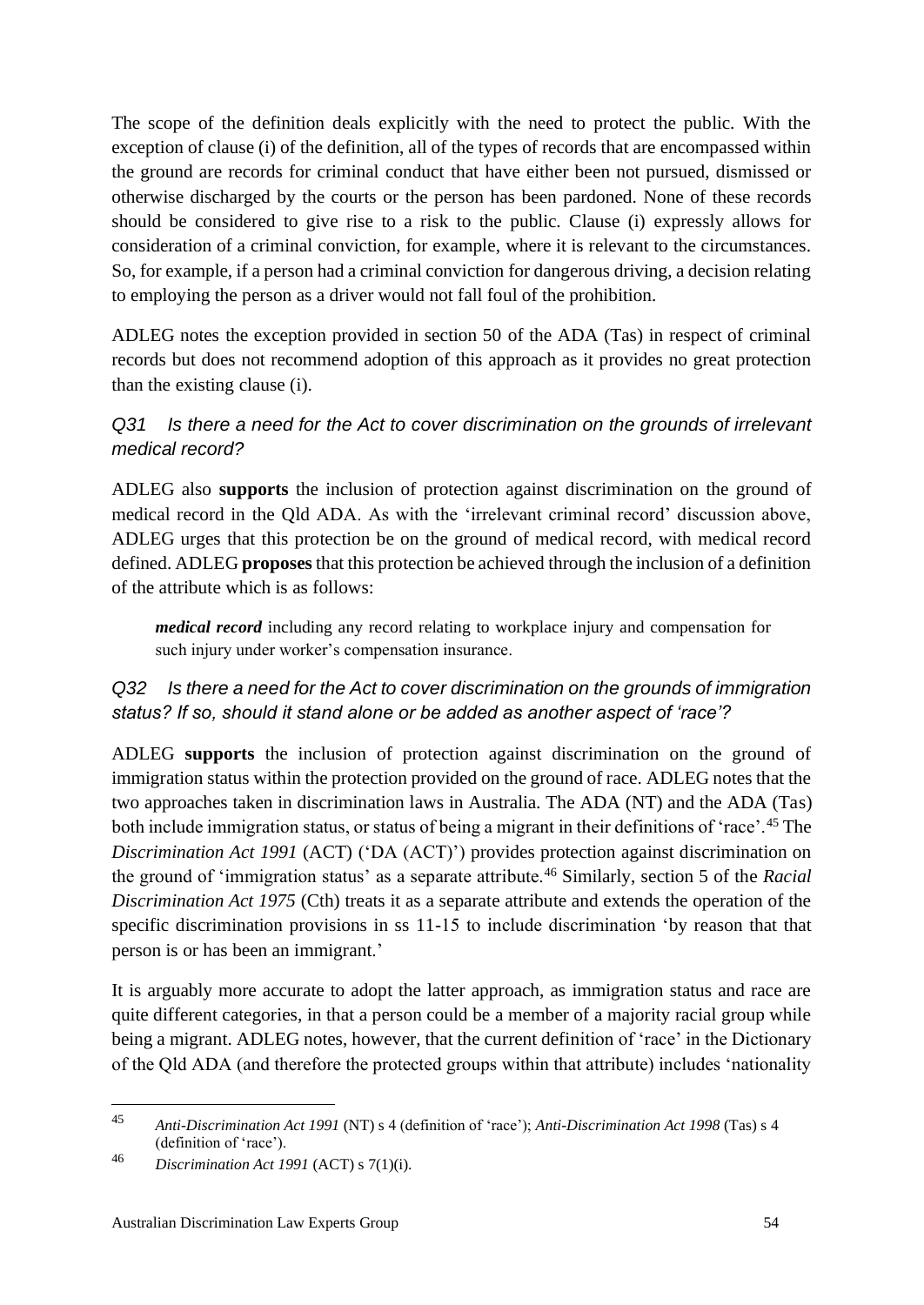and national origin'. These categories are likely to overlap with the category of 'immigration status'. As such, it would be appropriate to include 'immigration status' within the definition of 'race' in the Qld ADA.

### *Q34 Is there a need for the Act to cover discrimination on the grounds of physical features?*

There is growing understanding about and concern in respect of discrimination against people on the basis of their physical appearance. Prejudice and discriminatory behaviour resulting from the stigma attaching to people who are considered overweight, or who have facial or other physical characteristics that can draw attention, such as being of short stature, are no less harmful than those attaching to people with attributes that are already clearly within the scope of the protections in the Queensland legislation. While some physical features may, through legal argumentation, be brought within the scope of the definition of 'impairment' (as it is proposed to be amended), this creates a requirement that a person who is targeted because of their physical features must characterise themselves as having an impairment in order to benefit from the protections within the Act. Given the well-understood barriers to individuals alleging discrimination, creating this additional cognitive barrier should be avoided.

ADLEG **supports** the inclusion of physical features as a ground in the Qld ADA and commends the approach taken by the ACT Human Rights Commission. For the sake of certainty, the approach proposed by the ACT Human Rights Commission of providing an 'extensive definition'<sup>47</sup> is also **supported**.

### *Q36 Should an additional attribute of sex characteristics be introduced? Should it be defined, and if so, how?*

Intersex people in Queensland must be granted their own protection against discrimination under the Qld ADA, not folded into the gender identity protection. A new protected attribute of 'sex characteristics' should be added, as called for by intersex people and advocacy organisations in the *Darlington Statement*<sup>48</sup> made in March 2017 and as found in the *Yogyakarta Principles plus 10*. 49

The ACT, and Victoria now provide best practice in prohibiting discrimination on the basis of sex characteristics. This is the preferred terminology by intersex people and advocacy organisations, rather than 'intersex status'.

Intersex Human Rights Australia has submitted to your inquiry that the following definition be adopted in protecting 'sex characteristics':<sup>50</sup>

<sup>47</sup> Discussion Paper, above n 1, 118.

Darlington Statement (10 March 2017) [<https://darlington.org.au/statement/>](https://darlington.org.au/statement/).

<sup>49</sup> *Yogyakarta Principles plus 10* (10 November 2017) The Yogyakarta Principles [<https://yogyakartaprinciples.org/principles-en/yp10/>](https://yogyakartaprinciples.org/principles-en/yp10/).

<sup>50</sup> Intersex Human Rights Australia, *Submission on reform of the Anti-Discrimination Act 1991*, February 2022, < [https://ihra.org.au/wp-content/uploads/2022/02/IHRA-20220221-QHRC-response.pdf,](https://ihra.org.au/wp-content/uploads/2022/02/IHRA-20220221-QHRC-response.pdf) 27.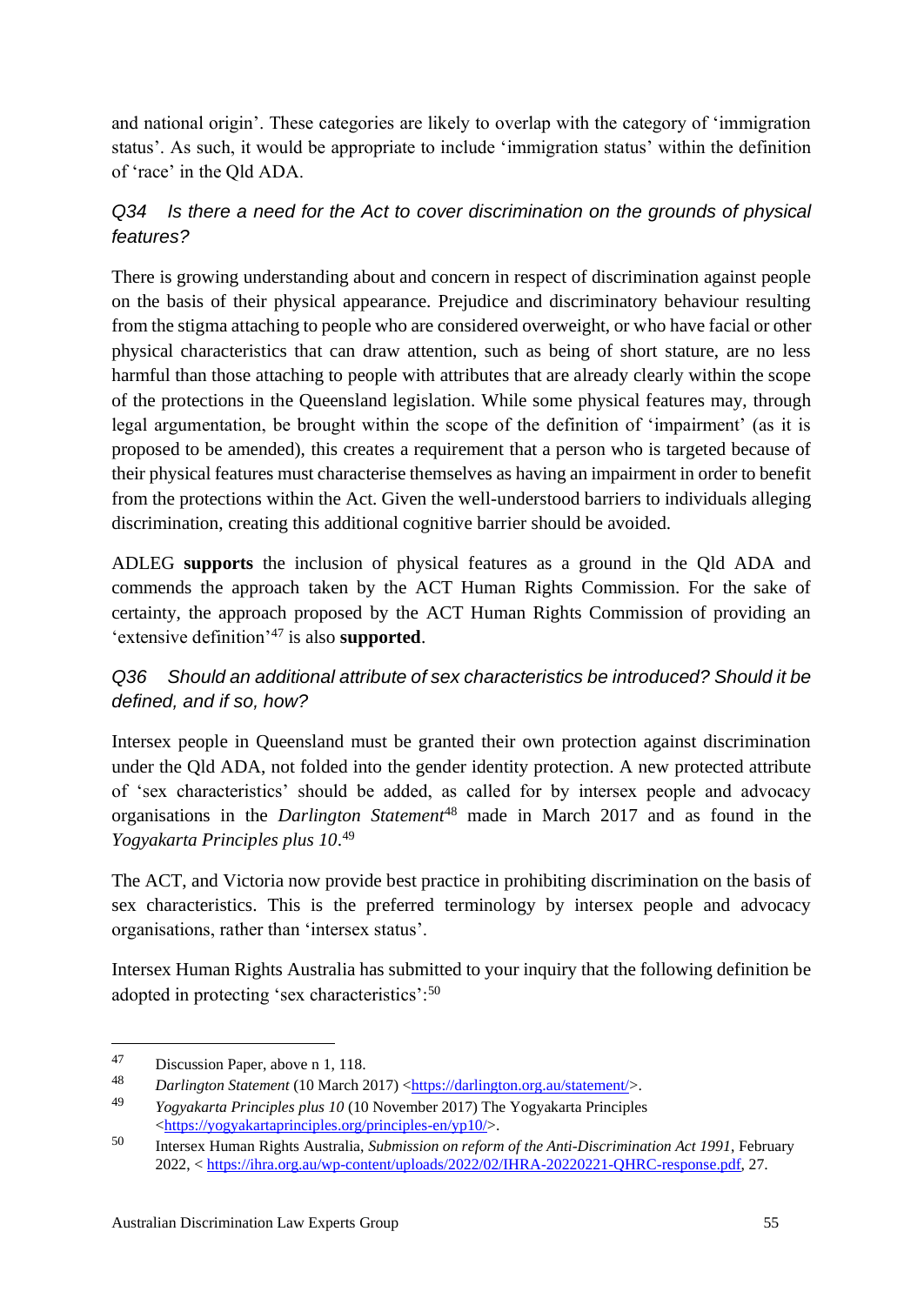*sex characteristics* means a person's physical features relating to sex, and includes:

- (a) the person's genitalia and other sexual and reproductive parts of the person's anatomy; and
- (b) the person's chromosomes; and
- (c) the person's hormones; and
- (d) secondary features emerging as a result of puberty.

ADLEG **recommends** that the Qld ADA adopt this definition.

#### *Q37 Should an additional attribute of subjection to domestic violence be introduced? Should it be defined, and if so, how?*

The CEDAW requires governments to take appropriate measures to eliminate discrimination against women (which includes violence against women) in all areas of life including in employment, and to ensure that women have access to safe and healthy working conditions.<sup>51</sup>

Domestic and family violence in Australia is, unfortunately, much more common than it should be. The news coverage of horrendous acts of domestic violence is regular, and is backed up by statistical data. For example, in a 2011 survey on domestic and family violence and the workplace, 30% of respondents reported they had experienced violence, and 5% of those respondents had experienced violence in the last 12 months.<sup>52</sup>

Domestic and family violence is not just a private or personal issue. When an employee is subjected to domestic and family violence, that violence impacts their mental and physical health and, in many instances, affects their capacity to work. For example, violence may affect a victim's capacity to attend work or their performance at work. The extent of this problem is significant, as well as personally profound and economically detrimental. The Australian Bureau of Statistics estimates that the vast majority (55–70%) who have experienced domestic violence are currently in the workforce.<sup>53</sup> From data such as this we know that a significant number of workplaces in Queensland will be impacted by domestic and family violence experienced by their employees.

Victims and survivors of domestic and family violence can face a number of challenges in the workplace, including discrimination. They may experience discrimination, for example, because assumptions or stereotyping about them (direct discrimination) or because apparently neutral rules disadvantage them in a way that is not reasonable. This could include rules about performance or about leave that are inflexibly applied, without consideration of their experience. Their experience of violence might necessitate taking time off work, or temporarily

 $\begin{array}{ll}\n\text{51} & \text{CEDAW, above n 5.} \\
\text{52} & \text{I, who McGorson, } Nat\n\end{array}$  $\begin{array}{ll}\n\text{51} & \text{CEDAW, above n 5.} \\
\text{52} & \text{I, who McGorson, } Nat\n\end{array}$  $\begin{array}{ll}\n\text{51} & \text{CEDAW, above n 5.} \\
\text{52} & \text{I, who McGorson, } Nat\n\end{array}$ 

<sup>52</sup> Ludo McFarran, *National Domestic Violence and the Workplace Survey* (2011).

<sup>53</sup> Australian Bureau of Statistics, *Personal Safety*, Australia, 2005 (Reissue), Cat. No. 4906.0, 35.  $\lt$ https://www.abs.gov.au/AUSSTATS/abs@.nsf/Lookup/4906.0Main+Features12005%20(Reissue)?Ope [nDocument>](https://www.abs.gov.au/AUSSTATS/abs@.nsf/Lookup/4906.0Main+Features12005%20(Reissue)?OpenDocument).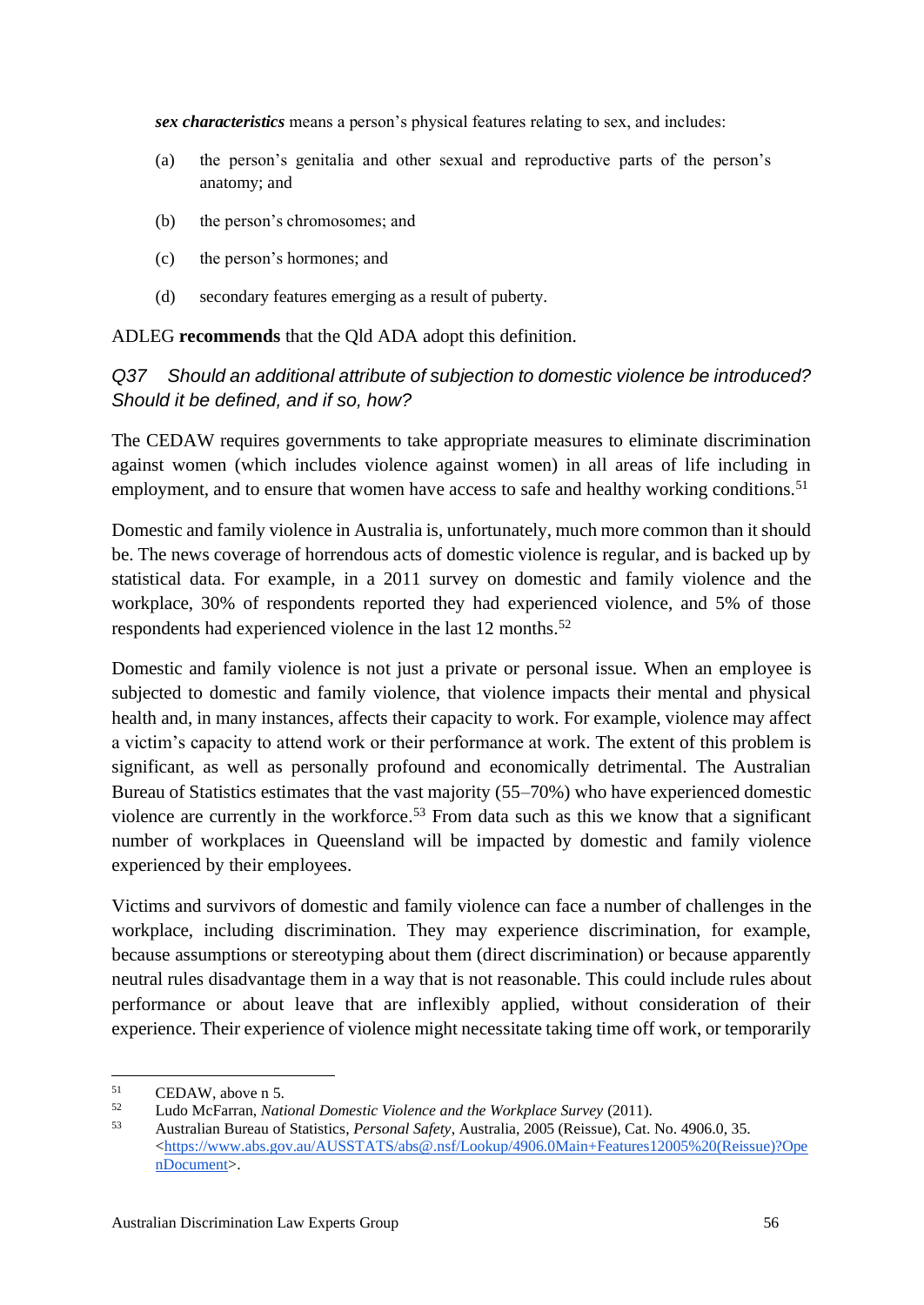affect their productivity. Or they may be denied access to periods of leave which would allow them to attend to violence related matters, such as fleeing violence or attending police or court appointments related to the violence they have experienced. Discrimination based on experience of family or domestic violence can retraumatise victims and compound the harms caused by the original violence. Retaining employment can be critical to enabling economic independence.

Introducing domestic or family violence as a protected attribute within the Qld ADA would respond to these challenges. It would constitute legislative recognition that those who are or have experienced domestic and family violence should not be subjected to discrimination as a result of that experience, and offer protections which are currently not available.

In introducing protection on the basis of this attribute, Queensland would be following the advice of numerous bodies. In 2012 the AHRC recommended that 'domestic violence' be recognised as a protected attribute, in federal anti-discrimination laws as well as in the FWA.<sup>54</sup> The Australian Law Reform Commission has also made similar recommendations<sup>55</sup> as has the Senate Legal and Constitutional Affairs Committee.<sup>56</sup>

ADLEG **recommends** that being subject to domestic or family violence be included as an attribute.

### *Q38 Should an additional attribute of accommodation status be introduced? Should it be defined, and if so, how?*

The 2008 review of the (then) *Equal Opportunity Act 1995* (Vic) recommended the inclusion of 'homelessness' as a ground in Victorian discrimination law.<sup>57</sup> Similarly, the ACT Law Reform Advisory Committee recommended the inclusion of 'homelessness' as a ground in the ACT discrimination law.<sup>58</sup> In both cases, the reports provide examples of the experiences of people who are homeless or experience housing disadvantage along with sound rationales for the protection of people experiencing housing disadvantage, particularly homelessness.

<sup>54</sup> See, for example: Australian Human Rights Commission, *Consolidation of Commonwealth Discrimination Law – domestic and family violence*, (2012) [<https://humanrights.gov.au/our](https://humanrights.gov.au/our-work/legal/consolidation-commonwealth-discrimination-law-domestic-and-family-violence)[work/legal/consolidation-commonwealth-discrimination-law-domestic-and-family-violence>](https://humanrights.gov.au/our-work/legal/consolidation-commonwealth-discrimination-law-domestic-and-family-violence).

<sup>55</sup> Australian Law Reform Commission, *Family Violence and Commonwealth Laws – Improving Legal Frameworks Final Report* (2011), ALRC Report 117, Recommendation 16–8 [<https://www.alrc.gov.au/publication/family-violence-and-commonwealth-laws-improving-legal](https://www.alrc.gov.au/publication/family-violence-and-commonwealth-laws-improving-legal-frameworks-alrc-report-117/)[frameworks-alrc-report-117/>](https://www.alrc.gov.au/publication/family-violence-and-commonwealth-laws-improving-legal-frameworks-alrc-report-117/).

<sup>56</sup> Senate Legal and Constitutional Affairs Committee, Parliament of Australia, *Report on the Exposure Draft of the Human Rights and Anti-Discrimination Bill 2012* (2013), Recommendation 3 [<https://www.aph.gov.au/Parliamentary\\_Business/Committees/Senate/Legal\\_and\\_Constitutional\\_Affairs](https://www.aph.gov.au/Parliamentary_Business/Committees/Senate/Legal_and_Constitutional_Affairs/Completed_inquiries/2010-13/antidiscrimination2012/report/index) [/Completed\\_inquiries/2010-13/antidiscrimination2012/report/index>](https://www.aph.gov.au/Parliamentary_Business/Committees/Senate/Legal_and_Constitutional_Affairs/Completed_inquiries/2010-13/antidiscrimination2012/report/index).

<sup>57</sup> Julian Gardner, *An Equal Opportunity Act for a Fairer Victoria: Equal Opportunity Review Final Report* (2008, Department of Justice, Victoria) [5.81]–[5.107] & rec 46.

<sup>58</sup> ACT Law Reform Advisory Committee, *Review of the* Discrimination Act 1991 *(ACT): Final report* (2015) 78–79.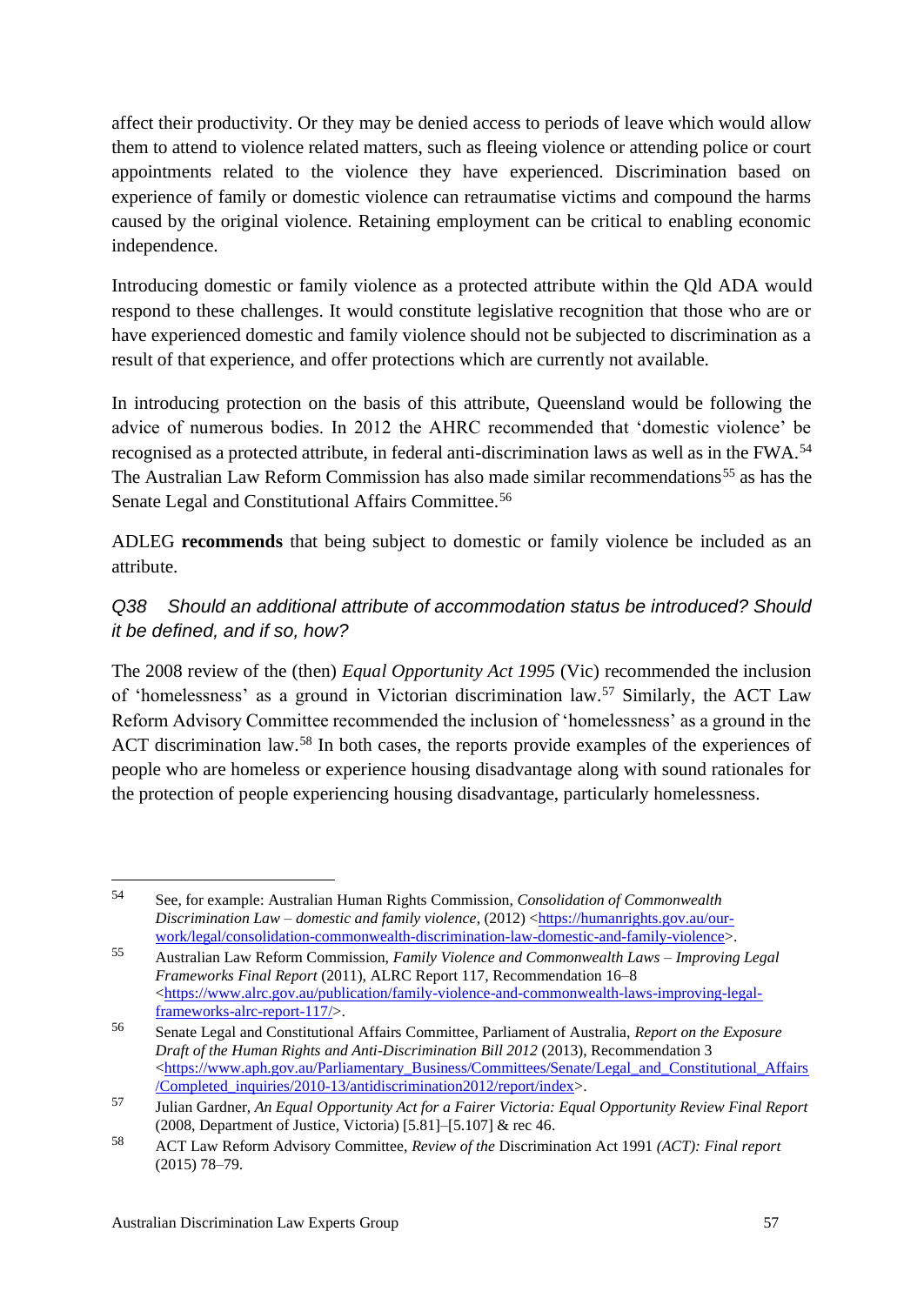There are several aspects of 'accommodation status' that suggest that protection should be extended in respect of discrimination and other related conduct. Firstly, people who are homeless experience a range of structural disadvantages, including being denied employment, missing out on housing opportunities due to time limits imposed by housing authorities on responding to potential opportunities, as well as stigma and prejudice attaching to their status. A second form on accommodation-related prejudice and discrimination impacts on people who live in certain types of housing, such as public housing, and in certain areas including areas known for their low or lower social economic status, or as rural towns. Equal Opportunity Tasmania has received reports in education workshops of people from poorer areas leasing post boxes in city post offices to avoid what they referred to as 'postcode' discrimination, where employment candidates were disadvantaged if their address included a postcode from a lower social economic status area. ADLEG also notes the work undertaken by the (then) Human Rights and Equal Opportunity Commission in 1996 on the discrimination and other disadvantages in respect of human rights experienced by people living in rural Australia.

In regards to both housing type and location it is strongly arguable that the stigma and prejudice that people are experiencing relies on these housing-related factors as indicia or proxies for the person's social origin or status. As such, ADLEG recommends that the Qld ADA include protection against discrimination on the ground of social origin or status and include within this accommodation status as defined in the ACT, and location. The following draft definition is provided for consideration:

#### *accommodation status* includes being—

- (a) a tenant, including a tenant within the meaning of the [Residential Tenancies and](https://www.legislation.qld.gov.au/view/pdf/inforce/current/act-2008-073)  [Rooming Accommodation Act 2008;](https://www.legislation.qld.gov.au/view/pdf/inforce/current/act-2008-073) and
- (b) in receipt of, or waiting to receive, financial or housing assistance from the Housing Authority under *Housing Act 2003*; and
- (c) homeless or without stable housing.
- *Q39 Should any additional attributes be included in the Act?*
	- *If so, what evidence can you provide for why these attributes should be protected?*
	- *How should they be defined?*
	- *How would inclusion of the attribute promote the rights to equality and nondiscrimination?*

ADLEG supports the inclusion in the Qld ADA of 'social origin or status' as a ground, with it being defined to include accommodation status and employment status.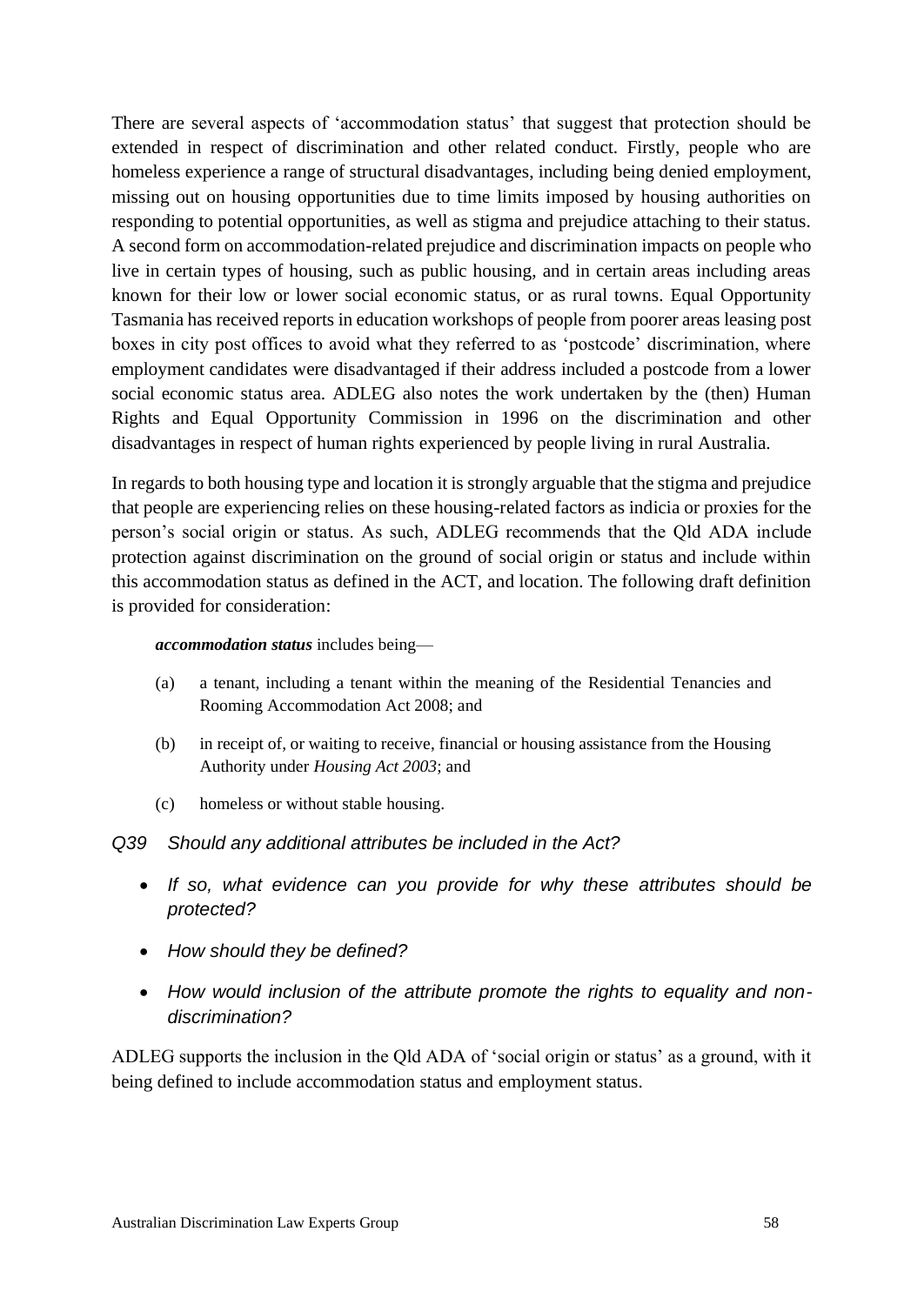#### *Social Origin*

Australian jurisdictions generally do not include social origin as a proscribed ground in antidiscrimination legislation. However, the *Human Rights Act 2004* (ACT) ('HRA (ACT)'), in section 8 on 'Recognition and equality before the law', includes social origin within the list of grounds given as examples of discrimination. The 2017 amendments to the DA (ACT) relating to accommodation status (defined to include homelessness) and employment status are in some ways akin to social origin, however no state or territory discrimination legislation includes social origin as an operable ground. Australia has ratified a number of UN treaties, including the *International Covenant on Civil and Political Rights*<sup>59</sup> ('ICCPR') and the *International Covenant on Economic, Social and Cultural Rights* ('ICESCR'), <sup>60</sup> as well as International Labor Organization ('ILO') *Discrimination (Employment and Occupation) Convention 111*   $(1LO No 111<sup>o</sup>),<sup>61</sup>$  all of which include the ground of social origin.

Social origin, social status, poverty, and socio-economic status are gaining recognition as grounds of discrimination elsewhere in the world. A recent decision of the South African equality court found that 'poverty' should be recognised as a ground of discrimination in terms of the legislative provision that allows courts to add new 'unlisted' grounds.<sup>62</sup>

In accordance with its international obligations, Australia has implemented legislation, albeit of a modest nature. The AHRCA includes social origin as a ground for the lodgement of complaints, although binding orders cannot be made. Complaints can be investigated and conciliated with the possibility of an inquiry and a report to the Attorney-General, although no inquiry has yet been conducted on this ground. The annual reports of the Commission reveal that very few complaints are in fact lodged in respect of social origin.

The *Fair Work Act 2009* (Cth) ('FWA') also prohibits 'adverse action'<sup>63</sup> and termination of employment<sup>64</sup> on this ground. There are a handful of unsuccessful reported decisions in which social origin appears to have been raised as a defence in conjunction with other grounds in response to a detriment, such as termination.<sup>65</sup>

<sup>59</sup> *International Covenant on Civil and Political Rights*, opened for signature 16 December 1966, GA Res 2200A (XXI), 999 UNTS 171; Australian Treaty Series 1980 No 23, UN Doc A6316 (1966) (entered into force 23 March 1976, entered into force for Australia 13 November 1980, except article 41 which entered into force on 28 January 1993) ('ICCPR')

<sup>60</sup> *International Covenant on Economic, Social and Cultural Rights*, opened for signature 16 December 1966, GA Res 2200A (XXI), 993 UNTS 3, Australian Treaty Series 1976 No 5, UN Doc A/6316 (1966) (entered into force 3 January 1976, entered into force for Australia 10 March 1976) ('ICESCR')

<sup>61</sup> *ILO No. 111*, above [n 4.](#page-18-1)

<sup>62</sup> *Social Justice Coalition and Others v Minister of Police and Others* [2018] ZAWCHC 181, [65].

<sup>63</sup> *Fair Work Act 2009* (Cth) s 351.

<sup>64</sup> *Fair Work Act 2009* (Cth) s 772.

<sup>65</sup> *Moussalli v Western Power (No 3)* [2010] FMCA 389 (4 June 2010); *McDonald v Civic Disabilities Services Ltd* [2014] FCCA 1464 (10 July 2014); *Campbell v Aero & Military Products Pty Ltd* [2015] FCCA 2310 (7 September 2015).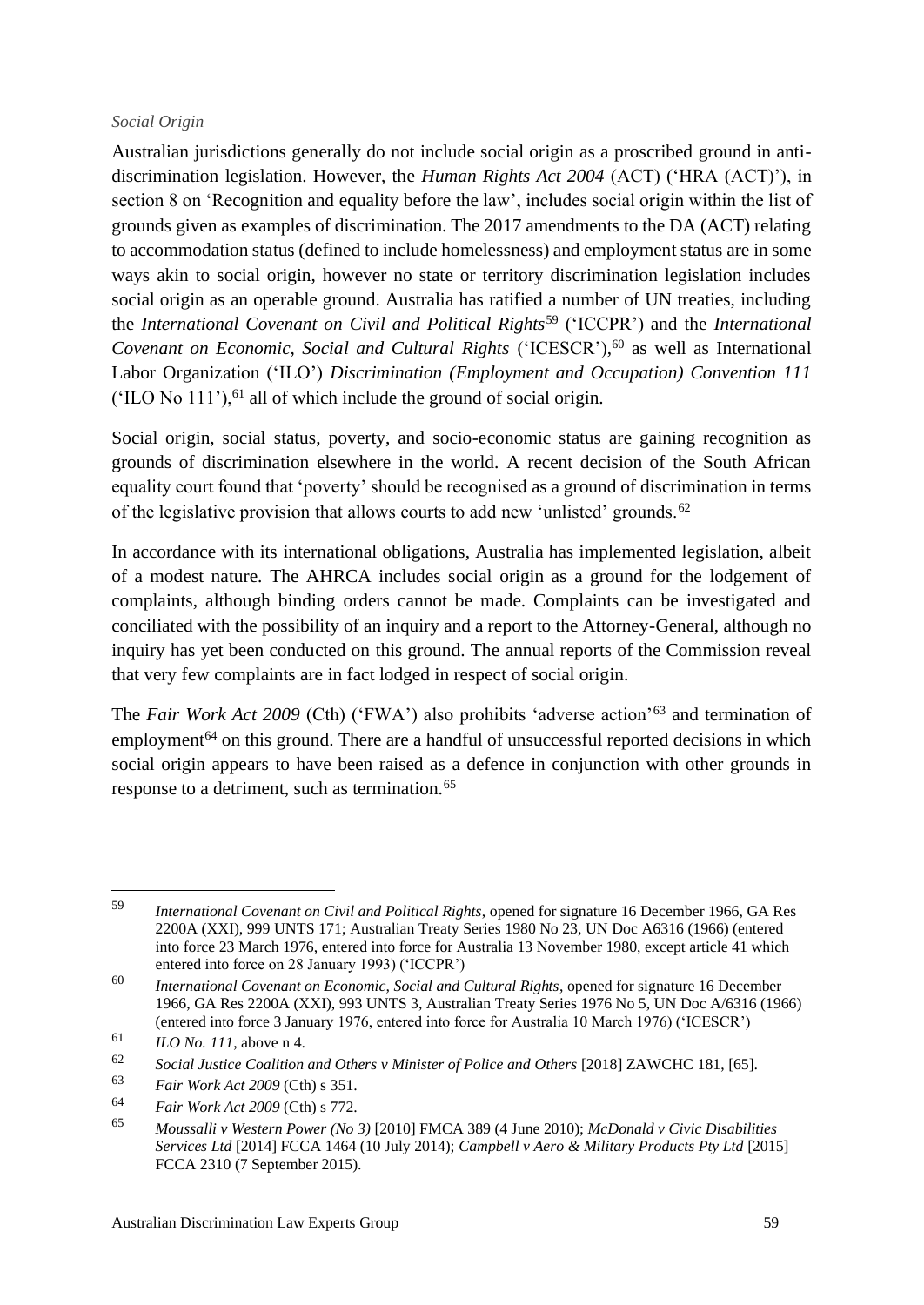Australia is becoming an increasingly unequal society, above the OECD average.<sup>66</sup> There has been a growing concentration of wealth at the top of the economic scale, and a growing gap in disposable income due to income inequality.

The lowest 40% income group comprises households whose main income is social security or low full-time or part-time earnings. Their average disposable income is … less than one tenth of that of the highest  $1\%$ .<sup>67</sup>

While it is recognised that distributive justice is more properly the prerogative of government, anti-discrimination legislation has an important role to play, as class discrimination is fostered by wealth, snobbery and prejudice arising from where people live, what employment they are engaged in—if employed—and the place and extent of their education. Working class and poor people may be looked down upon by those with wealth and social capital. Private schools are a notable means of transmitting social capital.

As poor people are disproportionately affected by socioeconomic discrimination, it has been suggested that the preferred model should be asymmetrical. That is, the right to complain should be limited to the less well off. This would prevent those who are better off from challenging programmes designed for the less well off.<sup>68</sup> Indeed, some Canadian courts have refused standing to professionals, such as accountants, in interpreting social condition. However, we suggest that the asymmetrical model is too restrictive and could confuse distributive justice initiatives with the non-discrimination principle. (In this regard, we note and commend the suggested inclusion of 'accommodation status' as a discrete protected attribute, particularly as it is intended to include homelessness).

In the employment context, social origin discrimination might occur where a person from a working class background, place of residence, education or accent, having applied for a professional position, is then refused. The decision maker's assumption is that the working class person would not 'fit in' to the workplace, regardless of their qualifications. Capuano recounts how qualified law graduates were rejected by a Melbourne law firm because they had attended public rather than private schools.<sup>69</sup> It was apparently assumed that those who attended private schools would carry more economic and social capital with them, which would enable them to attract business to the firm. This type of discrimination should be challengeable despite the relative privilege of the affected person.

<sup>66</sup> Australian Council of Social Service and University of New South Wales (2018) *Inequality in Australia 2018* [<https://www.acoss.org.au/wp-content/uploads/2018/07/Inequality-in-Australia-2018.pdf>](https://www.acoss.org.au/wp-content/uploads/2018/07/Inequality-in-Australia-2018.pdf) 31.

<sup>67</sup> Ibid 30.

<sup>68</sup> See, eg, Sandra Fredman, 'Positive Duties and Socio-Economic Disadvantage: Bringing Disadvantage onto the Equality Agenda' (2010) 3 *European Human Rights Law Review* 290, 291.

<sup>69</sup> Angelo Capuano, 'Giving meaning to 'social origin' in International Labour Organisation ('ILO') Conventions, the *Fair Work Act 2009* (Cth) and the *Australian Human Rights Commission Act 1986* (Cth): "Class" discrimination and its relevance to the Australian context' (2016) 39 *UNSW Law Journal* 84.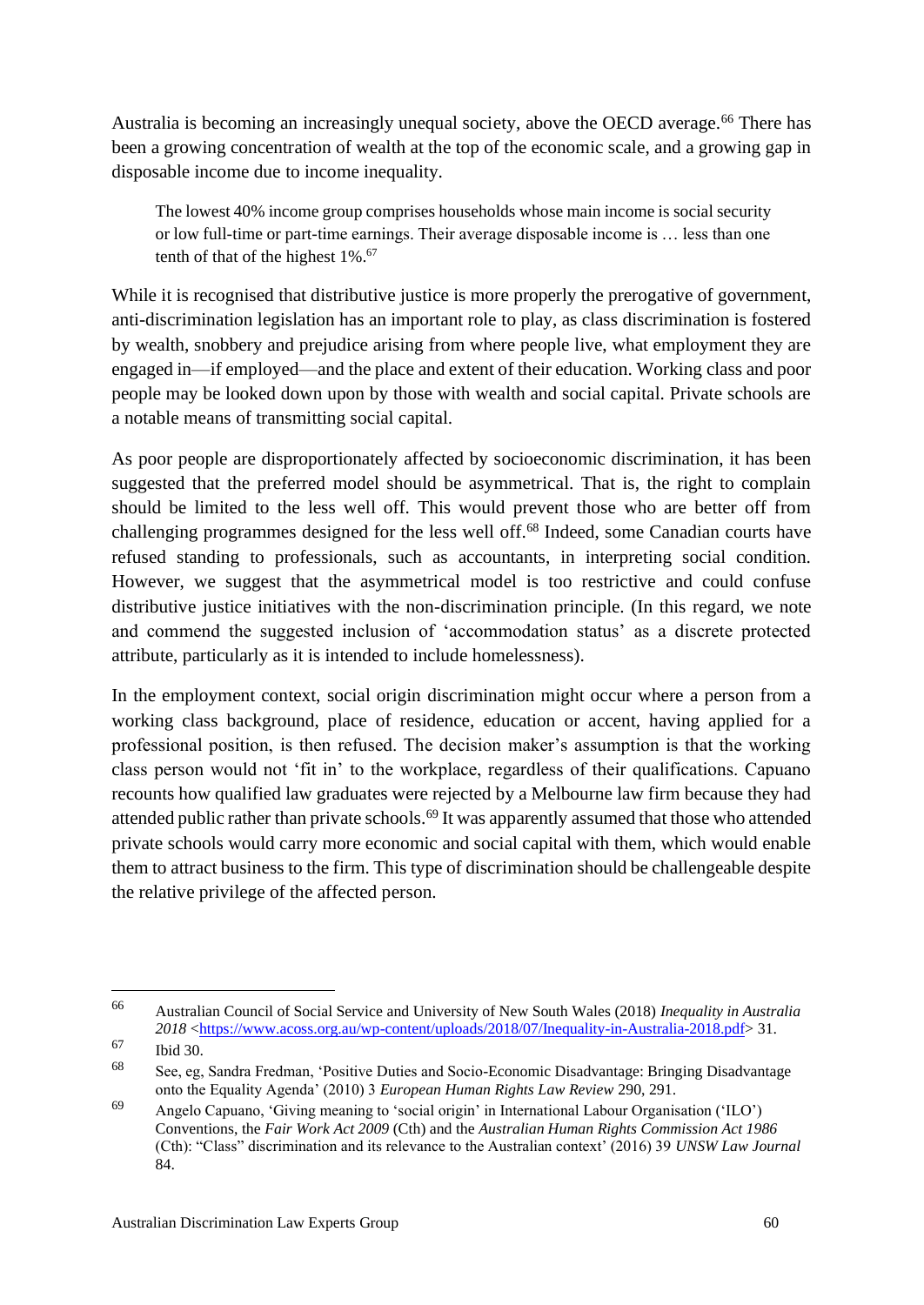Access to goods and services may also involve discrimination on the basis of socioeconomic status, such as declining to carry out work on the assumption that the customer could not afford to pay, or refusing to perform work in a working class neighbourhood.

As Australia becomes less egalitarian, the gap between rich and poor increases and the proscription of discrimination on the ground of social origin becomes more pressing. The evidence reveals that poverty disproportionately affects Indigenous people, women, refugees, the elderly, and those on welfare. We submit that the inclusion of social origin as an operable ground would mean that its intersection with race, sex, age and disability would enhance the efficacy of the Act.<sup>70</sup>

Social origin discrimination can also be termed social status discrimination since it relates not just to a person's historical position in society but to their relative wealth or class status which may be recently acquired, for example where a person becomes unemployed or homeless, moves into social housing or a 'poor' neighbourhood. It is thus connected to accommodation status, a ground of discrimination in the ACT legislation (see below for the discussion of accommodation status discrimination).

ADLEG **recommends** that the Act be amended to include an attribute of 'social origin and social status'.

Social origin is related to 'profession, trade, occupation or calling' since it concerns stereotypes and stigma attaching to someone's place in society based on their class position which may correspond to the types of work they do in some instances, also often a marker of class. It relates also to employment status (see above) which can lead to discrimination against people who are unemployed and/or in receipt of social security, underemployed or in irregular employment which may overlap with class, poverty and socio-economic disadvantage. Certain professions, such as sex work, may be stigmatised due to prurience or misunderstanding. (See above for the discussion of lawful sexual activity).

ADLEG **recommends** that the ground of 'social origin and social status' can operate as a catchall to include discrimination based on one's profession, trade, occupation or calling, employment status, and accommodation status. Should the Qld ADA not include this broad ground, then the position taken in the ACT legislation should be followed with the inclusion of the three grounds of 'employment status', 'accommodation status' and 'profession, trade, occupation or calling'.

<sup>70</sup> See Margaret Thornton, 'Social Status: The Last Bastion of Discrimination' (2018) 1 *Anti-Discrimination Law Review* 5–26. For a comparative discussion, see Geraldine Van Bueren, 'Inclusivity and the law: do we need to prohibit class discrimination?' (2021) 3 *European Human Rights Law Review* 274.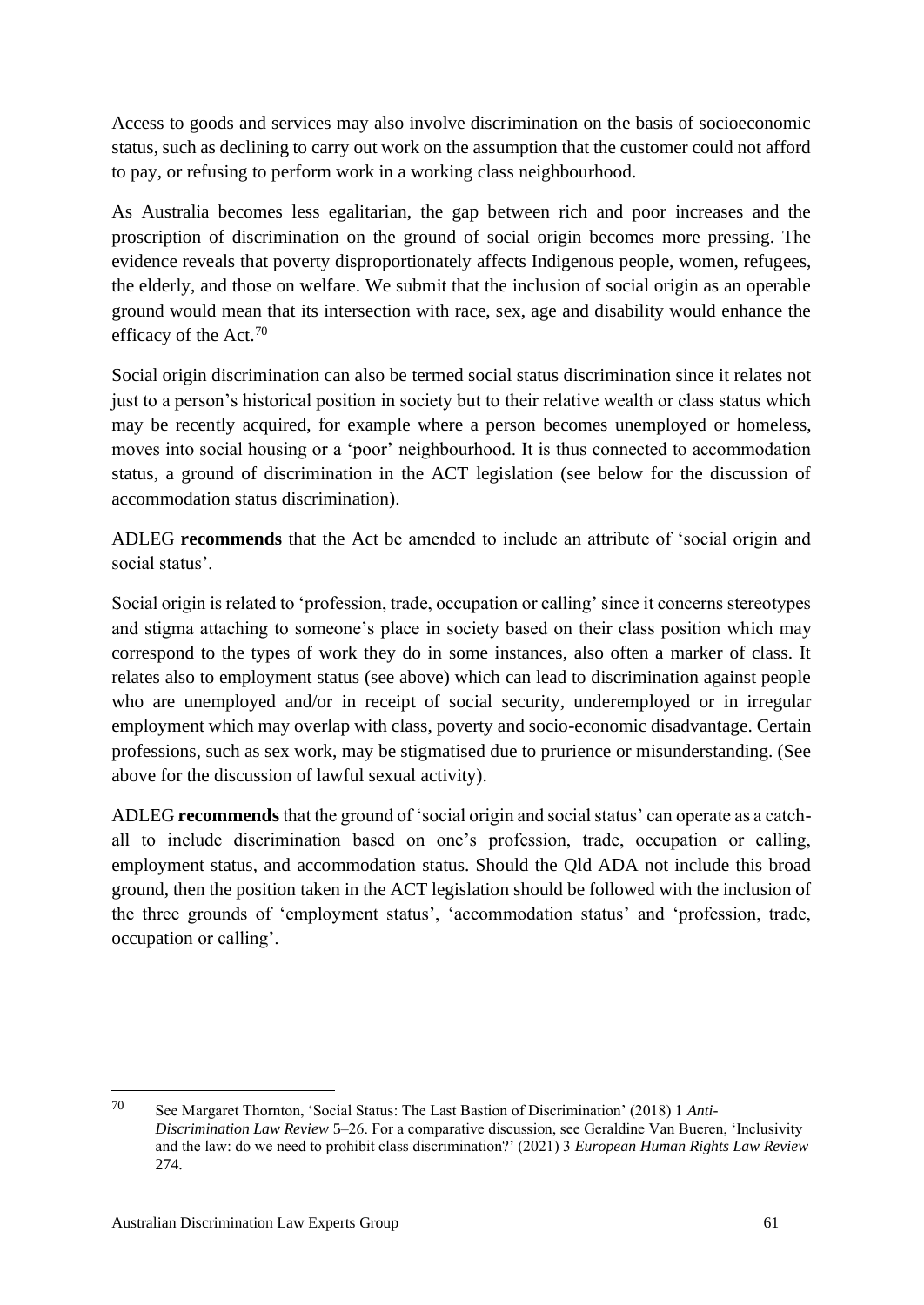#### <span id="page-62-0"></span>**11. Exemptions**

In considering the approach to exemptions in discrimination law, there are two aspects that ADLEG urges be given consideration. The use of the language of 'exemptions' and 'exceptions' in discrimination law in Australia adds to confusion about what is permitted and what is a valid defence to a claim of discrimination. Reforms to the Qld ADA could begin the work of making these distinctions clearer with 'exemptions' being renamed as 'defences'. It is also important that a lay person (including an organisation with obligations under the Act) understand what the 'exemptions' mean in terms of a claim of discrimination. Usefully, some legislation in Australia, for example, the ADA (Tas) includes a provision that specifies the onus of proof in respect of exceptions. Unfortunately, that provision is not found in the part of the Act that deals with exceptions but much later in the Act.

ADLEG **recommends** that the Qld ADA use the term 'defences' rather than 'exemptions', that it frames the provisions on the basis that 'it is a defence to a complaint of …', and include, as the first provision in the Part setting out the defences a provision that states:

#### **Part 5 Defences**

A defence referred to in this Part is a defence to a complaint, and the person who relies on a defence must prove it on the balance of probabilities.

*Q41–44 Should the scope of the religious bodies' exemption be retained or changed?* 

- *In what areas should exemptions for religious bodies apply, and in relation to which attributes?*
- *Should religious bodies be permitted to discriminate when providing services on behalf of the state such as aged care, child and adoption services, social services, accommodation and health services?*
- *Should religious bodies be permitted to discriminate when providing accommodation on a commercial basis including holiday, residential and business premises?*
- *Should the religious educational institutions and other bodies exemption be retained, changed, or repealed?*
- *If retained, how should the exemption be framed, and should further attributes be removed from the scope (currently it does not apply to age, race, or impairment)?*

The questions in the Discussion Paper pertaining to religious body and religious educational institution exemptions are best dealt with together.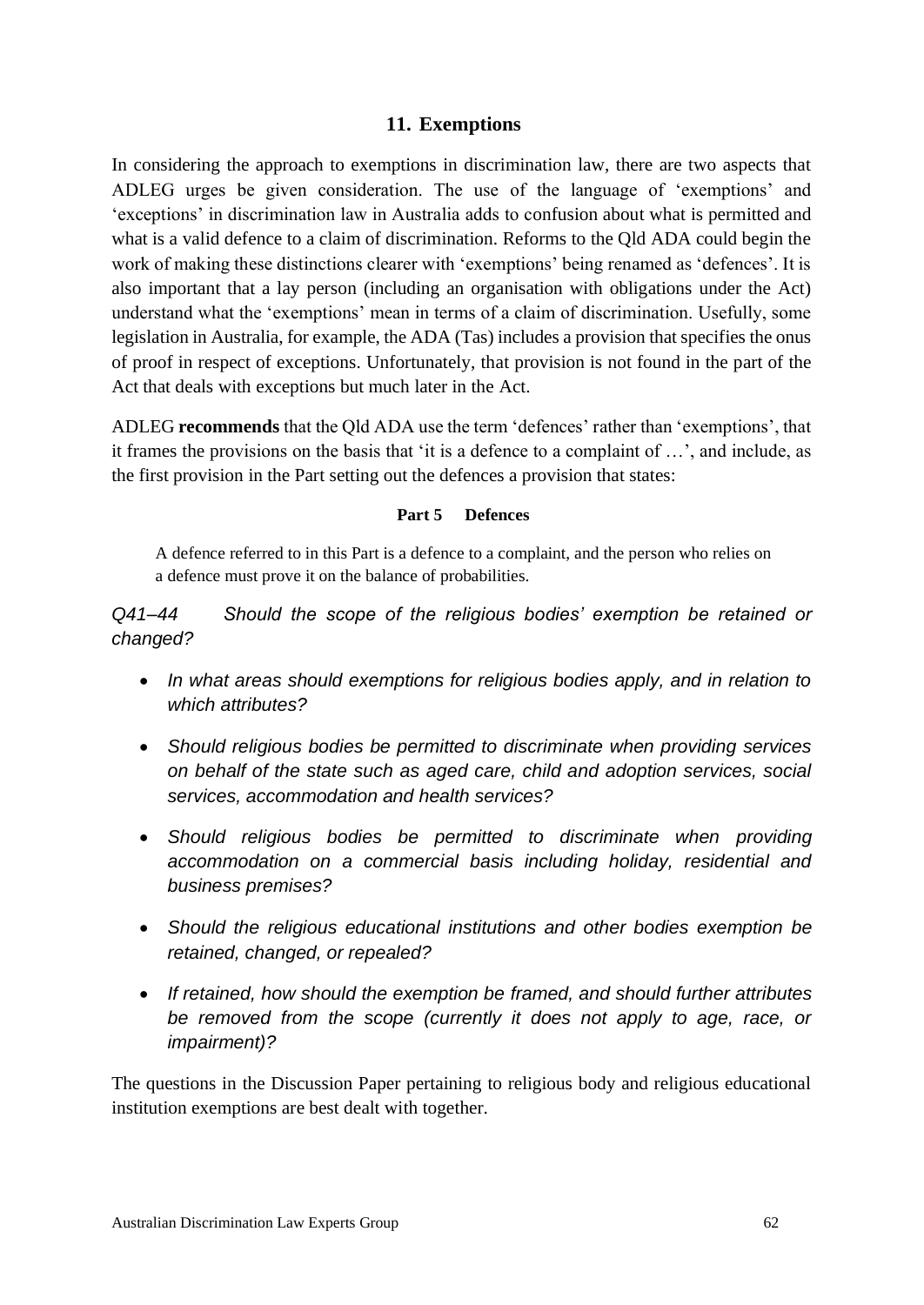Religious body and religious educational institution exemptions in discrimination laws can undermine the right to equality. They should only be permitted where they can be justified when balanced with the fundamental rights and freedoms of others. International human rights law requires that discriminatory conduct not be permitted unless there is a legitimate purpose for the discriminatory conduct, and the means by which that purpose is achieved is proportionate.

Recent reforms in Victoria adopt the preferred international human rights law approach and are a best practice approach in Australia.<sup>71</sup> These reforms limit or remove existing general religious body exceptions, and instead provide for the following exceptions:

- Allow religious schools to discriminate on the ground of the religion of the prospective student in the admission of students, but not at any later stage - consistent with the approach already adopted in the Qld ADA.
- Allow religious bodies to discriminate on the ground of religion in employment, but only where religious practice or observance is an inherent requirement of the role (for instance a religious education teacher, but not a maths teacher or gardener) (again, on the ground of the religion of the employee or staff member).
- Allow the government-funded provision of goods and/or services by religious bodies to discriminate on the ground of religion (of the person seeking goods or services).
- Allow the non-government-funded provision of goods and/or services by religious bodies to discriminate on multiple grounds, including sexual orientation and gender identity (of the person seeking goods or services).
- Require that all conduct permitted by these exceptions be reasonable and proportionate.

The reasonable and proportionate test provides an objective basis to assess whether the action proposed to be taken is just or unjust and includes consideration of the consequences to the person who is being discriminated against and the rights of the religious body. This in turn allows discrimination law to strike an appropriate balance between the right to equality and the right to religious belief.

Tasmanian provisions provide another example of best practice. They permit discrimination in employment only on the basis of religion where it is a genuine occupational requirement of the role,<sup>72</sup> while students at religious schools can only be discriminated against on the basis of religion at the time of admission, $73$  that is at the first point of entry to the school, and not in relation to ongoing enrolment. The former limitation focuses on the religious educational institution's continued right to hire staff of the same religious faith where the role requires religious observance. This appears to be a more limited interpretation of a 'genuine occupational requirement' than the Qld ADA applies. The example in the Qld ADA appears to indicate that all employment in religious institutions could be captured by the exemption rather

<sup>71</sup> *Equal Opportunity (Religious Exceptions) Amendment Act 2021* (Vic).

<sup>72</sup> *Anti-Discrimination Act 1998* (Tas) s 51.

<sup>73</sup> *Anti-Discrimination Act 1998* (Tas) s 51A.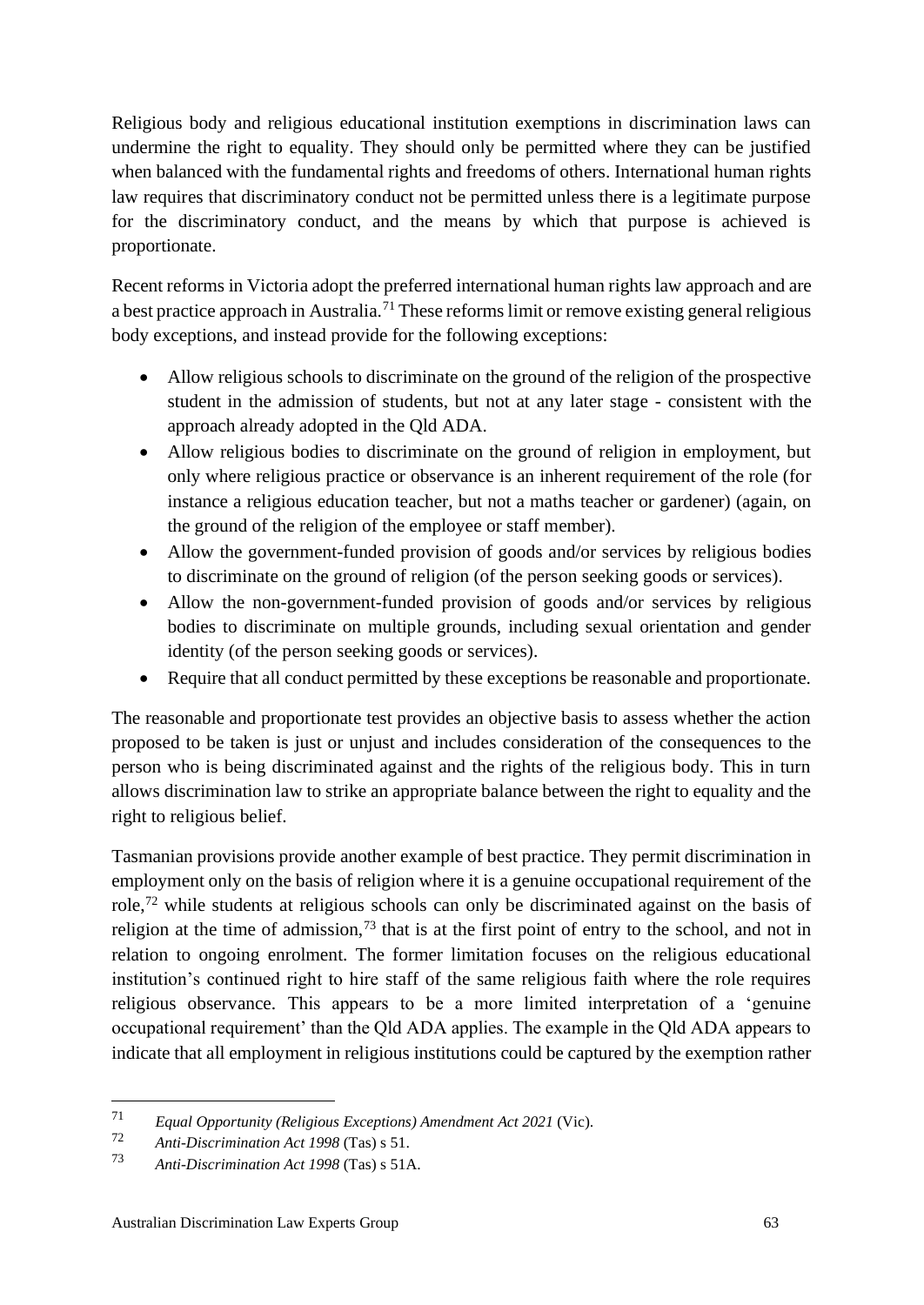than the specific role. The latter limitation focuses on the religious educational institution's continued right to build a community of faith through the admission of its students. Tasmania's lack of distinction as to government funding for goods and services is preferable to the Victorian approach. There is no justified reason why, for instance, LGBTIQA+ people should be discriminated against in the provision of certain goods and services but not others. The principled position should be that such discrimination is not permitted regardless of whether the provision of those goods and service is government-funded or not.

Queensland has the opportunity to take these reforms even further, by combining the most effective and principled parts of the respective Victorian and Tasmanian approaches and thereby become the new best practice jurisdiction on religious body defences to unlawful conduct allegations. In doing so, the Qld ADA can appropriately reflect international human rights law, and adopt targeted defences allowing religious organisations to discriminate on the basis of religion (but no other grounds) where religion is inherent to the conduct in question and the conduct is both reasonable and proportionate.

ADLEG recommends that the religious body and religious educational institution defences (exemptions) in the Qld ADA:

- require that conduct be reasonable and proportionate in order to be permitted under religious body and religious educational authority exemptions;
- require that discrimination only be permitted on the ground of religious belief or activity of the employee or service user under religious body and religious educational authority exemptions, and not on the basis of any other grounds;
- require that employment discrimination only be permitted under religious body and religious educational authority defences where conformity with the doctrines, beliefs or principles of the religious body's religion is an inherent requirement of the role and the person cannot meet those inherent requirements because of the person's religious belief or activity; and
- only permit religious educational authorities to discriminate against students on the basis of the student's religion at the point of admission, and not at any later stage (as is currently the case).

ADLEG does not support the current approach adopted in the *Equal Opportunity Act 1984* (SA). ADLEG does not support allowing discrimination by religious educational organisations or other religious bodies so long as they maintain a publicly available policy outlining their position in relation to the employment of staff. ADLEG maintains that having a publicly available policy accepting and advocating for discrimination on any basis has the capacity to further exacerbate stigma of individuals based on attributes they hold by indicating that discrimination on that basis is legitimate and justifiable. As has been outlined earlier in this submission, one of the primary aims of discrimination law is to lessen the stigma of persons on the basis of attributes they hold. Explicitly providing that individuals with certain attributes cannot obtain employment in an organisation does not lessen stigma or ameliorate other harms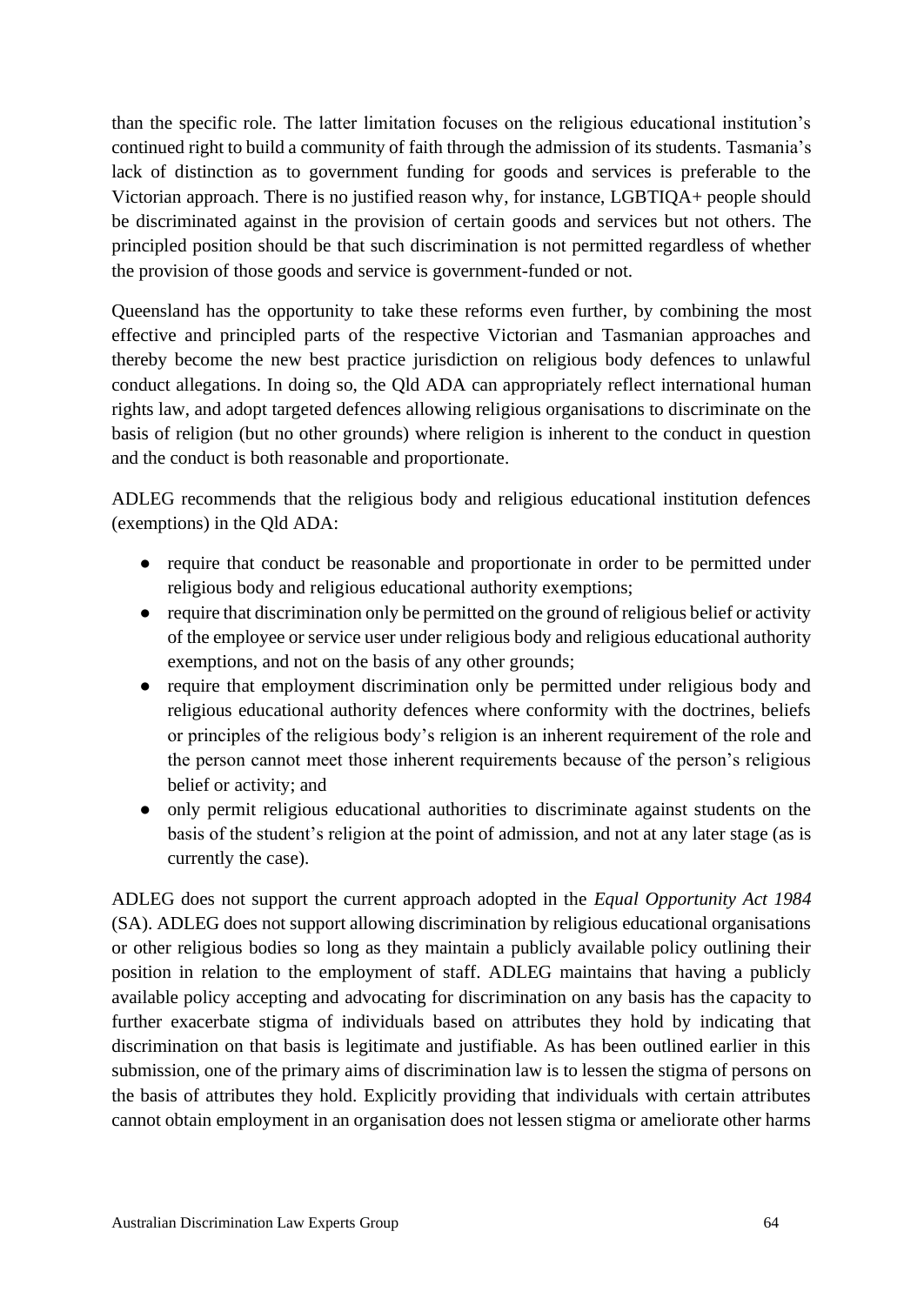that individuals will face as a consequence of a religious educational organisation or other religious bodies' refusal to employ persons on the basis of an attribute.

### *Q45 Are there reasons why the work with children exemption should not be repealed?*

ADLEG **recommends** that the 'work with children' exemption be repealed. ADLEG agrees with the Discussion Paper that the provision perpetuates offensive and harmful stereotypes about people with diverse gender identities and sex characteristics. As the Discussion Paper emphasises, there are appropriate risk-management systems in place for working with children (the 'blue card system') which do not employ harmful and demeaning stereotypes about people.

### *Q46 Are there reasons why the Act should not apply to provision of assisted reproductive technology services?*

ADLEG **recommends** that the Qld ADA should apply to the provision of assisted reproductive technology services. ADLEG submits that no discrimination should be lawful based on any protected attributes in the provision of assisted reproductive technology services. There is no justified basis for allowing discrimination on the basis of relationship status or sexuality or any other ground.

Additionally, such exemptions may be inoperable to extent of inconsistency with the *Sex Discrimination Act 1984* (Cth). This was the case in *EHT18 v Melbourne IVF* (2018) 263 FCR 376 (21 September 2018), in which provisions of the *Assisted Reproductive Treatment Act 2008* (Vic) were found to be inconsistent with the *Sex Discrimination Act 1984* (Cth) where the Act drew a distinction between clients on the basis of marital status.

### *Q47 Should the sex worker accommodation exemption be retained, changed or repealed?*

ADLEG **recommends** that the sex worker accommodation exemption should be repealed. The exemption places a vulnerable group in an even more vulnerable position with the capacity for a person to be removed from their accommodation on the mere suspicion or 'reasonable belief' that they are using the accommodation for sex work without needing to provide any evidence that the person is *in fact* using the accommodation for sex work.

### *Q48 Should the Corrective Services Act modifications be retained, changed or repealed?*

ADLEG **recommends** that the modifications to the Qld ADA contained in Part 12A of the *Corrective Services Act 2006* (Qld) be removed. The modifications do not appropriately balance the 'financial and other restraints' of the state and the dignity of offenders.

The provisions inappropriately limit the rights of prisoners by amending the definition of direct discrimination by incorporating a 'reasonableness' requirement and by specifying the matters that must be taken into account when considering the reasonableness of a requirement or rule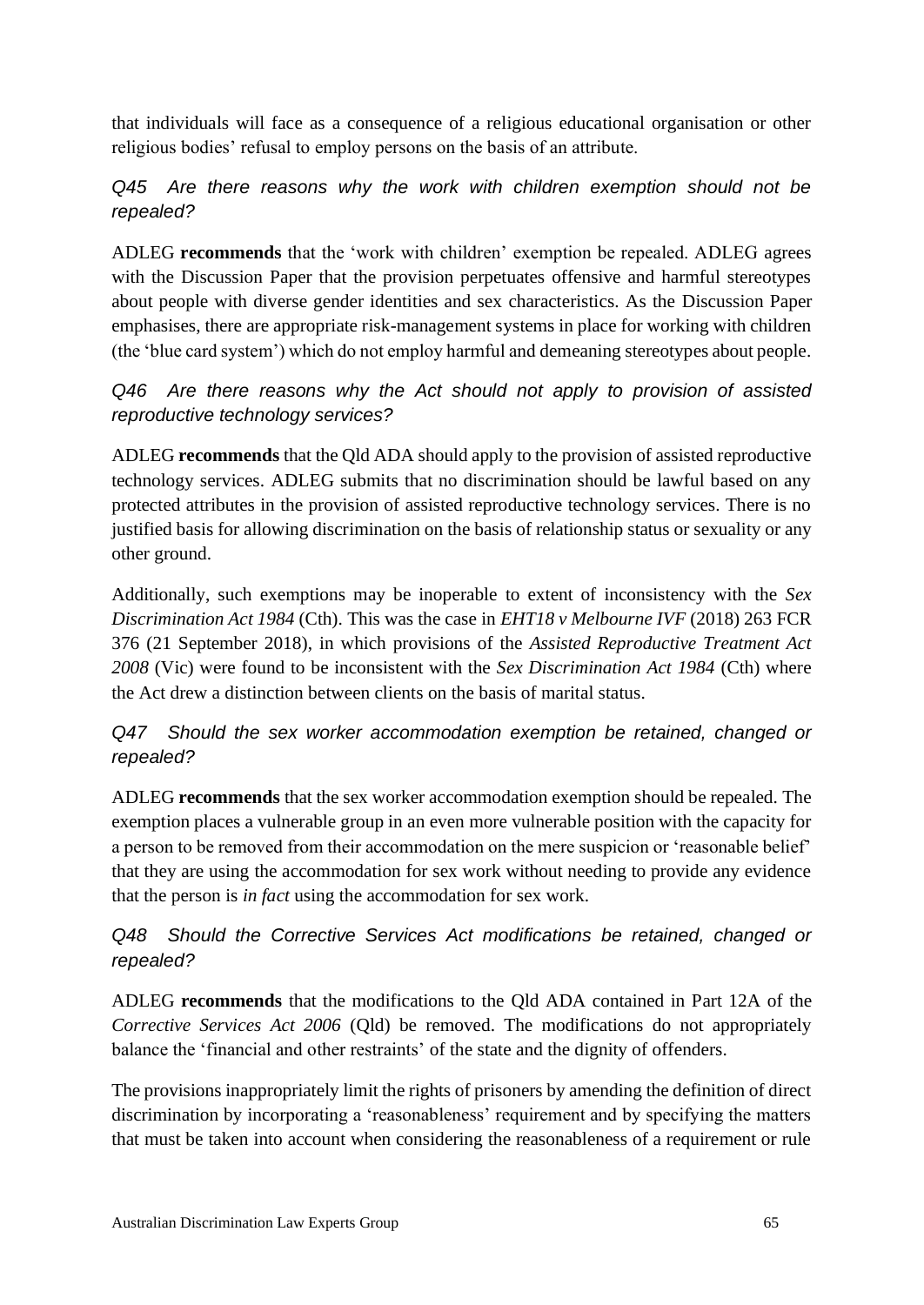in indirect discrimination claims. A reasonableness requirement does not apply to any other direct discrimination claim by a complainant. The listing of factors that must be taken into account to determine reasonableness for both direct and indirect discrimination are unduly limited, restrictive and do not provide tribunals with sufficient flexibility to determine matters in accordance with the facts of the claim. The capacity for the interaction between the Qld ADA and the *Corrective Services Act 2006* (Qld) to become unduly burdensome and complex is demonstrated in the case of *Queensland v Tafao* [2021] QCA 056 (26 March 2021) ('*Tafao*'). In the case of *Tafao*, the Queensland Court of Appeal adopted a relatively strict interpretation of s 319H of the *Corrective Services Act 2006* (Qld) which prevented a fulsome consideration of whether the decision to refer to a prisoner by pronouns based on their biological sex rather than gender identity was discriminatory. While there is a general acceptance that discrimination laws should be interpretated 'purposively' with an eye to their overarching purpose, this is not the case with respect to the *Corrective Services Act 2006* (Qld) which could lead to an unduly narrow and restrictive interpretation of non-discrimination rights when applied to prisoners.

As highlighted by the Discussion Paper, the additional requirements are complex and make it significantly more challenging for prisoners to make a complaint. As such they should be removed.

*Q49 Should the citizenship/visa status exemption be retained, changed, or repealed? Are there certain groups in Queensland that are being unreasonably disadvantaged by this exemption?*

ADLEG **recommends** that the exemption on the basis of citizenship and visa status is removed. While ADLEG accepts that 'public resources are finite and that limits must be placed on who is eligible for government funded assistance', ADLEG does not accept that blanket exemptions which allow for discrimination in all cases of the administration of state laws and programs such as section 106B are justifiable. ADLEG instead recommends that a modified approach like that adopted in the *Discrimination Act 1991* (ACT) be utilised in the Qld ADA. The *Discrimination Act 1991* (ACT) allows for discrimination on the grounds of citizenship and visa status where such discrimination is justified at section 57P. ADLEG recommends adopting a justification exemption but additionally requiring that exclusion on the ground of citizenship or visa status is proportionate.

#### *Q50 Should the insurance and superannuation exemptions be retained or changed?*

The exemptions for insurance and superannuation providers should be limited to circumstances in which the discrimination is based on actuarial or statistical data from a reliable source and on which it is reasonable to rely, and the discrimination should be shown to be reasonable having regard to that data and any other factors. An example of such an exemption is found in section 34 of the *Anti-Discrimination Act 1998* (Tas) (the ADA (Tas)):<sup>74</sup>

 $74$  Similarly worded exceptions are found in the ADA (Tas) in respect of gender, marital status and relationships status: section 30; superannuation and age: section 33; and disability: section 44.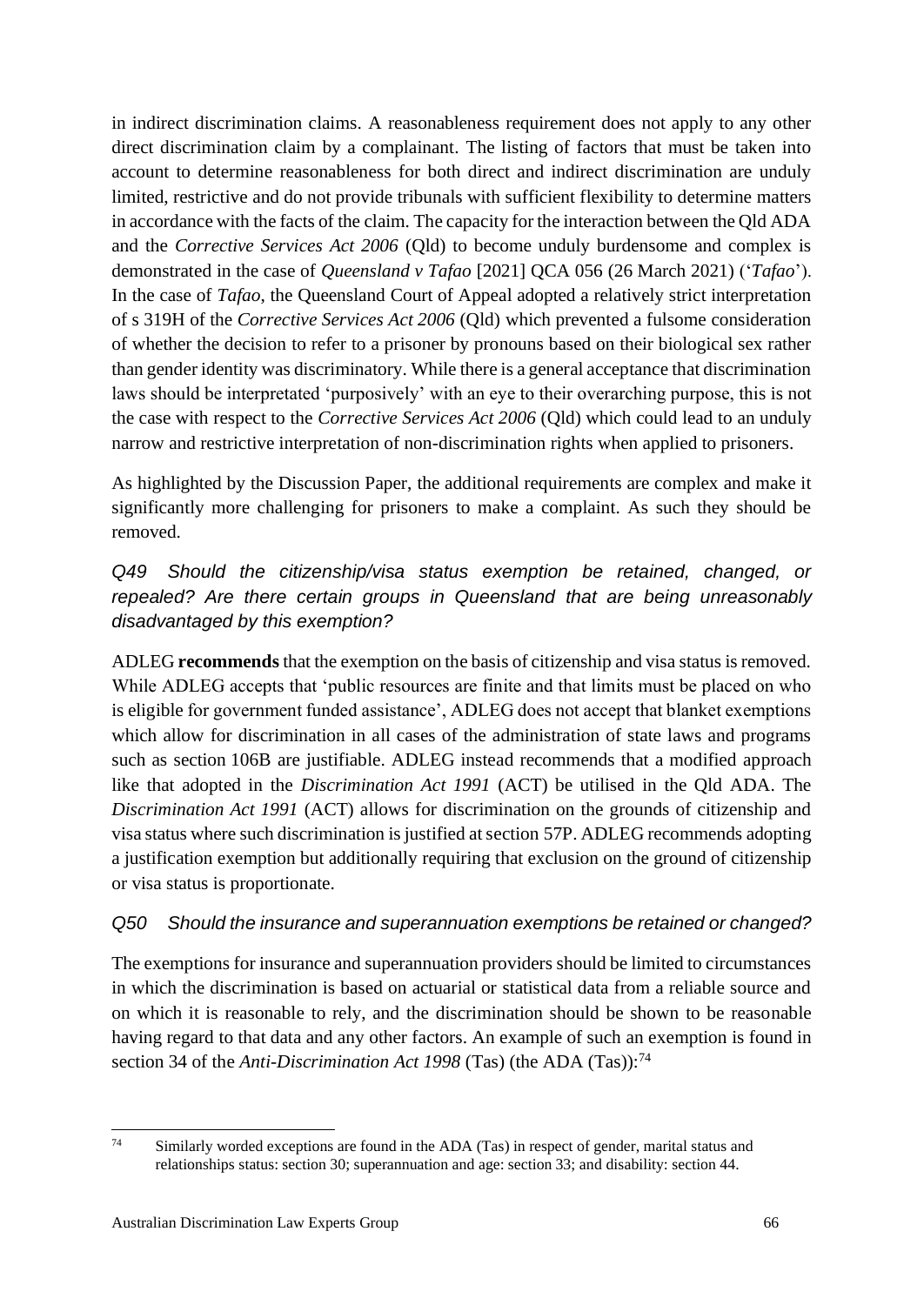- (1) A person may discriminate against another person on the ground of age in the provision of services relating to any annuity, insurance, loans, credit or finance if the discrimination –
	- (a) is based on actuarial, statistical or other data from a reliable source; and
	- (b) is reasonable having regard to that data and any other relevant factors.
- (2) Sub-section (1) only applies if a person discloses to the Tribunal, when required to do so
	- (a) the sources on which the data are based; and
	- (b) the relevant factors on which the discrimination is based.

For insurers and superannuation providers to rely on such exemptions, they must base the decision to discriminate upon reasonable and reliable data. The use of the expression 'is based on' indicates that such data must exist and the insurer must use it in making its decision to discriminate. The decision of the Federal Court on appeal in *QBE Travel Insurance v Bassanelli*  [2004] FCA 396 provides guidance on how this requirement is to be interpreted.<sup>75</sup> The Federal Court in that case was considering section 46(1)(f) of the DDA which is similarly worded to section 34 of the ADA (Tas). The court interpreted the words 'based upon actuarial or statistical data' to mean 'that the discriminator actually based its decision upon certain actuarial or statistical data'.<sup>76</sup> Other cases provide useful judicial guidance as to what actuarial, statistical or other data can be used to justify discrimination in the provision of insurance services. Such guidance could usefully be included in either the text of the exemption provision or in notes to that provision. This judicial material indicates that the data:

- $\bullet$  must be contemporarily relevant;<sup>77</sup>
- $\bullet$  must state that the condition of the person seeking insurance is an unacceptable risk;<sup>78</sup> and
- should come from an Australian source or, if there is no Australian source for the data, the insurance provider should provide further materials as to the local relevance and applicability of data from overseas and an explanation as to why there is no Australian data upon which to rely.<sup>79</sup>

**ADLEG recommends that the Qld ADA exemptions for superannuation and insurance be limited to circumstances in which the discrimination is based on actuarial or statistical data from a reliable source and on which it is reasonable to rely, and the discrimination should be shown to be reasonable having regard to that data and any other factors.**

<sup>75</sup> *QBE Travel Insurance v Bassanelli* [2004] FCA 396 (7 April 2004) [30].

 $\frac{76}{77}$  Ibid.

<sup>77</sup> *Xiros v Fortis Life Assurance Ltd* [2001] FMCA 15 (6 April 2001) [17].

<sup>78</sup> *Opinion re: Elizabeth Kors and AMP Society* [1998] QADT 23 (24 November 1998).

Ibid.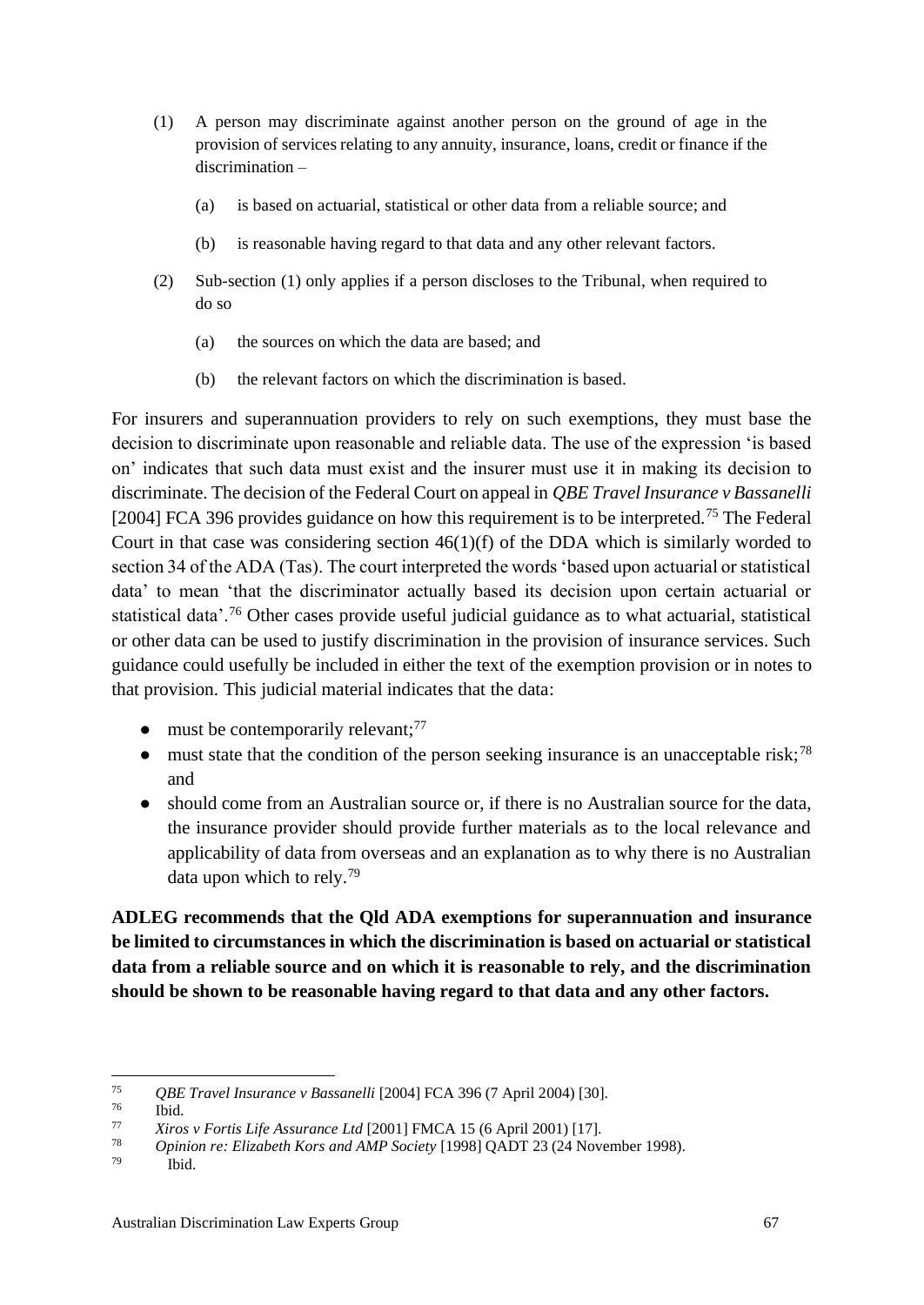**ADLEG recommends that guidance be included in the provision or as a note to the provision on what actuarial and statistical data can be used.**

**ADLEG recommends that the Discrimination Act provision go further in requiring the providers of insurance and superannuation to provide consumers with the data on which decisions about them are based and a meaningful explanation of that data.** This has the positive potential to ensure that potential complainants can get advice on the prospects of success of the respondent if it relies on such data. In doing so, it may prevent unnecessary complaints and will ensure that the evidence relied on in the defence is available at an early stage and cannot be used to ambush the complainant.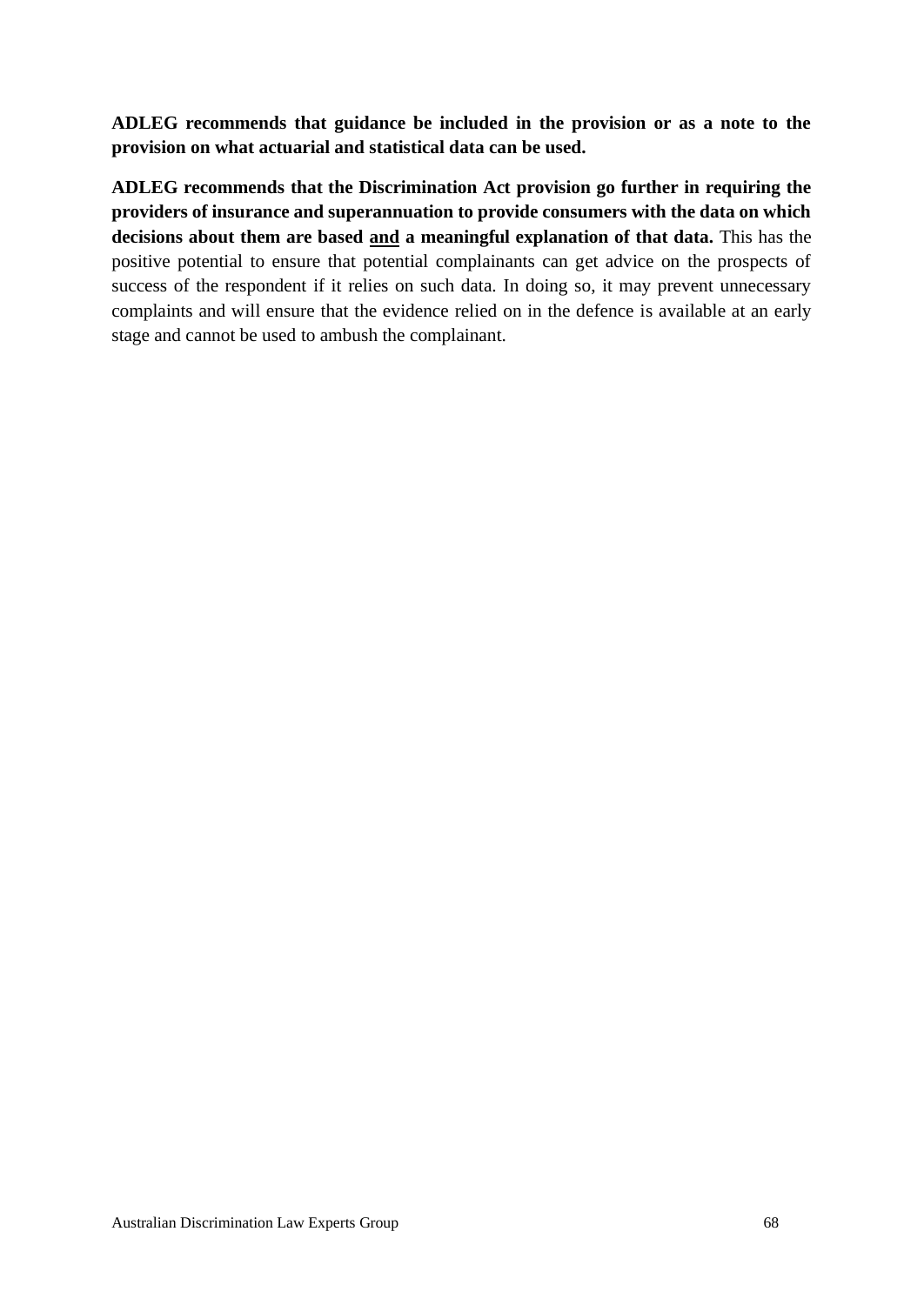### **12.Areas of Activity**

<span id="page-69-0"></span>ADLEG **recommends** that the areas of activity in which discrimination is prohibited in the Discrimination Act be listed in a single provision and expressly include coverage of any activity that is not in private.

This is the approach is consistent with the international human rights law obligations to prevent discrimination across broad areas of life activity.

To further ensure the scope of protection reflects obligations under international law to prevent discrimination, the provision listing the areas of activity specify coverage of any prohibiting discrimination and other related conduct (such as sexual and other harassment and vilification) 'by or against a person or a group of people in connection with an area of activity'.

This latter approach reflects the wording of the areas of activity provision of the ADA (Tas): section 22.

In his decision considering the scope of section 22 of the ADA (Tas), Chief Justice Blow of the Tasmanian Supreme Court stated:

[20] … However it is clear that Parliament has limited the scope of Pt5 [(then) 'Discrimination and prohibited conduct'] to certain areas of activity by reference to victims, rather than to offenders. If Pt5 had been intended to apply only to offenders engaged in certain classes of activities, s22(1) could have been worded differently. Because it has been worded by reference to the activities of victims, I think its purpose was the protection of victims, regardless of the role or status of offenders. Having regard to the classes of activity referred to in s22(1), it would seem that it was intended to protect individuals undertaking the basic activities of everyday life, such as employment and education.

ADLEG **recommends** that there be express prohibition against discrimination and other related conduct 'by or against a person in connection with an area of activity' however defined in the Discrimination Act.

### *Q52 Should the definition of goods and services that excludes non-profit goods and service providers be retained or changed?*

Goods and services should be defined as inclusive of all providers of goods and services, whether for a fee or not and whether for profit or not.

### *Should any goods and services providers be exempt from discrimination, and if so, what should the appropriate threshold be?*

There should be no specific exemptions for any particular goods and services providers.